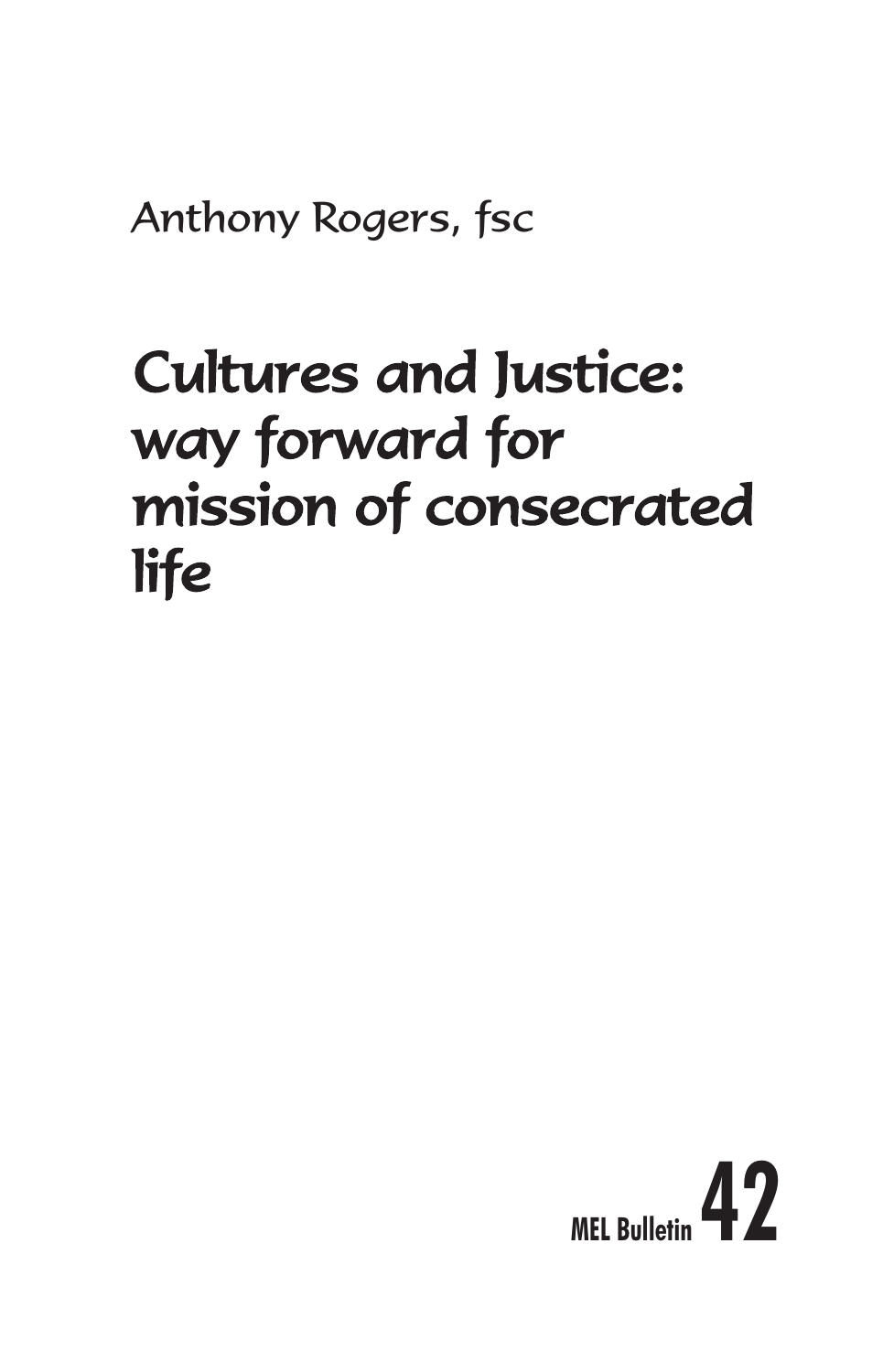Brothers of the Christian Schools Via Aurelia 476 00165 Rome, Italy

January 2011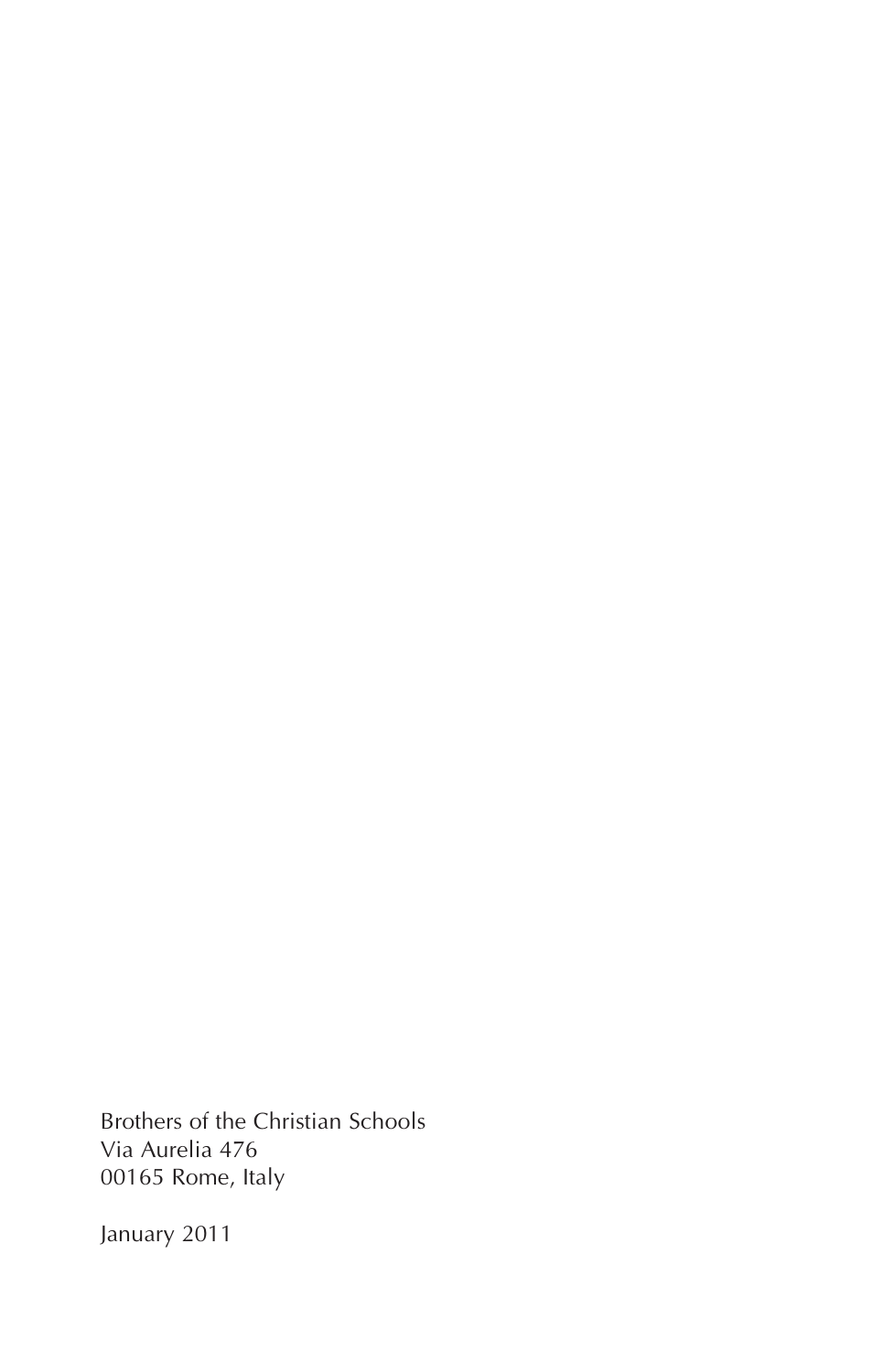I would like to begin this new MEL Bulletin with a brief introduction of Brother Anthony Rogers which will help us to better understand his reflection.

Born in Penang, Malaysia, Brother Anthony entered the De La Salle Brothers in 1968. He obtained his Bachelor's Degree and Diploma in Education at the University of Malaysia in 1974. After five years of teaching in two of our Brothers' schools, he obtained his Master's Degree in Pastoral Sociology at the Asian Social Institute and at De La Salle University in Manila, Philippines.

Brother Anthony is currently the Director of the De La Salle Brothers in Malaysia and Chairman of the Malaysian Lasallian Education Council (MLEC).

He was Executive Secretary of the Federation of Asian Bishops Conference (FABC) Office for Human Development from 1990 - 2009 and has also been working in various FABC Offices, including the Office of Student Chaplaincy and Education and the FABC Committee for Non-Formal Education for several years.

A keen, analytical observer of Asian affairs, he has written extensively on the ongoing theology and ecclesiology of the Asian Church. He has been both "doer" and "writer" of Christian life and his latest contribution to the Asian Church is the book entitled "The Faces of Joy and Hope in Asia," a compilation of a number of papers that were presented at various seminars, conferences and contributions to various publications over the past 20 years. A great advocate of justice and peace, he was one of those imprisoned without trial for over a year by the government under the Internal Security Act in 1979.

As the National Director of the National Office for Human Development/Catholic Welfare Services (NOHD - CWS), Kuala Lumpur, Malaysia, he has been involved in the work of formation, especially the Social Doctrine of the Church. These include the development of ministries to migrants and refugees, indigenous peoples, people with HIV/AIDS and families and children with special needs since 1981.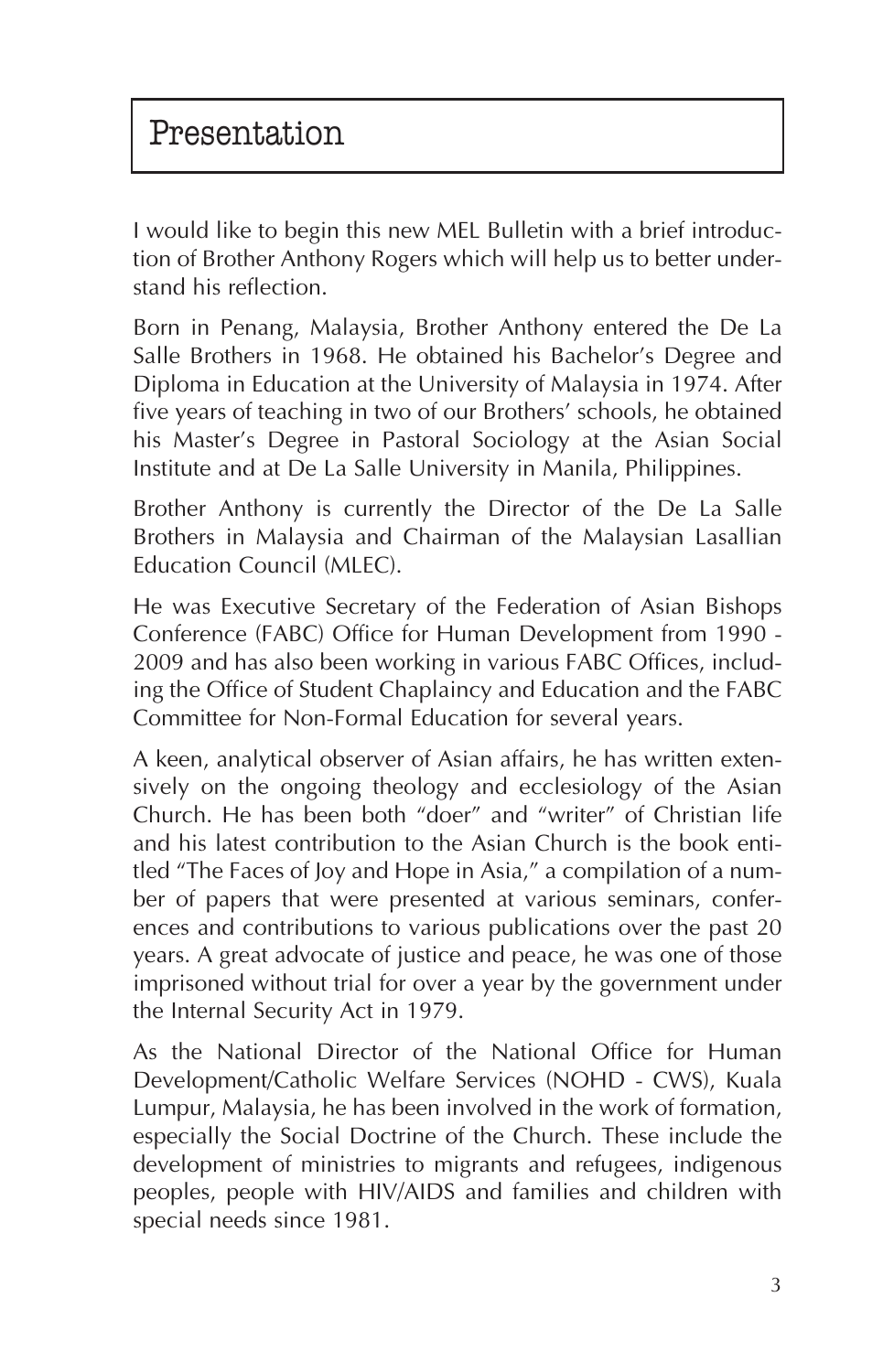He has served as a member of Caritas Internationalis — Executive Committee and he has been on the International Advocacy Committee for a number of years.

He is also a member of the Pontifical Council for Justice and Peace and is currently a consultor for the Pontifical Council for the Pastoral Care of Migrants and Itinerant Peoples in Rome.

Brother Anthony wrote this document, MEL Bulletin 42, for the Assembly of the Union of Superiors General that was held in October 2009 and its content seemed appropriate to us for sharing this reflection on the life of the Asian continent which can serve as a journey of light for the rest of world. The document was written from the perspective of consecrated life but it has the same value for all those lay persons who are committed to the Lasallian educational mission.

The realities that we are experiencing at this time and which translate into the denial of vital elements for mankind — health, nutrition, education and a clean environment — seem somewhat contradictory when facing the ongoing and rapid development of science and technology, which without so much effort can facilitate all that is needed to live well and harmoniously.

These realities are causing people to change their cultural dynamic as they seek better life conditions. A great mobility has also been observed which makes for a day by day conversion to multicultural spaces in our regions where we can exchange what is best in each of our cultures. It is easy to observe this multicultural reality in Asia in great measure. Brother Anthony allows us to see this pilgrimage experience in Asia, which journeys along the path of the search for justice that should reign in a culture where each person can enjoy the essential elements of life.

Brothers and all of us who are committed to Lasallian education should always be on the journey together to continue contributing, in schools, all those necessary elements for the promotion of justice and cultural respect no matter where we are.

Finally, we are grateful to the Union of Superiors General for their permission to publish this document and to have it translated into French and Spanish.

> Br. Jorge Enrique Fonseca Sánchez Secretary MEL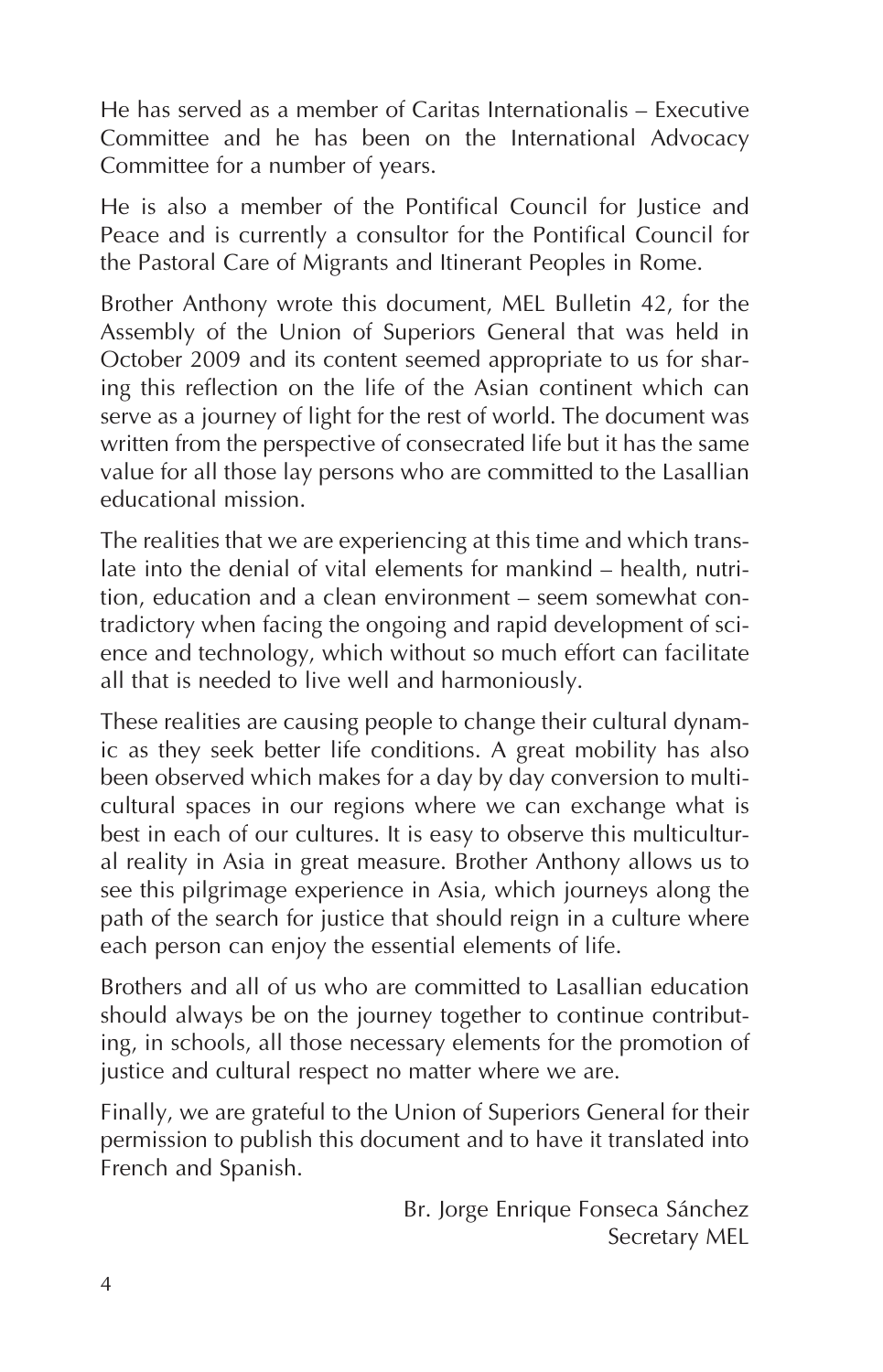No one who is conscious of the realities around us can deny that the world has changed in both its inner cultural dynamics and its external social structures and expressions. Some of us are beginning to believe that these changes are so drastic that it is verging on a civilisational crisis. It is wi*th these premises that we need to pose these radical questions: Has Consecrated Life sufficiently renewed itself in its inner dimensions and revitalised in its mode of mission in the changed world? Do we still have a unique contribution to make in the Universal Church that is being called to be the "sign and instrument of God's salvation in the world"? Has it gone past its shelf-life and no longer relevant both to the Church and the post-modern world? Is there the need for a new creativity in our Way Forward in Mission in the 21st century?*

Someone once claimed that change is another name for God and that the only constant thing in life is change. It is from this fundamental perspective that changes according to God's eternal plans are the revelation of God's wisdom in each era, when humanity still wishes to listen to the voice of God in the hearts of tearful humanity. It is both our sensitivity to the human drama and tragedy and stirrings of the voice of the divine within that allows the People of God and all God's People to share a common responsibility. Humanity is thus longing to come to a better understanding of both its inner workings and outer manifestation by reading the signs of the times and listening to the voices of the age. Amidst cacophony and discord, we are struggling to awaken within ourselves a greater sensitivity to the human drama, so that we can find new creative ways of engagement amidst growing homogenisation of the psyche and conscience and thus becoming victims of inner fragmentation and outer divisions. The artificial dichotomy between faith and life has become more evident with either the setting aside of religion as irrelevant or the co-opting of religion for various forms of fundamentalism that breed greed and violence.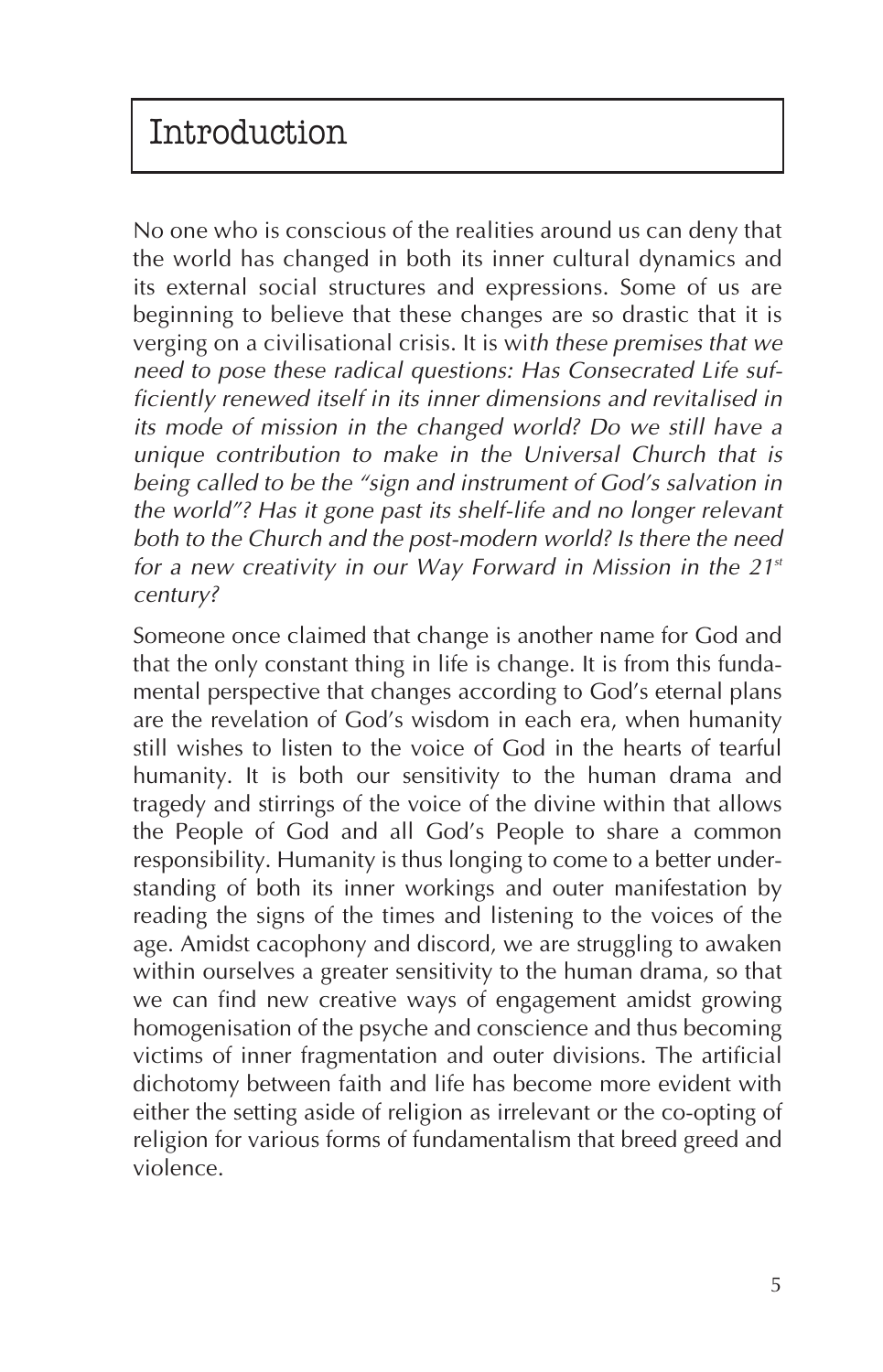### 1. Conversion to Truth and Justice

#### **1.1. The Moral Tsunami Today**

Some also choose to remain in a state of denial, since hope has been extinguished and come to gradually believe that the powerful forces unleashed on people and nature are here to stay. Sitting in the sinking *Titanic* can be a trauma: we thus busy ourselves arranging the deck chairs. We come to accept this state of affairs, when we are unaware of the pending danger or have just lost any hope of being saved. Many in the Church and in Consecrated Life are happily preoccupied with sterile hyper activism or total indifference and apathy, because the mega fractures around us we have come to believe are beyond repair and the healing impossible. It may be frightening to come to the realisation when we have lost the inner vision to make hope a dream, we tend towards selfpity or take on aggression as the path to self-survival. People today, have gradually become convinced that we are not the apex of creation and the subjects of re-creation. The turbulent inner crisis and devastating outer manifestation make us lose both our inner security and undermine the very foundations of our being and becoming. Through this process of loss of the light within we only experience darkness outside and thus fear the world outside.

As a result of new God-Experiences today amidst pain and suffering may have also come to believe that God is alive and we are thus ready to acquire a new consciousness and thus regain the essence of a life-giving transformative ethos. We see the relevance of returning to the inherent spiritual roots of our cultural heritage and rediscover hope amidst anguish and sorrow in the world. Mystery only reveals itself in the depths of our hidden sanctuary in and through the process of contemplative interiority. Consecrated persons are called to be the poets and prophets of Inner Harmony so that we begin to Be One with the Creator and thus ready to whisper to the people of today that God is alive.

#### **1.2. World of Grief and Anguish**

For many of us in Asia, the Second Vatican Council through *Gaudium et Spes* laid the foundations for the development of the Social Doctrine of the Church that bridges the gap between our faith in God and our lives lived in the world. Our immersion in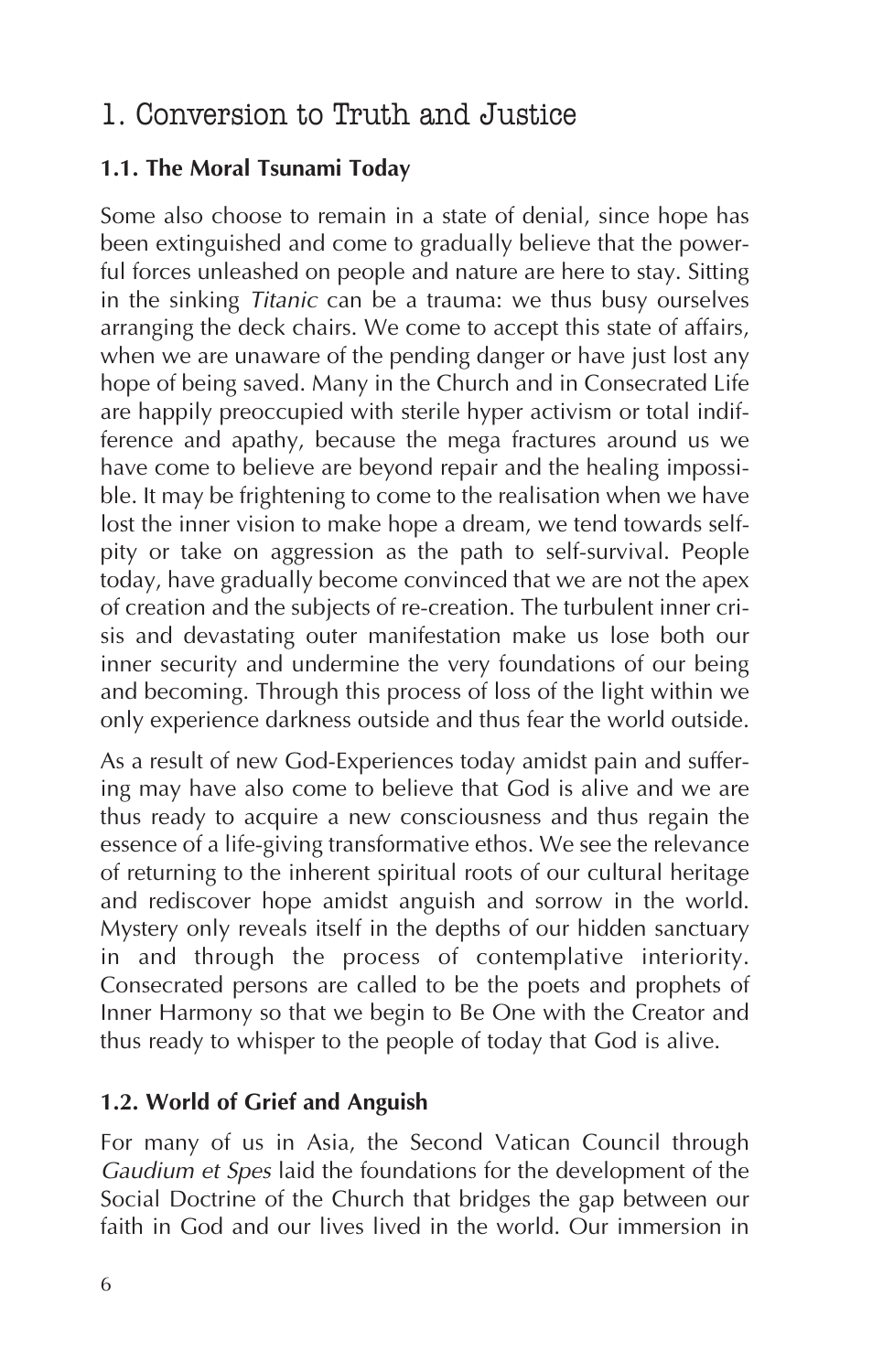the world is our baptism that allows us to hear the inner voice of God, "You are my beloved Son, You are my beloved daughter". We are being challenged today to be baptised in the gasping for the breath of God, amidst corrosive affluence of modernity and effluents of materialism that is submerging our personal cultures and our social structures. It is in this emerging epoch that we need a more nuanced understanding of the manner and form of the Gospel taking root in the cultures of the human community so that we can allow the structures of society to be imbued with the leaven of the Gospel. We can be the new seeds that genetically modified by the divine take root in the world and in the human heart.

Our attempts to redefine our way forward as Consecrated Persons for our renewed mission have its source in the world in crisis today. Many of us would admit that crisis that produces both a deep sense of fear, driving us to seeking security through isolation can also be the path to Joy and Hope. The essence of the first document of the Second Vatican Council, The Church in the Modern World, *Gaudium et Spes* is the starting point for the new world both for the Church and the Church in the world. We cannot renew the Church and the World unless the Church becomes the Leaven and the Spirit of God alive in the World have a meeting point in the Human Heart.

It is therefore this new sensitivity in the world that has given the Church in Asia a new added energy for our evangelizing mission. The World Today, our renewal of Consecrated Life and our Way Forward in our Evangelizing Mission in the  $21<sup>st</sup>$  century cannot be separated.

#### **1.3. Lessons from the World of Disparity and Diversity**

The world today in crisis is also the world of disparity and diversity. Asia, where two-thirds of the world's people live and 60% of whom are young, is made up of diverse ethnic, religious, cultural and tribal communities. They have over the years relied on the inner strength of their cultures and religious traditions to be the foundations of unity struggling against both poverty and adversity.

It is in this context that the life and mission of Jesus of Nazareth, who was born in Asia, offers us strength to recognise in our diver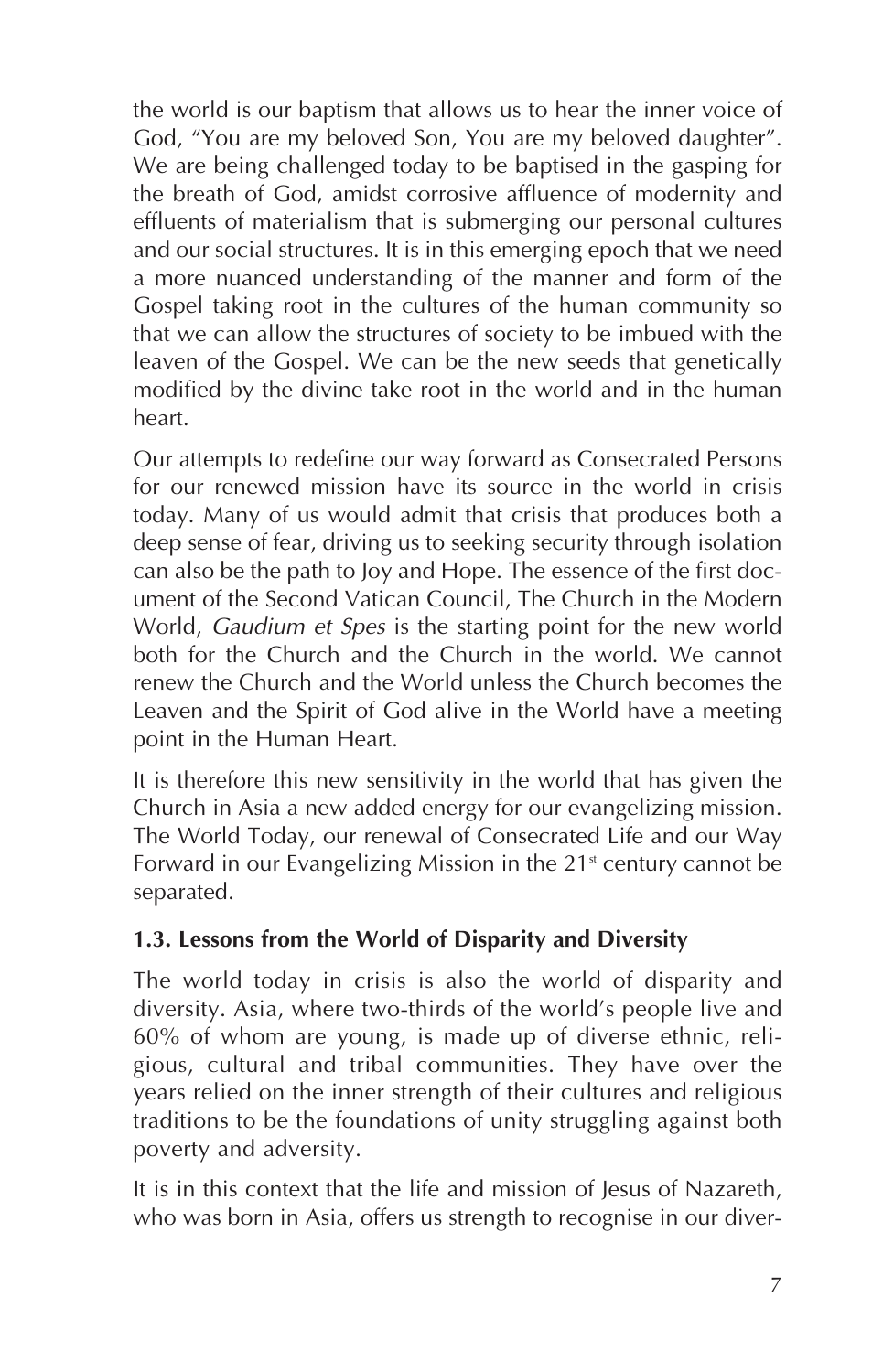sity the universality of the Human Family and amidst diversity in the unicity of God present in a hidden way in our cultures and religions. It is this hidden mystery of God that has been the source of our movement towards a new consciousness of the oneness of humanity and the oneness of God. We draw from the heights of heaven our insights embedded in our universal scriptures and aspire to learn from one another the wisdom to address the ills confronting us each day of our lives.

It is this dialogue with the people of today that the Second Vatican Council invited us to cherish that allows us to reach the depths of our being and the deepest parts of our faith roots. It has been our immersion in the sorrows and anguish of the people of today that has made the mystery of the Death and Resurrection of Jesus truly salvific. We know that the crisis in the world is also a crisis of our inner identity and our final destiny. Our years of interculturation in the mixing of our faith based on the cultures of our society and the struggles of our people have allowed us to reach deeply through the roots of our faith into our common springs of living waters. This is the biggest blessings, the Second Vatican Council and the Social Doctrine of the Church as constitutive to our understanding of our evangelizing mission in the world today.

### 2. A New Way of Being Consecrated Persons in the 21<sup>st</sup> Century

The way ahead in a "Man-Designed World" calls for "A New Way of Being Consecrated Persons in the  $21<sup>st</sup>$  Century". A New Way is the Way towards the Incarnated Spirituality of Jesus today. Being Consecrated Persons is Being Communion as our Way of Life as the only path to being in Solidarity with all God's People and Resources. This is our vision and dream but unfortunately people of this generation are busy with their nightmares and have not time to dream and see visions. To read the signs of the times in the light of the Gospel requires a new language and we as the new medium of communication. It is about conversion to God's ways and reconciliation with our neighbours. Mission for Consecrated Life is not just in a new context but with a new wisdom and energy called "Creativity in Charity". It is a way of life founded on Truth that shines forth in Charity. Charity where Truth becomes a firm and persevering commitment to the Common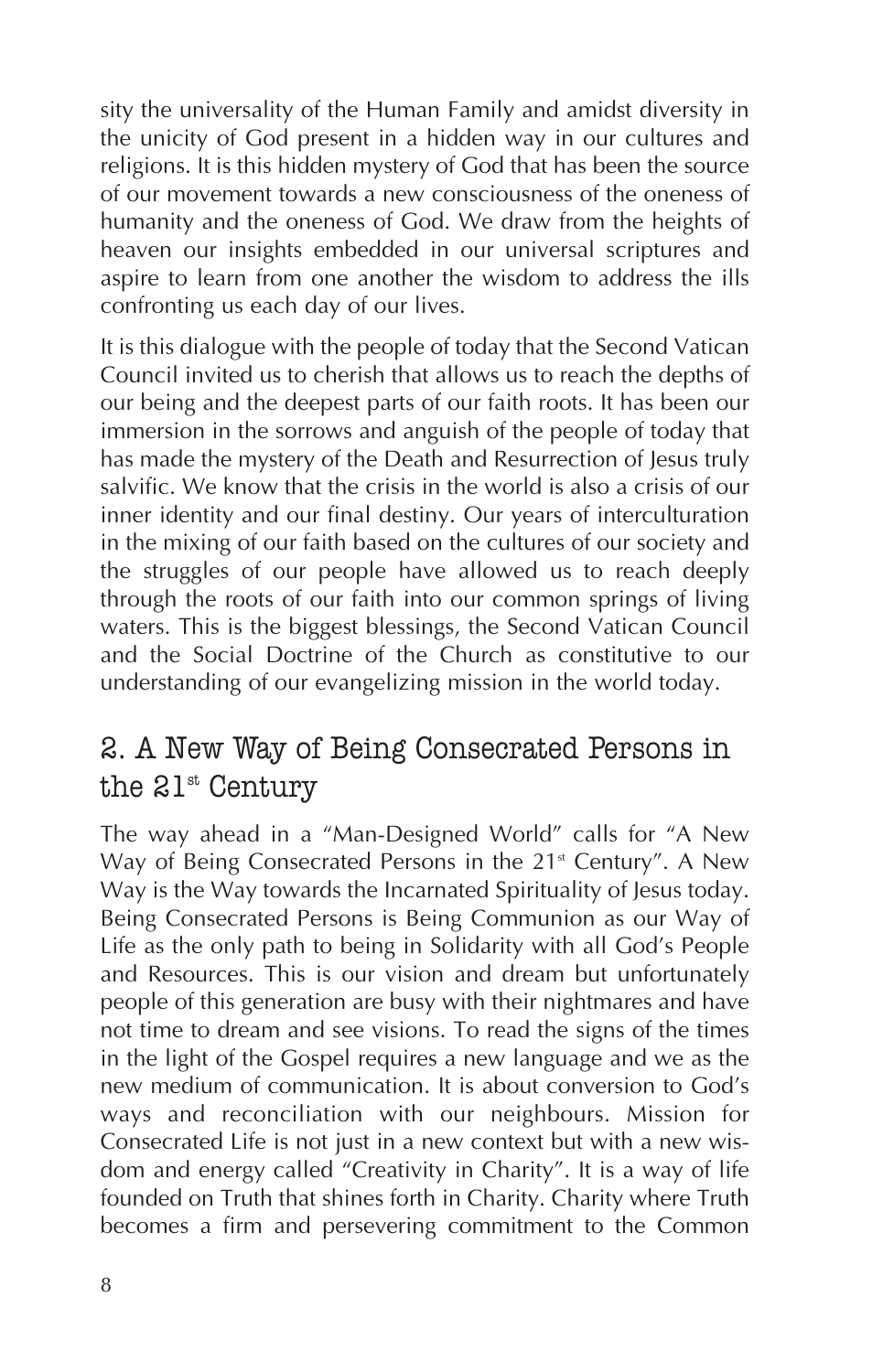Good. The post-modern world missionary does walk with only the "Bible" in the hand but with the universal scriptures as the Gospel of Life in the heart. Mission is more than communication of words and deeds but about Communion and Transmission of a moral and ethical vision that will open the eyes of persons and communities to divine and sacred in human life. It begins as mission *ad gentes* (to the peoples) but in reality becomes mission *inter-gentes* (among the peoples). This is the culmination of the God in Us, God With Us and God Among Us. This has to be our Trinitarian Missiology and Communitarian Spirituality. This new engagement with people of all faith traditions and the birth of a culture of life is the path to Social Harmony. This has to be our understanding of holiness and wholeness.

What characterises us today is our Reflective Mode of Life. Our mode of Mission is our Inner Reflection that allows us to look at the reality and review our lives especially as Consecrated Persons; in the light of the Gospel. We thus become aware of the gap between our Word (Our Beliefs), Worship (Our Acts of Celebration) and Witness (Being Signs and Instruments). We come to realise that when there is a break in these aspects of our lives we will not be able to grow into fullness. We will continue to focus on functionalism and institutionalism rather than allow the love of God and neighbour to mature organically in our lives. With an artificial separation between faith and life, a vacuum exists and conditions necessary for the nurturing of life are absent. When there are cracks in the foundations it is impossible to construct a new edifice on it. Consecrated Life has always been the new nursery and new foundation for the on-going progress of the Kingdom of God.

### 3. Evangelizing Mission in the  $21<sup>st</sup>$  Century

#### **3.1. Our Path to Social Evangelization**

Many in the Church today are beginning to articulate the need for a new social orientation and direction for the Church. It is about the relevance of the Church for the world in crisis. It is about Social Evangelization, as the visible manifestation of the Kingdom within, with us and among us. Life in fullness cannot be about the artificial separation between our privatised faith and our public life but the personal faith made public by the fruits we bear in our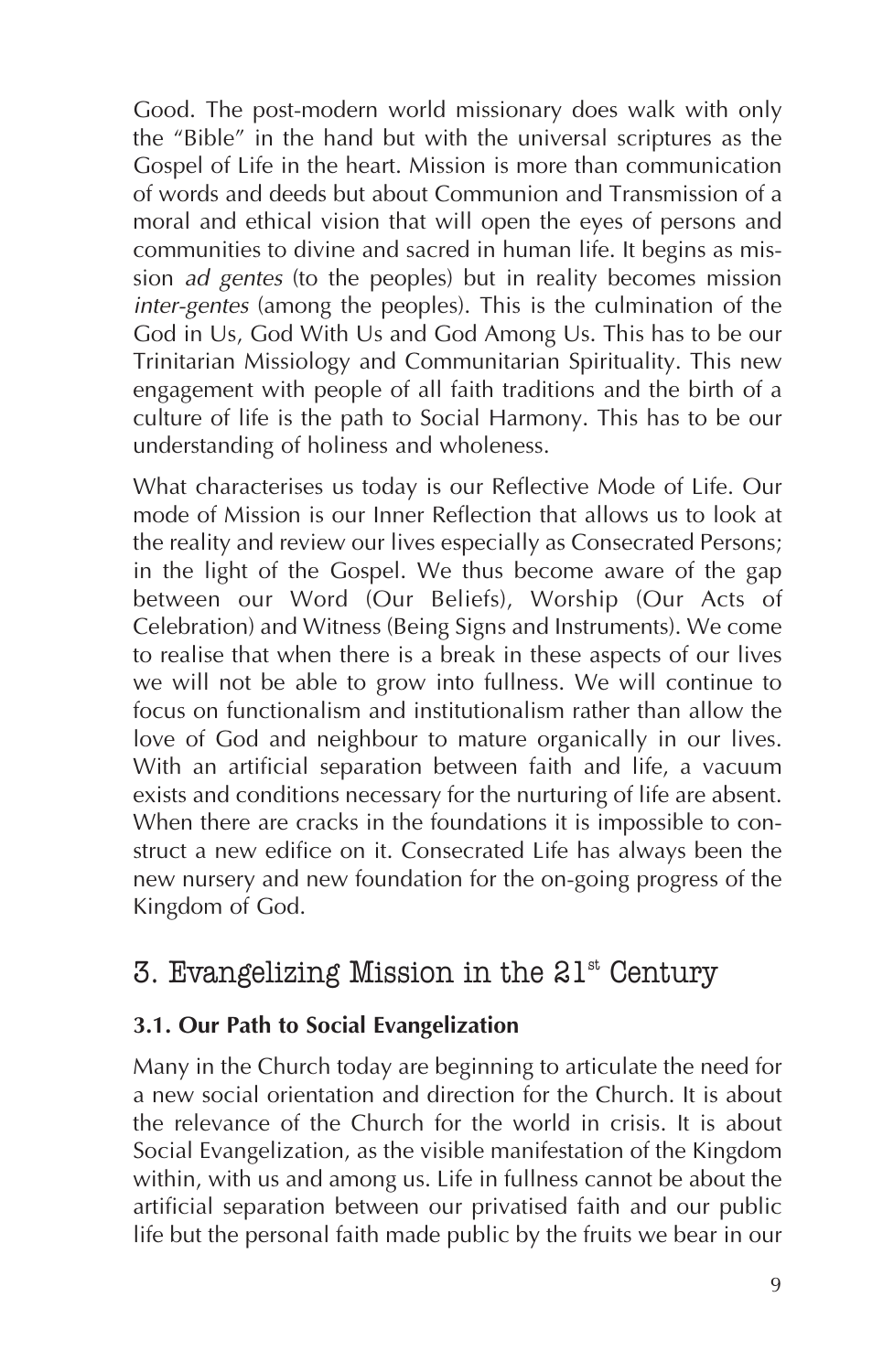lives, and shared as the instrument of communion in the world. Life is about the integration of the strata of humanity, so that we can dare to reach deep down into the very centres of our beings and cultures.

#### **3.2. Nurturing New Nurseries for the Future Evangelizers**

The nurturing and cultivation of the essential elements of a liberating culture is the new womb and nursery for the replanting of the Garden of Paradise. The reaffirmation of the goodness of the gift of God implanted in the human soul is the newness of our genetic inner modification. It is this Confirmation of the Spirit alive again, that allows us to overcome the tomb of desolation, desecration and destruction in our world. The world torn apart by wars and violence, dehumanising poverty and soul-sapping consumerism can also paradoxically be the womb for the re-creation of the heart of human persons and the soul of humanity and the restoration of both insanity and sacrilege against nature and environment. The evident climate change in the world, many will agree has much to do with gradual disorientations in our human ecology. The culture of death and its masters of death-dealing antics can only be countered by a new power that consecrates the human person, the human community and the whole human family to the One Creator of Humanity.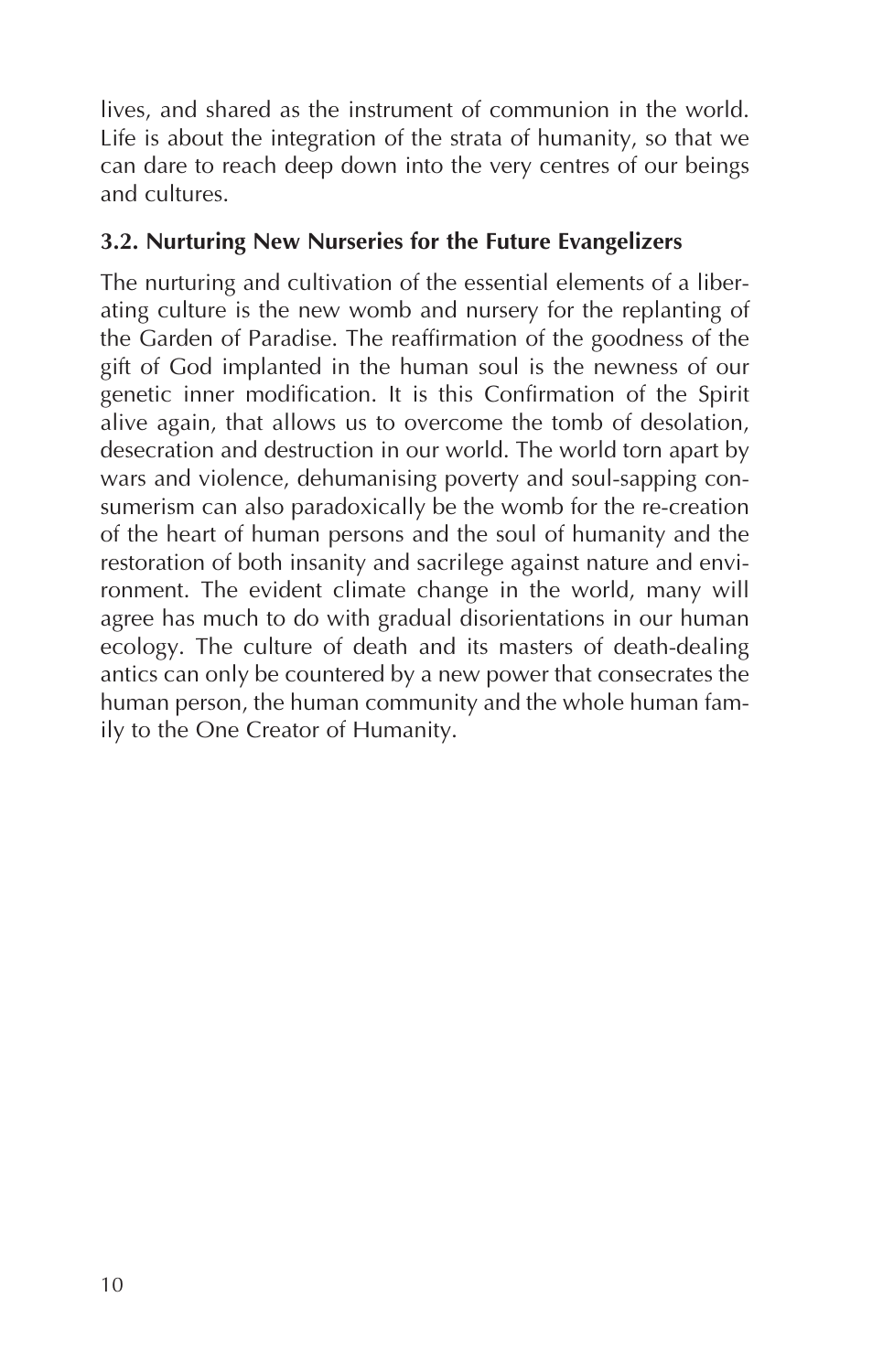### I. The inner turmoil in culture: outer manifestaions of injustices

Culture and Justice are both the Environment and the Engagement. We cannot separate culture of life from the culture of death nor the value of justice from the reality of injustices in the world. It is a dialogue between the inner ecology that nurtures us and the outer reality that moulds us. The meeting point of these two essential dimensions of life has to have as its common goal and the destiny of humanity and creation. Culture that has been developed through our historical and generational evolutions is about the inner process of transformation. It is this inner process of cultural revelation that serves as the impetus for the outer process of the transmission of the everlasting manifestations and eternal mandate of the Creator, as the mission of humanity in the world.

Homogenising Globalisation also fragments the world. Here it seems to me that our evangelizing mission has to address the consequences of an inner fragmentation, where people reshape and construct new identities to resist the encroachments of globalization, where the "New Poor" together with us have to rebuild lives and heal our memories. Our evangelizing mission is thus a process of reconciling, restoring human dignity and healing a broken society. It is about telling the truth, seeking justice, and creating a new moral vision. Indeed, reconciliation has to be the way in the  $21<sup>st</sup>$  century. This is the only way to "break down the wall of hostility which divides us".<sup>1</sup>

No one can deny that growing economic inequalities is the threat to global security for those entrusted with the task of keeping peoples' faith in international institutions both political and economic. Today the ills of the world and the task of fighting poverty and injustices is made more difficult because of the intricate connection between the process of liberalisation and privatisation as part and parcel of the process of globalisation and the inner transformation of human persons. This penchant for "Neo-Liberal",

<sup>1</sup>*Ephesians* 2:14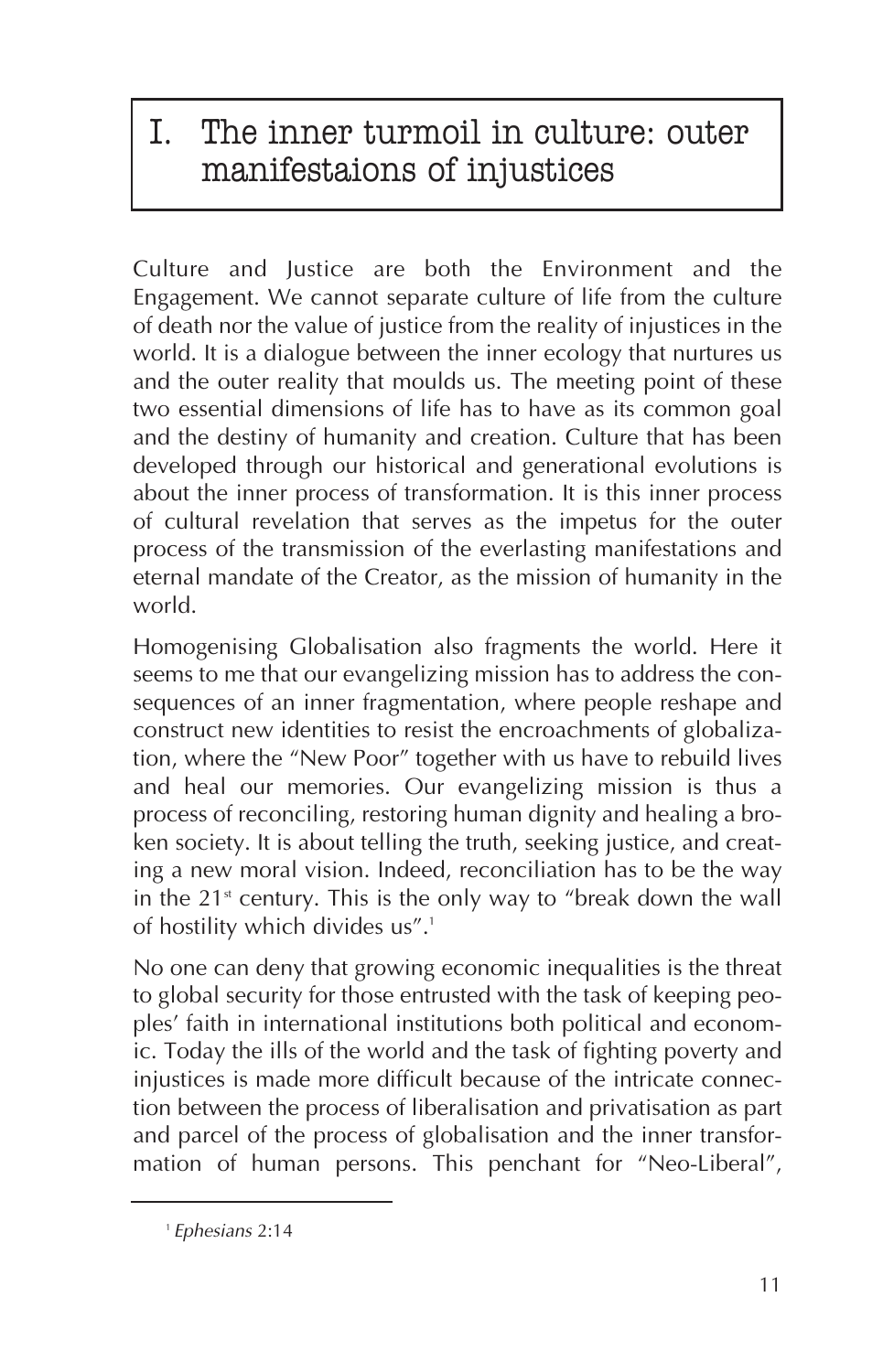"Political Democratisation" and "Economic Liberalisation" offers a limited perspective of life since persons are no longer able to make a distinction about life based on Truths and what is purely reason driven and logical deductions. We have grown to accept and have total faith in the 500 years of experiences of the modern state. We have gone through the process of gradual evolution as Nations and States from Feudalism, Mercantile Capitalism, Colonialism, various forms of Socialism and the current Neo-Liberalisation. Many still insist that a New World Order without God is possible as the model for the  $21<sup>st</sup>$  century.

Without going into details, it seems obvious that various forms of economic and cultural globalisation are premised on a perspective that flows from what I would call the "Mechanical—Dualistic Paradigm". The Age of Reason and Scientific Enlightenment has reassured people of the modern era that economic rationalism and scientific and technological advancement are best solutions for the world's problems. Power and might, now in the hands of political pundits at the international and national levels have through their policies and programmes of greater centralisation built the structures for progress and development. Some would call these the "myth of growth" and the "maintenance of superdevelopment". With their new ordered mechanisms of the individual states and the network of alliances of the global powers, with their sophisticated arsenals of weaponry and financial strength, they offer a "safe and democratic environment" for the eradication of poverty and inequalities at all levels of society.

#### **1.1. Our Fears Regarding the Future of Humanity**

The Rational—Scientific perspective based on the Mechanical— Dualistic paradigm has become the sole and dominant ideology for the economic well being of the human person and the management of societies today. It accepts the unalterable premise and assumption that wealth creation and distribution, when given total freedom, will find a balance among the "Haves" and the "Have-Nots". It is a matter of time before the levelling of societies and advent of progress with the inevitable pockets of poverty that we will have to take care of through our welfare, charity and assistance. We put away in the margins of our consciousness and social considerations the other equally important dimensions of life. These include the need to protect the dignity of human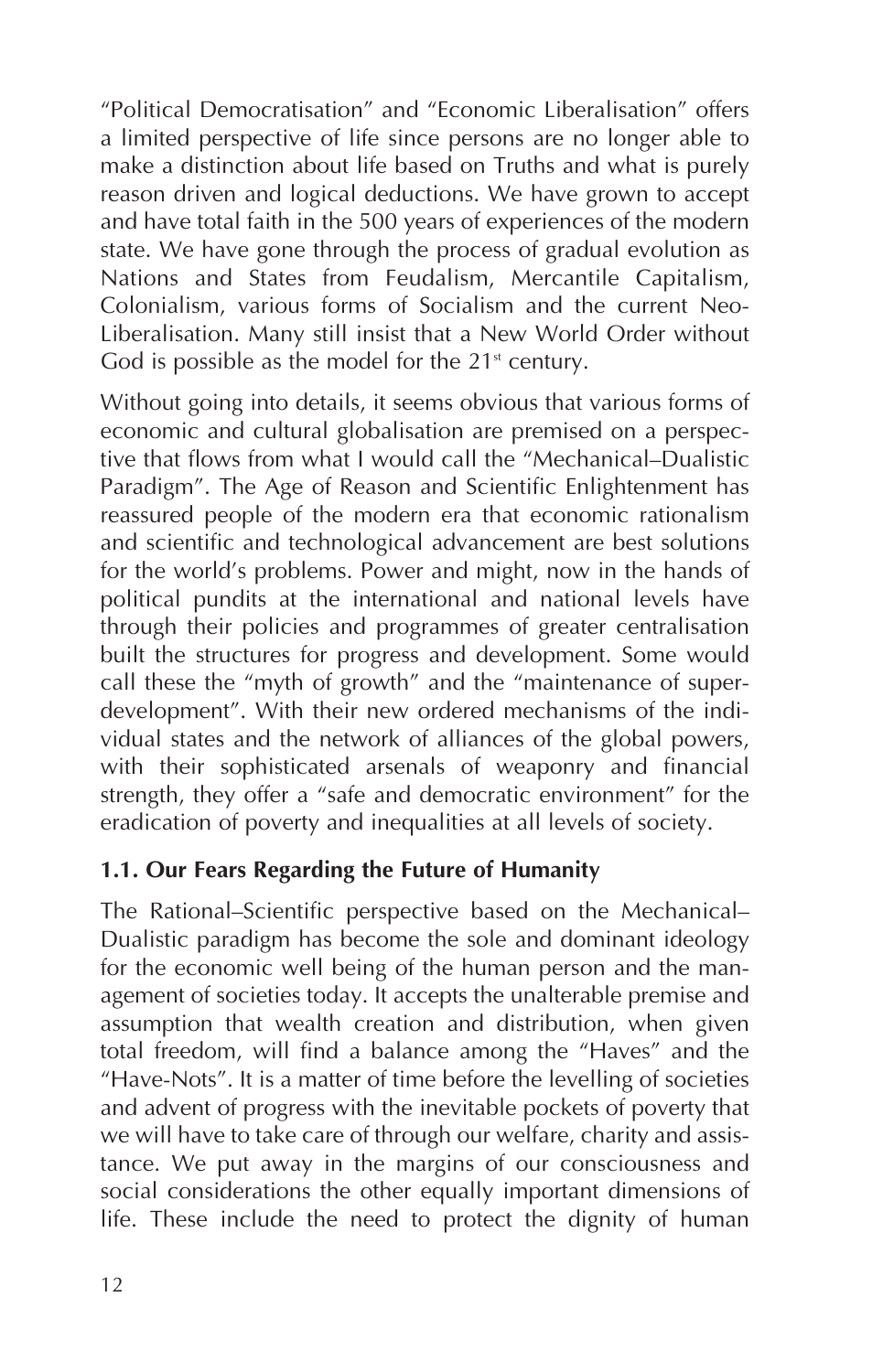labour, prevent dehumanising forms of work, preserve our natural resources for future generations and restore the dignity and rights of persons and communities, the gradual assimilation of values that betray our cultural traditions and heritage, especially those that attempt to link the material aspects of life with our innate attachments to the sacred and the transcendental.

What is becoming more and more evident is that the merger of the Political Powers, the Economic Planners and the Media Moguls is a highly organised system of misinformation and image management. People are no longer able to distinguish what is right and what is wrong. There is the inability to separate lies and more lies from Truth. There is a gradual eclipse of the truth, of the notion of justice and freedom. We receive lots and lots of news and a multiplicity of views in the print and electronic media. But unfortunately not many are able to really understand what is happening and thus the emergence of an ethical relativism. People begin to believe that majority opinion is right opinion, that democracy is the freedom without resorting to divinely inspired human truths. The norm gradually becomes might is right and the majority is always right. It is based on the false notion that a democratic participation ensures right even if universal and ethical norms are totally disregarded. Corruption in society in all its various forms becomes accepted as a way of life.

#### **1.2. The Deepening of Civilisation Crisis**

We are fully aware that in a fragmented and divided world, leaders in the Church and Consecrated Persons and all God's People have the responsibility to create a greater awareness of the very essence of the meaning of life itself. The culture of death, domestication and destruction can only find its alternative in a culture of life. Life in the God that we believe is founded on Love and that this God that can seek needs to be expressed in and through our lives. God cannot only be enshrined in our places of worship and enthroned in our Holy Scriptures. We are yet to fully realise that the desecrations and the violations of the dignity and rights of persons and even whole communities has something to do with the negation of God in modern day society. We thus are confronted with various forms of ideological and religious conflicts, terrorism, pathological forms of migration policies, racial and ethnic violence and cleansing, trafficking of human beings, famine,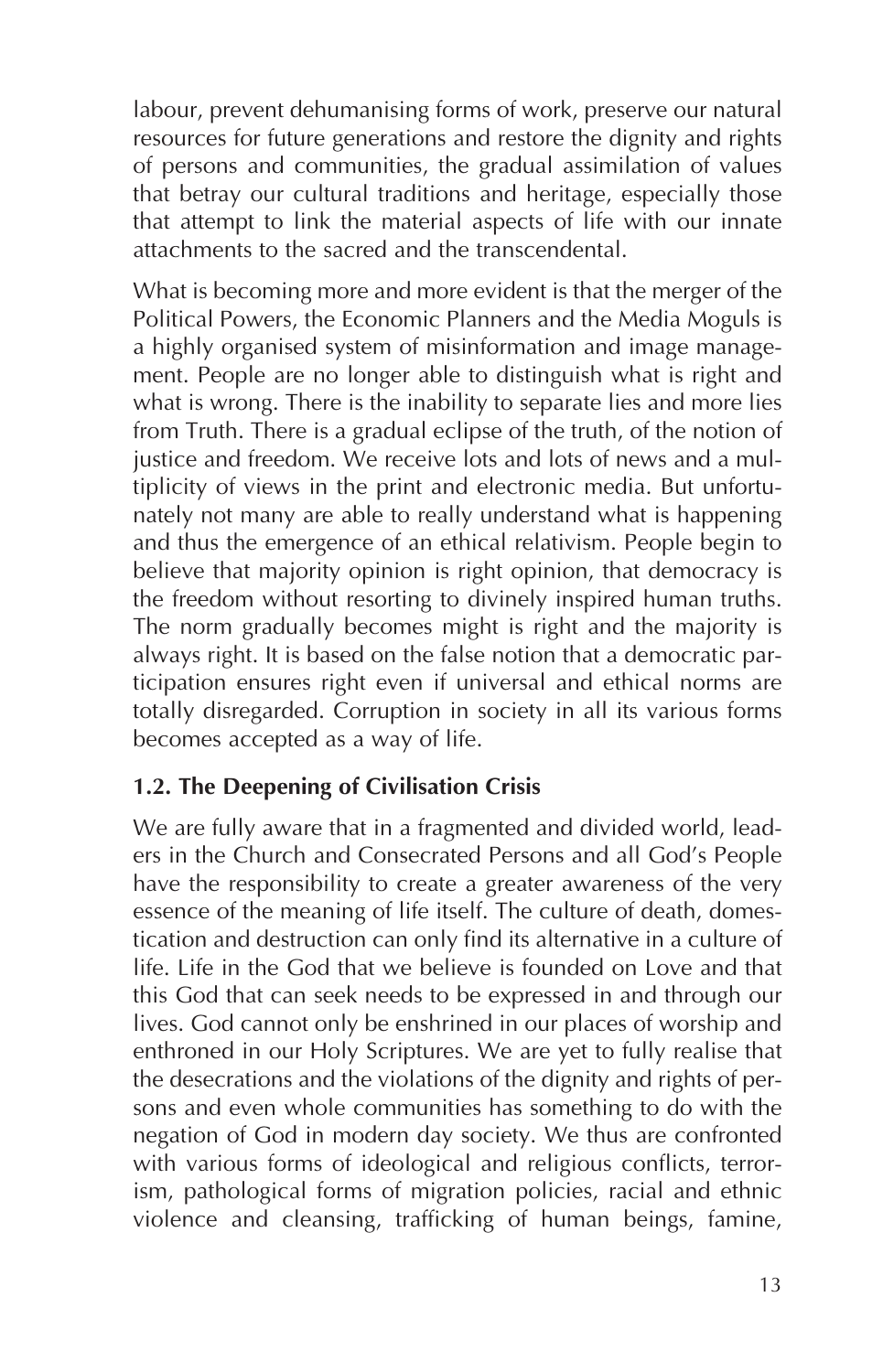domestic violence, workplace abuse, football hooliganism, cyberspace violence and organised wars of aggression. Violence is being manifested in both actions and pent up anger, prejudices, biases and intolerance that are lurking in the human heart. Because of our inner brokenness we gradually become insensitive to human suffering and the oppressive cultures around us. The growing insensitivity to human suffering and the blatant violation of human rights are manifestations of the growing misconception that violence is normal and acceptable. We need to identify these in each of our cultures and religions. The acceptance of the death penalty in many of our countries shows clearly that life can be sacrificed for the common good. But few would want to look closely at the cultural and socio-economic conditions that have produced in a systematic manner in which the young are driven to excessive competitions and insatiable consumerism. In a globalised world that is borderless we seem at the same time to be moving towards a new era of "tribalism and excessive ethno-centralisms" that prevent us from perceiving universal truths. We are today being challenged to look into our inner weaknesses as individuals, as communities and nations. When we know more about the monsters within us, we learn to cage them and tame them. The greater our individual and collective self-consciousness about our inner makeup, the easier it becomes for us to handle ourselves.

#### **1.3. The Alternative Vision of Life for the 21<sup>st</sup> Century**

Our future lies in the articulation of a new vision for humanity that is both holistic and ecological. It touches the whole person, all peoples and the whole of creation. Our task of building a new world order cannot be deprived of morality and spirituality. We need a moral vision and an ethical perspective.

Our Faith Encounters based on Reason, the logos (the Law) has to be kept in mind and the Ethos (the Spirit) in the heart to discern new ways forward in the terrain of our current realities and in the context of the changing times. The world today urgently requires a new moral vision and ethics and faith inspired global authority. We have in the recent past heard such voices in the wilderness ready to exert a courageous moral position on the global and local tragedies and transgressions. The burning issues today have to address both personal and social morality. We do not have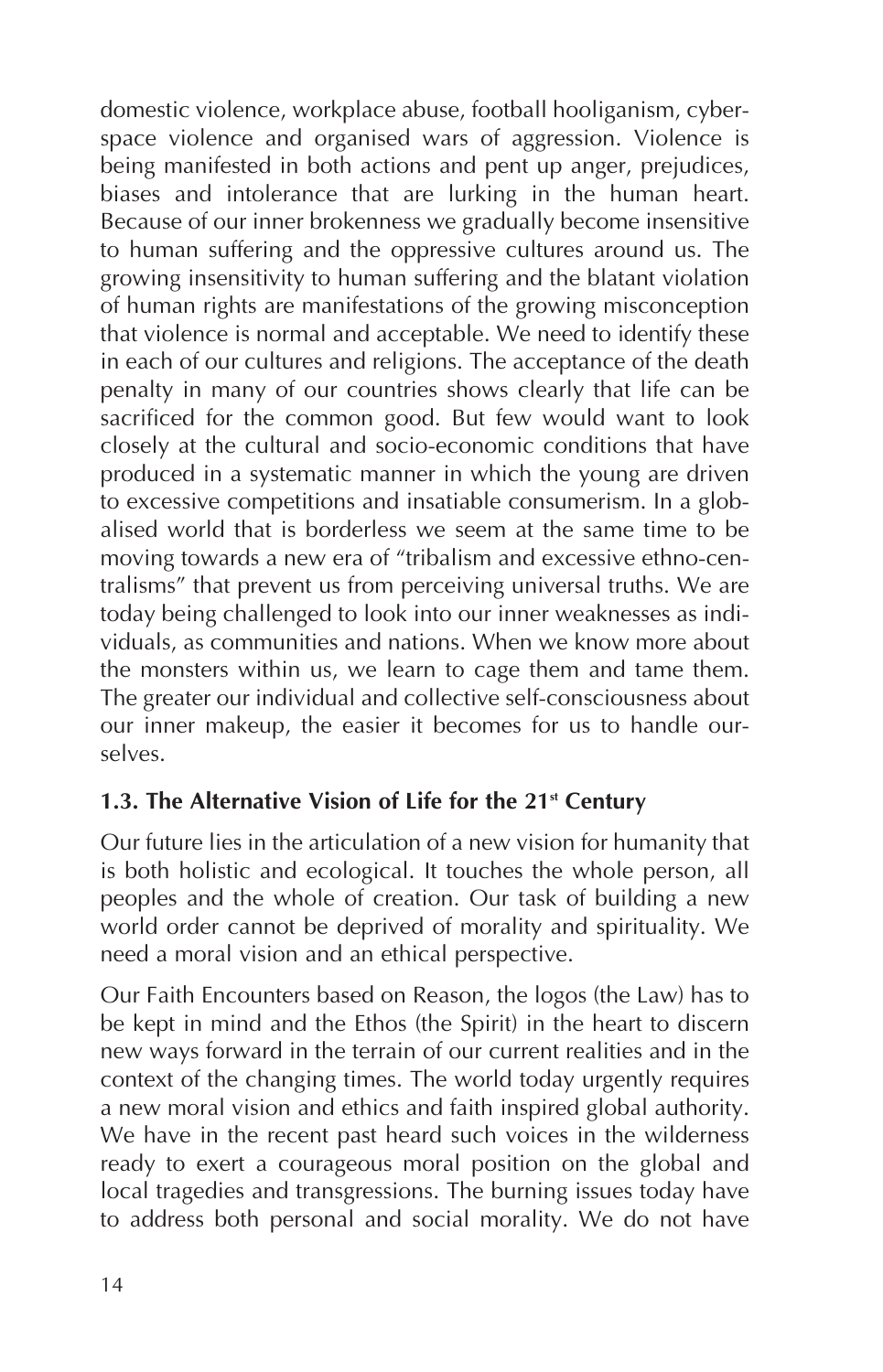today such a global moral authority firmly rooted in our faith and religious foundations that can take a clear stand on issues such as the occupation of Palestine, Iraq or Tibet, Genetically Modified Organisms and Global Warming. In short, there is no Global Moral Authority to guide humanity today. Religions are divided among themselves or so preoccupied with their internal interests and concerns that they offer little hope for humanity. The world has sufficient technocrats and management wizards driving our globalising processes but we seem to lack both poets and prophets, persons and communities, who can communicate to humanity an alternative model for justice and peace. Our role as catalysts in civil society to bring together faith-based communities seems urgent and vital.

Here indeed is the call to return to the "Ethos" that refocuses on certain values and attitudes that flow from the spiritual characteristics of our cultural heritage and practices of the past to find expression in new and creative ventures. These include the need for a high moral character that is noble and dignified and that one is all-inclusive. We cannot deny the fact that modern day culture has also produced new daring prophets in the urban deserts and market places. The Spirit that speaks in these new *areopagai* of new forms of alienation and communities of the new poor even in the affluent nations need a listening ear by all people of goodwill.

#### **1.4. Transformative and All Inclusive Ethos**

Religions and religious leaders are challenged to return to the fundamentals and the essentials of our religions that need to move from just their preservative and maintenance roles to being agents of holistic transformation. The only path ahead has to begin with our common return to our founding inspirations of all our religious and faith traditions. We should not be afraid to stop and think anew. The bushfires are burning in our backyards and we cannot be naively looking for solutions either in the sanctuary or cyberspace: it has to be in active dialogue with the inner world of persons, who suffer from the mindless and endless aggression and violence of slow death dealing forces of poverty and malnutrition and deprivation of basic health care amenities that are affecting the lives of millions of people all over the world. To dialogue with the people of this generation who are so used to being directed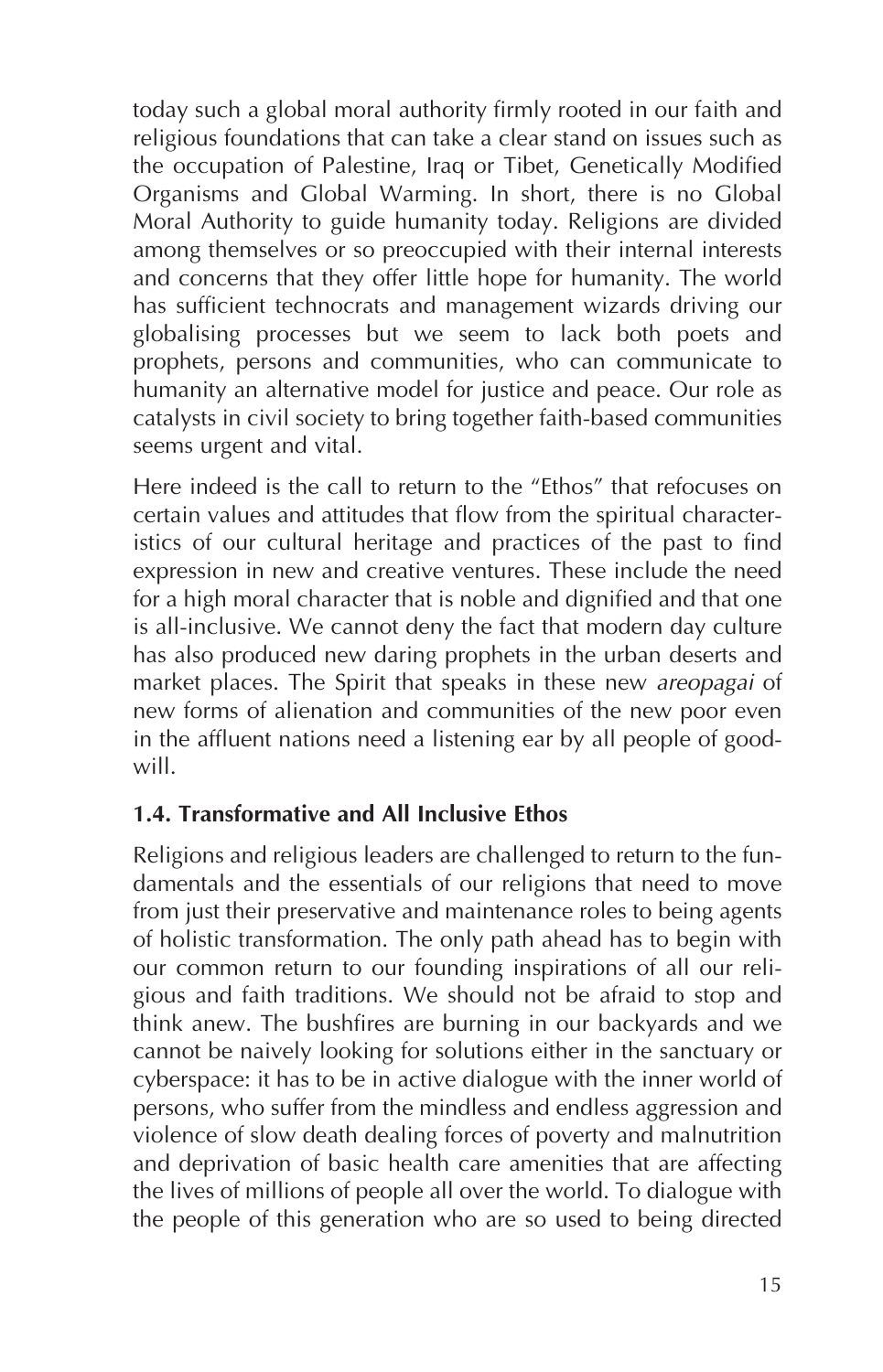from the outside calls for a new process that will stir their interior life and spiritual core. In order to do that we need to move from our sophisticated verbalism entrenched in institutionalised teaching and preaching and our unreflective hyper-activism in various forms of social ministries. How do we therefore become transformative persons and communities?

#### **1.5. Beginning With Introspection for the Renewal of Religions**

The Catholic theologian Hans Kung was once quoted thus: "Peace in the world is possible when there is a dialogue among nations. Dialogue among nations is possible when there is dialogue among religions. Dialogue is possible among religions when religions begin to enter into dialogue with the fundamentals of their religions".<sup>2</sup>

Organised religious institutions have in our various stages of history, imbibed the norms and values and workings of a Mechanical-Dualistic Paradigm. Mechanical because it is assumed that you follow reason and logic and even by blind faith you will obtain the desired results. It is Dualistic because it separates faith from life and God from humanity. Religion is seen only in its black and white, the focus is on the external and the apparent, not the internal and the mystery. Everything is given a logical explanation and encapsulated in dogmas and doctrines. We saw the need to teach people about life rather than help people to learn by reflecting upon their lives and their experiences. Dialogue with the fundamentals of our religion seems thus to involve a conscious inculcation of a participatory process that allows us to recognise the silent working God in our lives and communities, thus leading us to bring radical transformation to the very life of humanity. We need to learn the art of intense listening to our own stories that tell us where we come from, so that we will know where to go. One of the prophets of truth and justice from Asia, Cardinal Stephen Kim of Korea, in the early days of the formation of the Federation of Asian Bishops Conferences, posed this very difficult question: We need to ask ourselves, whether we as Church in Asia have been influenced more by the ways of the world or if the Gospel of Jesus has truly transformed

<sup>2</sup> HANS KUNG, *Christianity: Essence, History and Future*, Continuum International Publishing Group, 1996.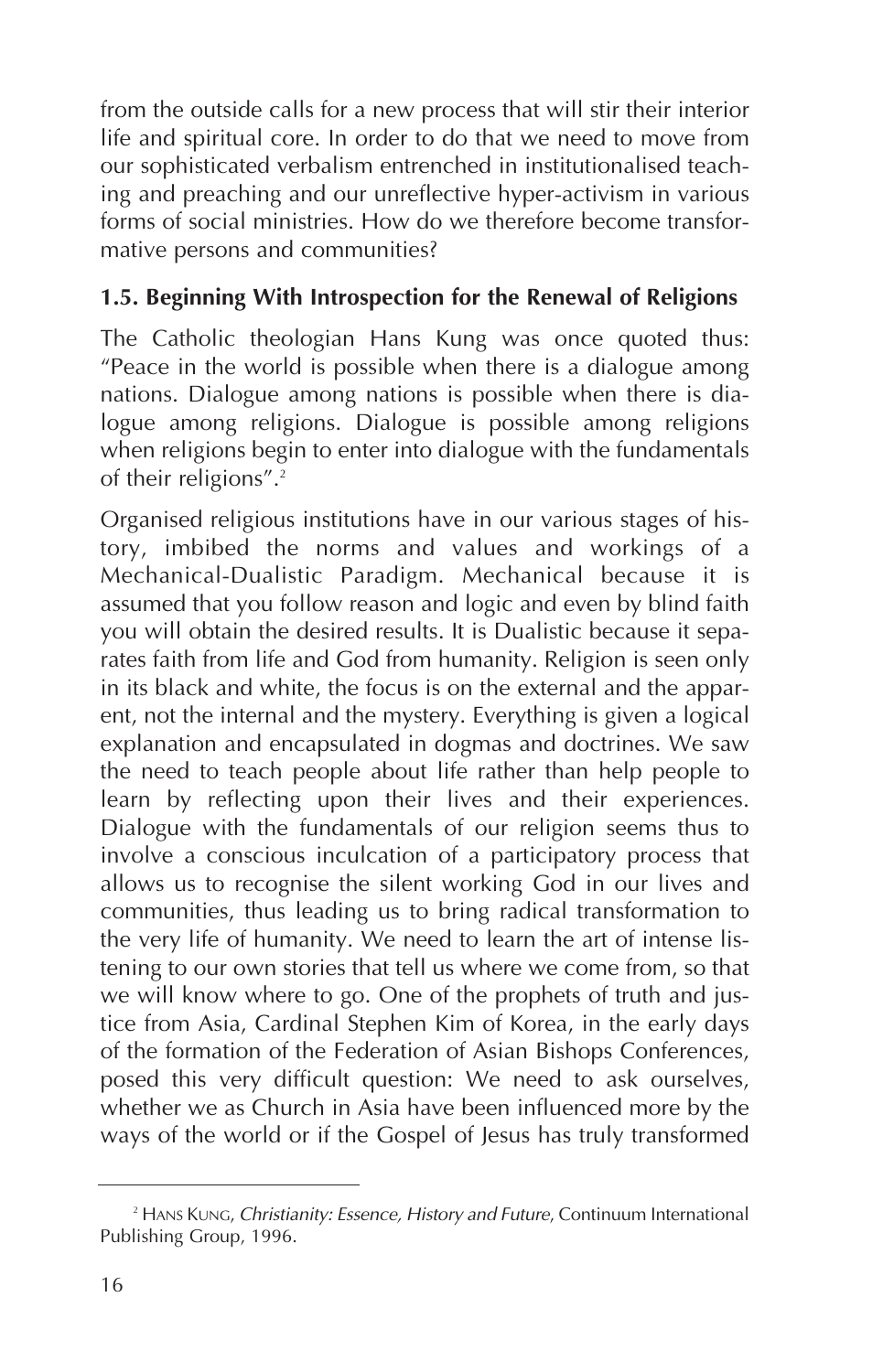our lives? Yes, our insights into the world have some relevance for examining the inside of our lives as Consecrated Persons and to trace our way forward in new and creative ways.

#### **1.6. New Interfaith and Intercultural Nurseries**

Transformation of cultures and the promotion of justice cannot be the result of our total and undivided faith in the ways of the postmodern world. The seeds of a spiritual path of interiority and wholeness that is truly ecological and eco-spiritual have to be planted in new nurseries. We need a new ecology of integration into new environments of truth, justice, freedom and love. It begins with renewal of the inside and this affects the outside. It is a process of self-induced growth nourished by new life-giving waters and divine-inspired light. It is this alone that becomes the gradual process of influencing patterns of thinking based on principles of reflection, criteria for judgement, modes of behaviour and the engagement in society. This calls for imbibing this universal transformative ethos that is deeply rooted in our cultures and religious traditions. To transform every strata of humanity we need to move to the periphery to begin the process for starting a new human ecology.

We as Church and Consecrated Persons have been struggling to perform the miracle of "bi-location" moving all the time between the Church and the World and Consecrated Life and Pastoral Ministry in the World. How do we therefore begin the process of "re-location"? We have heard the axiom: "The Monk is not one who lives in the Monastery but the Monastery lives in him". How do we become therefore Church in God's Kingdom and Consecrated Persons in the New Humanity of God? Our lives it seems is not just being present in the World but bringing the face of Jesus as the presence of God into the new fields that are being cultivated by centuries of God's People all over the world. We need to bring the seeds of the Gospel and replant with others in new nurseries that will nurture hope for humanity in the  $21<sup>st</sup>$  century.

#### **1.7. Faith Encounters that Affirm Mutuality**

Our process of transforming humanity from within is about the growth in our relational lives with others. Our lives as followers of Jesus move us from being disciples to forming new associations with all God's People who are also fellow pilgrims in the common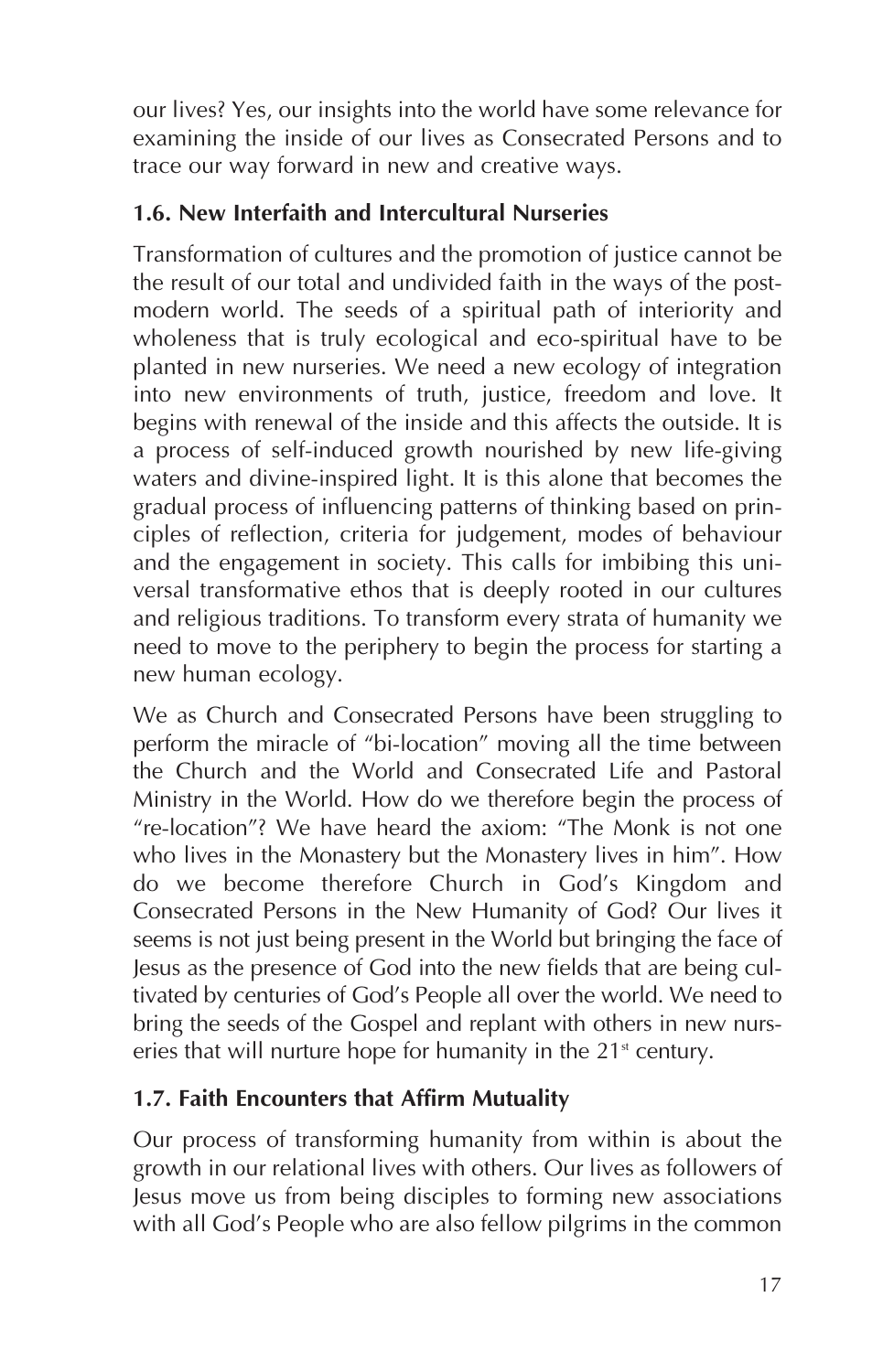and unceasing search for the hidden face of God in every place and time in history. We want to consciously associate with all peoples because they are also associated with us for the coming of the Kingdom of a new Heaven and new Earth. It is not only about working together but fostering new friendships with others, beyond our current borders and circles because God's Kingdom is broader than the Church and Consecrated Life. Only when we get close enough to people of other cultures and faiths as fellow pilgrims, will we be able to hear the same the common voice of the divine and the transcendental that we can walk hand in hand to the Reign of God. We need new meeting points for cultural encounters and religious experiences so that we can discover both the new faces of God and the new voices of the divine in our midst. With the growth of trust and confidence in the innate gifts we have to share we will be ever more ready to critically examine our past lives and ensure that we can guard the present against the intrusion of a new forms of culture of death-dealing forces that subtly hide unseen in our institutions and agenda. It is this sensitive listening that will lead us to being conscious of the need for "inculturation": when we give the best we have and also receive from the good of peoples of other cultures. But we also need to consciously promote "exculturation": by identifying those elements within our personal, family, religious, institutional, society and global culture that are obstacles to the common good that need to be extricated from our lives. Some of us are beginning to believe that this will lead us to the process of holistic "inter-culturation": our cultures purified we become engaged in meeting at the deepest levels of our being in God to walk together for the coming of the Reign of God.

Thus our reflections on Culture and Justice in the context of the world today points clearly for the need to discern the roots of the culture of death and foster the elements of a culture of life present among our peoples. This inner process has to be linked with the new ways in which we work towards the removal of injustices and the fostering of Truth and Justice as the basic pillars for the growth of a Culture of Life. It is obvious that we cannot keep apart liberating cultures from death-dealing forces and thus the return to bringing a new consciousness and renewed conscience to each human person.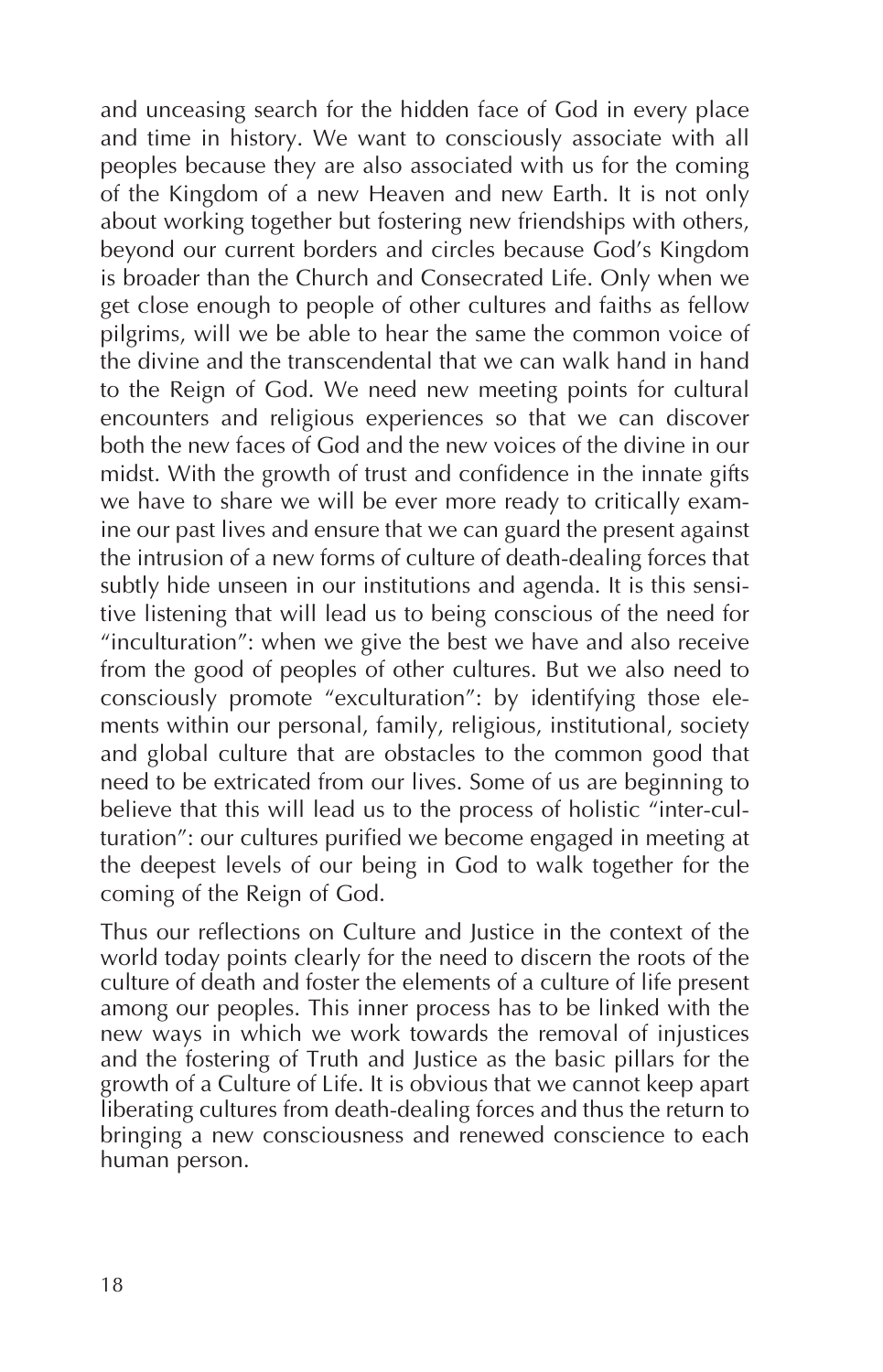### II. Refocusing consecrated life in the  $21<sup>st</sup>$  century

### Introduction

To refocus our Consecrated Life, we need to recall and remind ourselves of No. 2 of Perfectae Caritatis that attempted to bring adaptation and renewal of the Consecrated Life. It was our inclusion of both the constant return to the sources of all Christian life and to the original spirit of the institutes and their adaptation to the changed conditions of our time. For this renewal, under the inspiration of the Holy Spirit and the guidance of the Church, to be effective we identified the following principles:

- a) Since the ultimate norm of the Consecrated Life is the following of Christ set forth in the Gospels, it is the highest rule.
- b) Our contribution to the good of the Church is about our particularity as well as our patrimony that has to be faithfully held in honor.
- c) It is clear that we share in the life of the Church, our particular characteristics but in keeping with the Church's undertakings and aims in matters biblical, liturgical, dogmatic, pastoral, ecumenical, missionary and social.
- d) We are invited to promote among our members an adequate knowledge of the social conditions of the times we live in and of the needs of the Church. In such a way, judging current events wisely in the light of faith and burning with apostolic zeal, so that we will assist humanity more effectively.
- e) The purpose of Consecrated Life is to help the members follow Christ and be united to God through the profession of the evangelical counsels. It should be constantly kept in mind, that adjustments to meet the needs of our age must be animated by a renewal of spirit. This must take precedence over even the active ministry.<sup>3</sup>

<sup>3</sup> PAUL VI, No. 2, *Perfectae Caritatis*.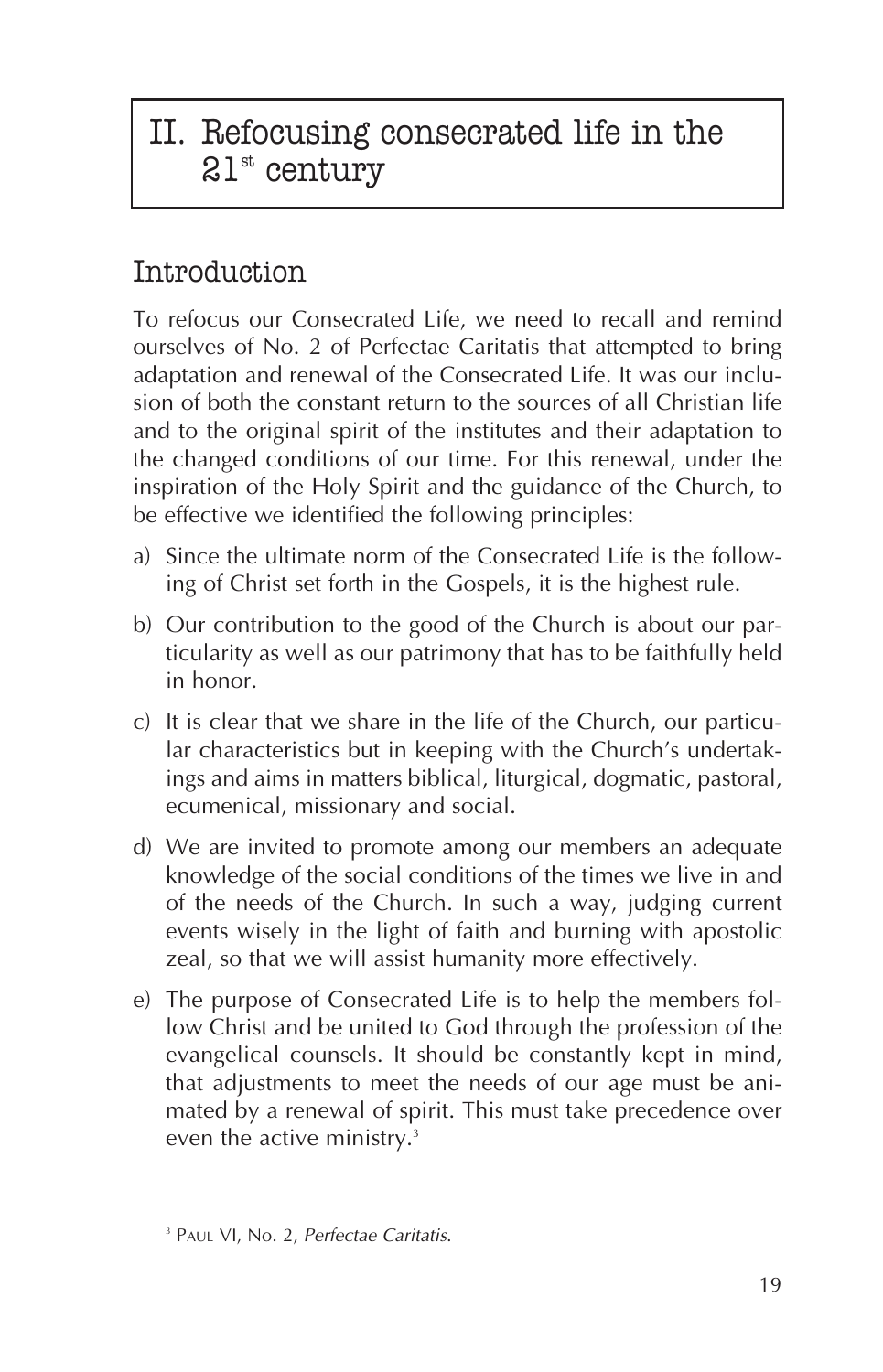### 1. Conversion to Founding Vision, Communion and Mission through a Reflective Mode of Life

Reflection on Life has to begin with linking the Word and the World. It is this intrinsic unity that flows into Worship as Celebration and Witnessing as Friendship with God and Humanity. Unless we understand the roots and essence of Creation in the Old Testament, we will not be able to move forward to the mission of re-creation of a New Heaven and New Earth. We are reminded in Genesis that God saw that the human person, created as the apex of the Creation adventure as very good. But strangely, within a very short time there is doubt about this inherent goodness and thus the longing of Adam and Eve for self-sufficient freedom and independence from God. They perceived that to be self-dependent is to be free. It was their inability to see the hidden meanings of the essence of life that made them experiment with life without adherence to the Word of God. It is this inability to understand the hidden mystery of the plan of God that made them question the relevance of God to their lives. They had all the material things in life but could not relate this to their inner identity that was rooted in the original intention of God to make life pilgrim flowing from the mystery of God. Without the understanding of the real meaning of Creation, humanity will never know its destiny. To put away and to discard the true nature of our inner identity is to say we have lost the compass and thus life as a destiny becomes a journey of adventurism. We are thus ready to struggle aimlessly seeking freedom and truth devoid of the inherent wisdom of the promptings of the inner voice of God. We don't see the relevance of God in our lives and we are thus happily encumbered by material cargo (materialism) and magnified ego (egoism) and glorified privatisation of self-importance (individualism) as the necessary companions. We thus decide to walk in the dark without God and in the dark alleys of our neon lit streets. We will be reluctant to wake up from the nightmares we have created for ourselves because of the denial of the God who is Love that Jesus proclaimed to all nations. God's love for us is fundamental for our lives, and it raises important questions about who God is and who we are.

Over the centuries religions have articulated the relevance of God in our lives but secularism is asserting with confidence that we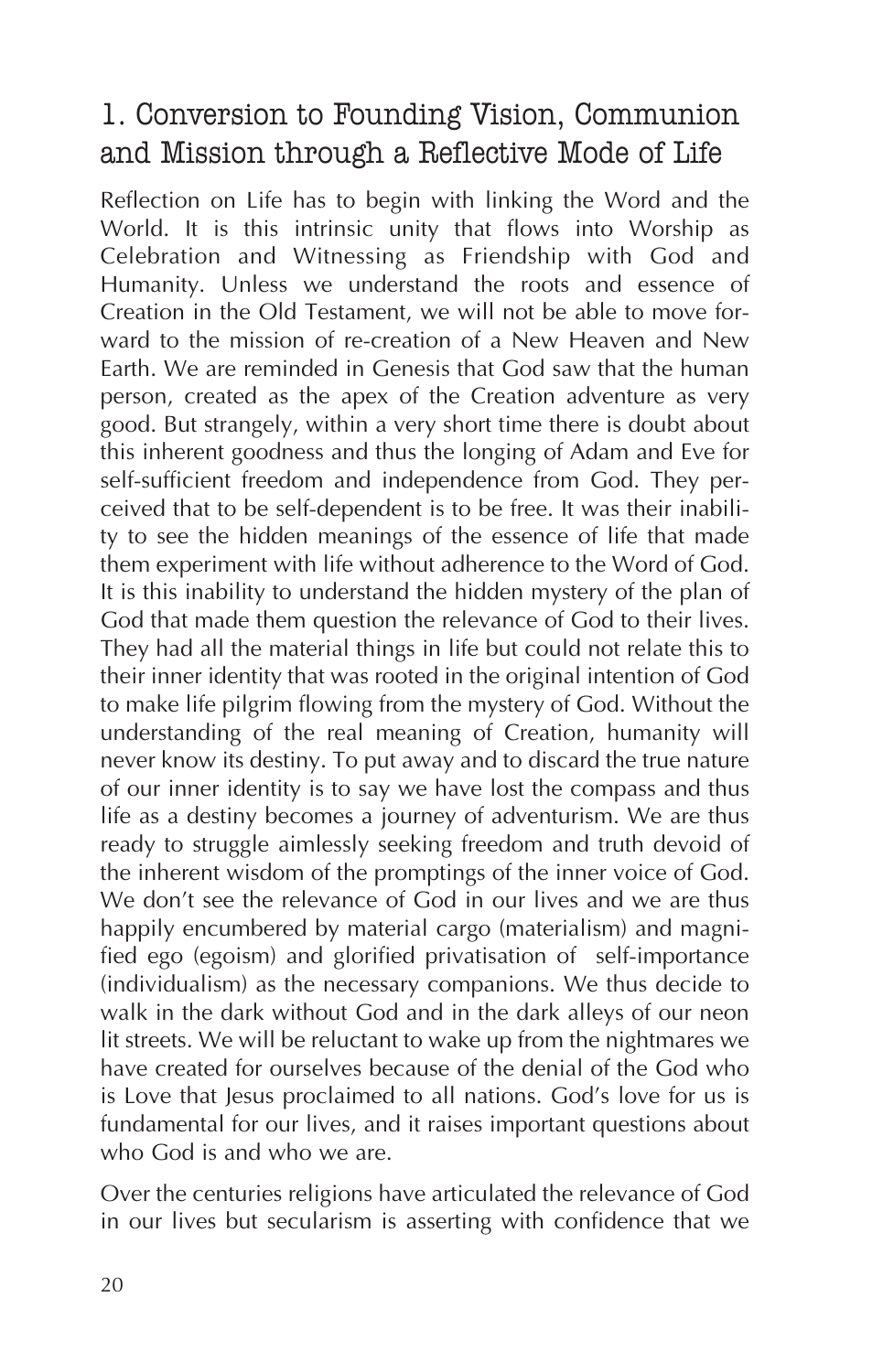can build a new world order without the transcendental. We have failed to realise that devoid of God, we will live in a void and thus the penchant for the material and the ephemeral, the erratic and the exotic seem inevitable. Looking back again at the story of the God of mystery alive in human history makes us realise that the relevance for God is intimately linked to reverence for life. The prevalence of conflicts, violence and wars, in the name of God throughout human history gives us some indications of the God that we have inherited and passed down to the young of each generation. What we have handed over as legacy have been more often the outer manifestations and practices of religious patrimony rather than as cherished gift to be cultivated and nurtured in the human heart and imbibed in the human psyche. Religion with its rhetoric, rules, rites, ritual and regimes has been more at selfpreservation than God-Incarnation. Religious external deprived of inner mystery and permanent life-giving energy becomes irrelevant and even dangerous. God who gave dignity and rights embodied in life to human persons and harmony within nature has been gradually forgotten. God's norms embodied and entrenched in our very nature, our forms of nurture, our cultural manifestations and in the structures of society are gradually giving way to new idols and icons. Jesus reminded us: "You will see and see again but you will not perceive, hear and hear again and you will not understand because the heart of this people has grown coarse".4 We gradually lose our sensitivity to the other and to the world.

When we gradually lose our perspectives of life it is not strange that we will also lose our directions in life. We falter and we fall and become fragmented within as believers and people of various faiths and religions become divided among themselves. Our divisions are the result of divided visions. The world today is in need of a Faith Vision. This inner retina of God sensitivity and the light from the human drama allows us to see ourselves as we are, to know who we really are and to go where God wants us to go. This God consciousness flows from being able to look at everything with the eyes of God, to view our lives in the light of God's plan for the world and to attribute everything that is happening in the world as our way to the Kingdom of the Father. We are afraid to

<sup>4</sup> *Matthew* 15:15.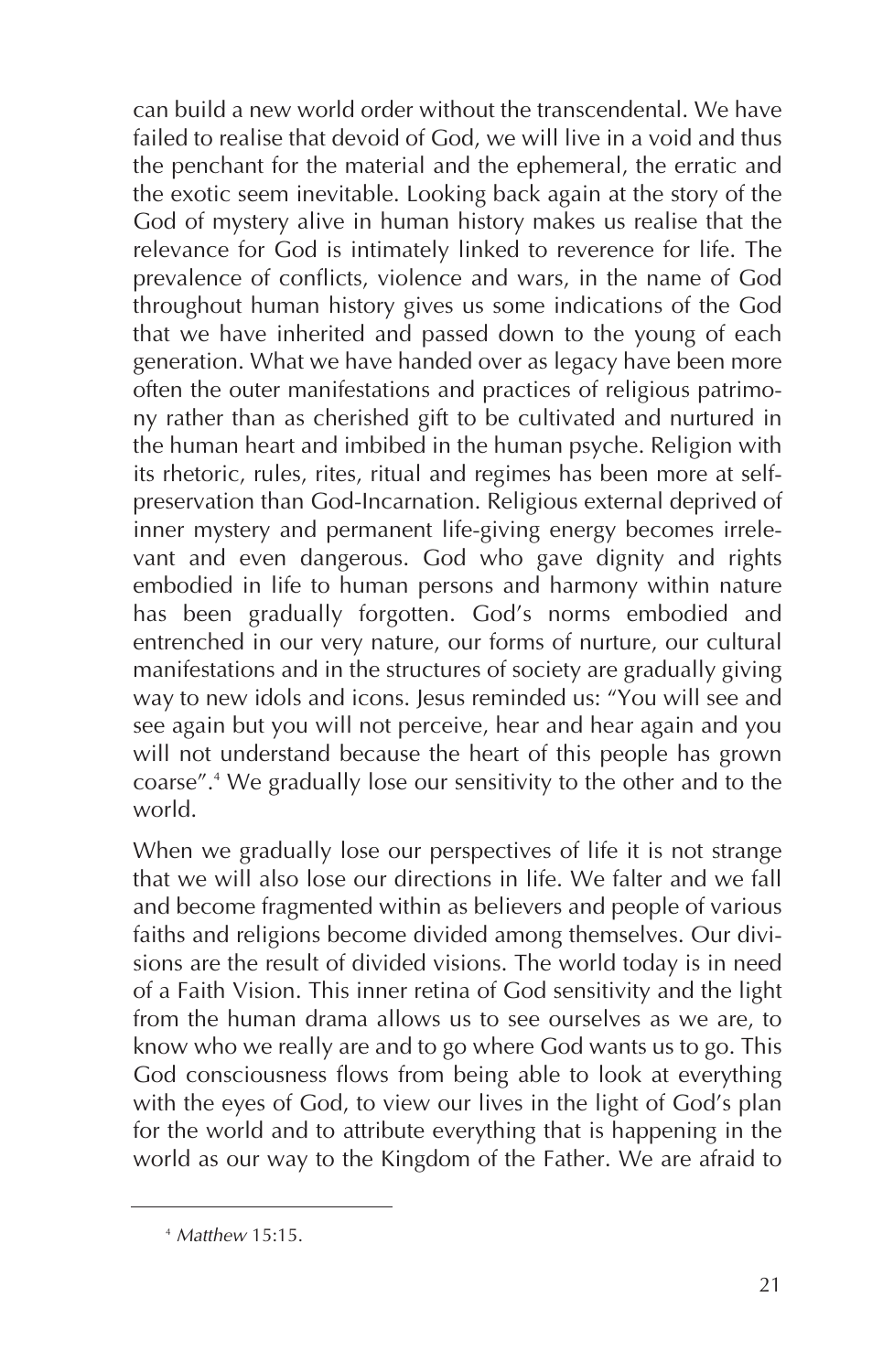lose our external identity that often seeks uniformity for the sake of conformity. Relevance cannot be nurtured by uniformity in the externals and conformity to currently accepted norms but by our docility to the Spirit that moves one to being ready to become one with God only in total submission to the thoughts and ways of God.

We know that the essence of Consecrated Life is the life and being of Jesus of Nazareth. His total consecration to the Will of the Father and the Kingdom of the Father was the Truth of His Being, the Ways of His Love and thus the Foundations of our New Life. These are the fundamental pillars for the emergence of a New Heaven and a New Earth. We need to propose a new organic lifeendowing culture of unity for the growth of a humane ecology. How can Consecrated Persons be salt and leaven in a mechanistic and dualistic civilisational edifice? The renewal of Consecration as the perfection of the charity of Jesus is not about "rebranding" and "repackaging" but about re-discovering a new relevance that is based on a new relational enterprise. This process of making the relational the essence of the deep desire of Jesus: "Father, May they all be one, even as You and I are One". This desire for Union with the Father and resultant Unity among His Friends seems to be source of the energy and impetus for the seed to grow in the new nursery of the human heart. We are called to a new consecration as prophets of Relational Harmony. To alter the formative processes in life, we need a "Reflective Mode of Life".

#### 2. The Inner Voice of the Father as Commitment

Consecrated life is about the consecration of the self to living the memory of Jesus. The consecration of the body and the death of Jesus "Do this in memory of me" is not about the bread and wine alone, it is about the whole life of Jesus: his birth, his baptism, teachings, works, his sufferings and death. His Consecrated Life is now the memory that we are called live fully and not just a selective memory! The consecration of Jesus at his Baptism is also his commitment to the Father when He hears loudly this inner voice "This is my beloved Son". His commitment towards consecration begins with the inner listening in the desert. This sensitive listening leads to the rejection of status, glory, power and material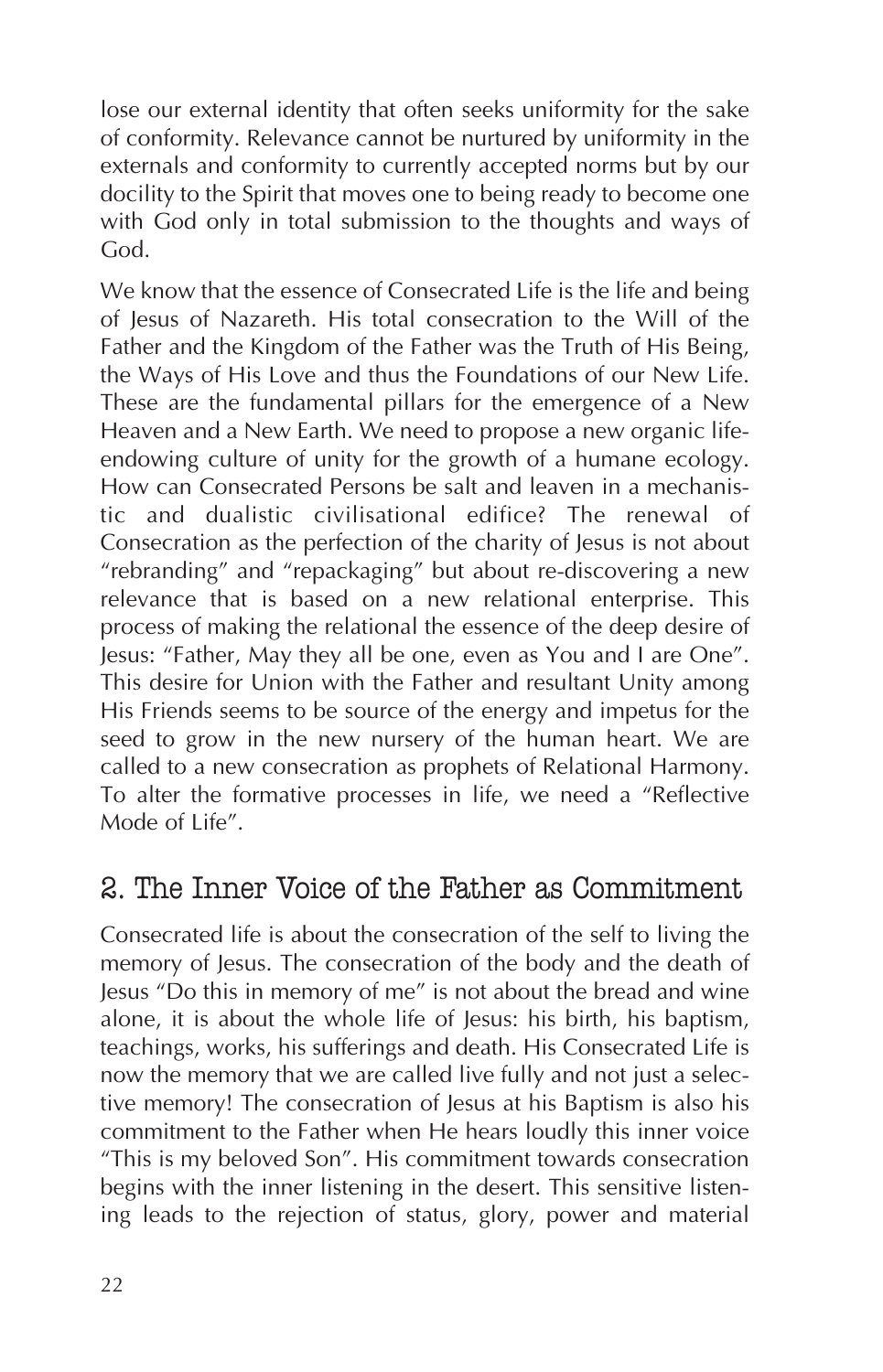wealth and thus the readiness for the self-consecration to the Will of the Father and the Kingdom of the Father.

It is this contemplative meeting of the rejection of Satan's gifts and the Father's dream that prompts Jesus to read from Isaiah (*Luke* Chapter 4) and thus proclaim to all of us loudly and clearly that: It is this contemplation on my own life and the Word of God that I dare to accept this mission of compassion so intimately linked to my mission of the Father. It is this same compassion of Jesus that is the hallmark of his ministry that has been contested by the religious leaders of his times who believed that the law, the rules, the rhetoric, the rights, the religious practices are the way to salvation. Jesus offers a counter proposal. That counter proposal is that we need to be born again in the Spirit. The Spirit of the Father's love and therefore the whole life of the memory of Jesus were about incarnating the Spirit of the Father's love into his relational harmony with others.

True Mission for the Kingdom thus flows from and through an inner reflectiveness mode of life. Our process of commitment to the Kingdom is also a journey from our external world to the consciousness of our inner world. Our review of the world around us has to subjected to a Reflective Mode of Life drawing insights from the Word of God and voices around us. Consecrated Life also flows from our reflective mode of seeking to understand our celebration of the final act of Jeus when we are consecration as the Eucharistic Body of Christ. "Do this in memory of me" is not just a commemoration of what happened at the Table of the Last Supper but the culmination of a life totally consecrated to and in submission to the will of the Father. Consecrated Life is the Way in Truth lived in Love. The essence of the evangelical counsels is the life-long commitment and taking him into our being, so that we become both the embodiment and the life of Jesus as presence in us in the world today. The Body and Blood of Jesus are also the inner thoughts of Jesus rooted in Him and in the ways of the Father. To partake in the life of Jesus is to participate not just by our physical participation but by the full taking over of the Spirit of Jesus. But this participation can only come about in and through the emptying of what is within and thus to be able to imbibe the very being of Jesus into our own being. The pre-condition for participation is to be able to remove from within us those elements and conditions that prevent union. Communion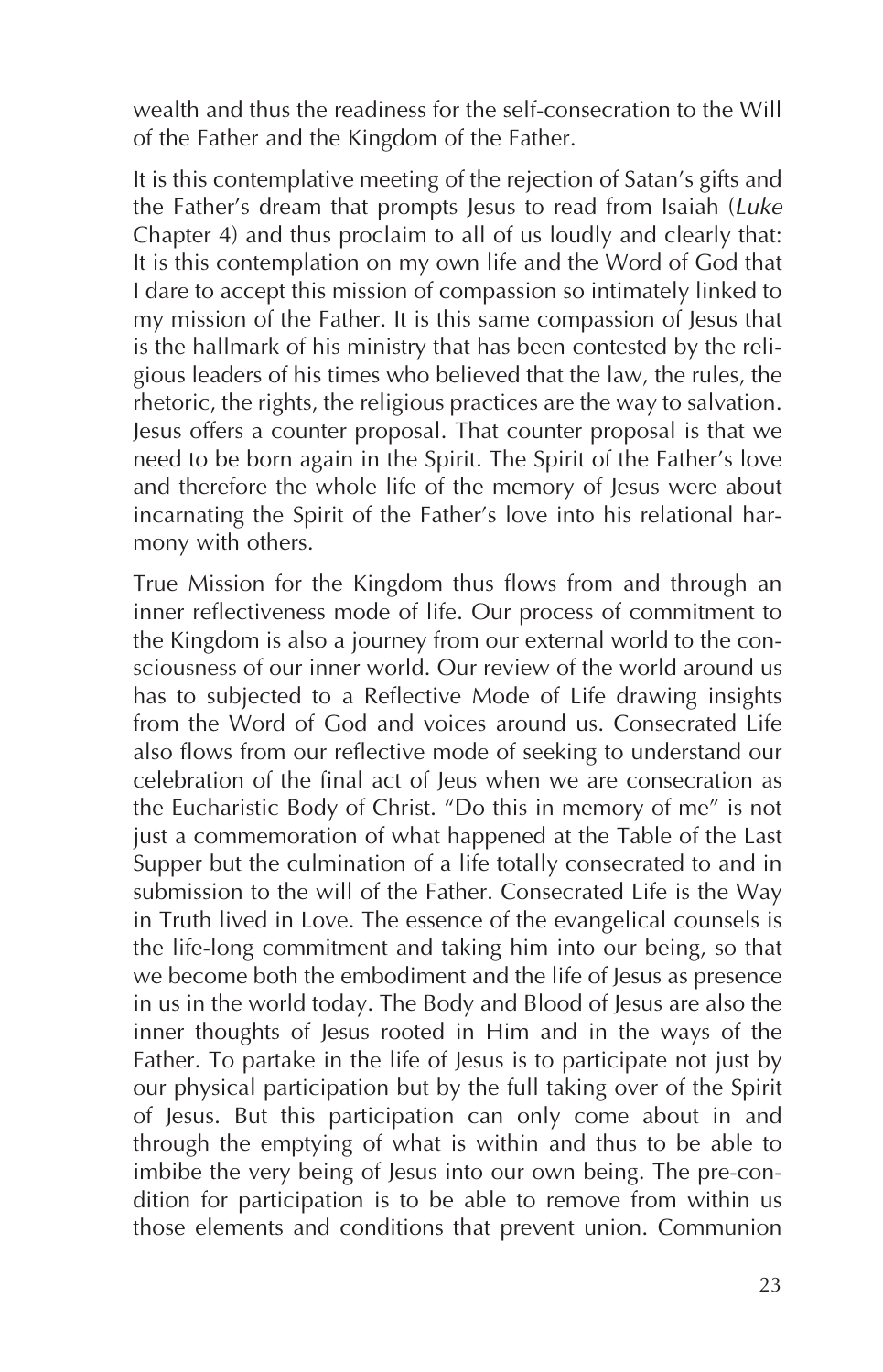has to begin with the identifying of those conditions that are counter-union within and counter-productive in the outside.

It is not strange that the *Pastoral Constitution on Church in the Modern World (Gaudium et Spes)* identifies the artificial dichotomy between Faith and Life as one of the gravest errors of the people in the modern world. The serious rupture within and thus our fractured outside becomes not a sign of communion but a contradiction to others. When there is no connection between the inside and the outside, the soul and the body, the parts of our being become strangers over time. We become lifeless institutions purely functional and utilitarian. We become the symbol of a body that is lifeless and we are thus not life-giving as a result of the connectivity of the World, the Word and Worship.

### 3. Consecration is sustained by the Relational Encounters in Life

It is therefore not strange that the story of Cain and Abel is about the dialogue between God and humanity with the premise that walking away from our original state of the goodness of God within brings us to a non-relational state of existence. When infected with the presumption that God is no longer relevant to our lives, we dare with arrogance to ask, *"Am I my Brother's Keeper?"* Without the inner recognition of God in our being, we no longer see the relationship with God and thus the unimportance of the Truth of God and the Love of neighbour. Without union with God we see the irrelevance of communion with the neighbour, the family, with society and with the whole of humanity.

When the Truth that is God meets the love implanted by God in the human heart, this results in the personal yet public dimension of our faith. This intertwining of Truth and Love as the innate dimensions of our Christian Faith as brought to us by Pope Benedict is striking: "Through this close link with truth, charity can be recognized as an authentic expression of humanity and as an element of fundamental importance in human relations, including those of a public nature. *Only in truth does charity shine forth*, only in truth can charity be authentically lived. Truth is the light that gives meaning and value to charity. That light is both the light of reason and the light of faith, through which the intellect attains to the natural and supernatural truth of charity: it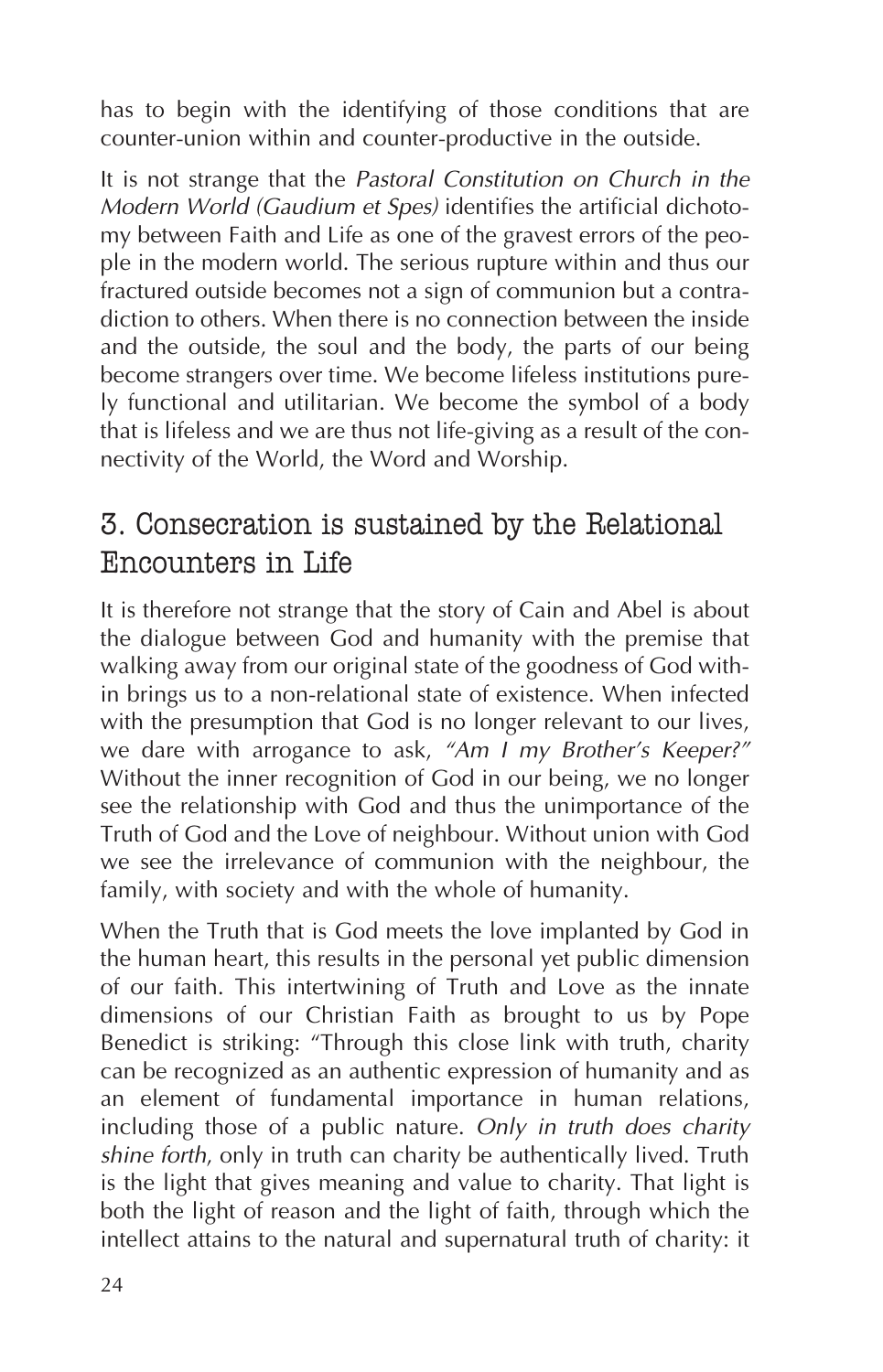grasps its meaning as gift, acceptance, and communion. Without truth, charity degenerates into sentimentality. Love becomes an empty shell, to be filled in an arbitrary way. In a culture without truth, this is the fatal risk facing love. It falls prey to contingent subjective emotions and opinions, the word "love" is abused and distorted, to the point where it comes to mean the opposite. Truth frees charity from the constraints of an emotionalism that deprives it of relational and social content, and of a fideism that deprives it of human and universal breathing-space. In the truth, charity reflects the personal yet public dimension of faith in the God of the Bible, who is both *Agápe* and *Lógos*: Charity and Truth, Love and Word.<sup>5</sup>

He goes on further to say: "When the State promotes, teaches, or actually imposes forms of practical atheism, it deprives its citizens of the moral and spiritual strength that is indispensable for attaining integral human development and it impedes them from moving forward with renewed dynamism as they strive to offer a more generous human response to divine love".6 What is therefore the meaning of Consecrated Life in union with the Trinity in a world that is divided and fragmented, torn apart by both inner strive and outer conflicts and struggles? The world of materialism and secularism that alienates human persons from their inner being and in the process loses their inner identity and consequently their final destiny.

### 4. Consecrated Life the Antidote for the Pandemic of Humanity

The crisis of post-modern humanity is about our inability to seek the deepest roots of the struggle between the "Culture of Life" and the "Culture of Death". By restricting ourselves to the perverse idea of freedom for the self without God we see the tragic experience of modern humanity as reflected in the gradual eclipse of the sense of God and of the human person. This is typical of a social and cultural climate dominated by secularism that offers salvation based only on human reason and knowledge. We can easily be influenced by this climate and easily fall into a sad vicious circle:

<sup>5</sup> BENEDICT XVI, *Caritas in Veritate*, No. 3.

<sup>6</sup> *Ibid.*, No. 29.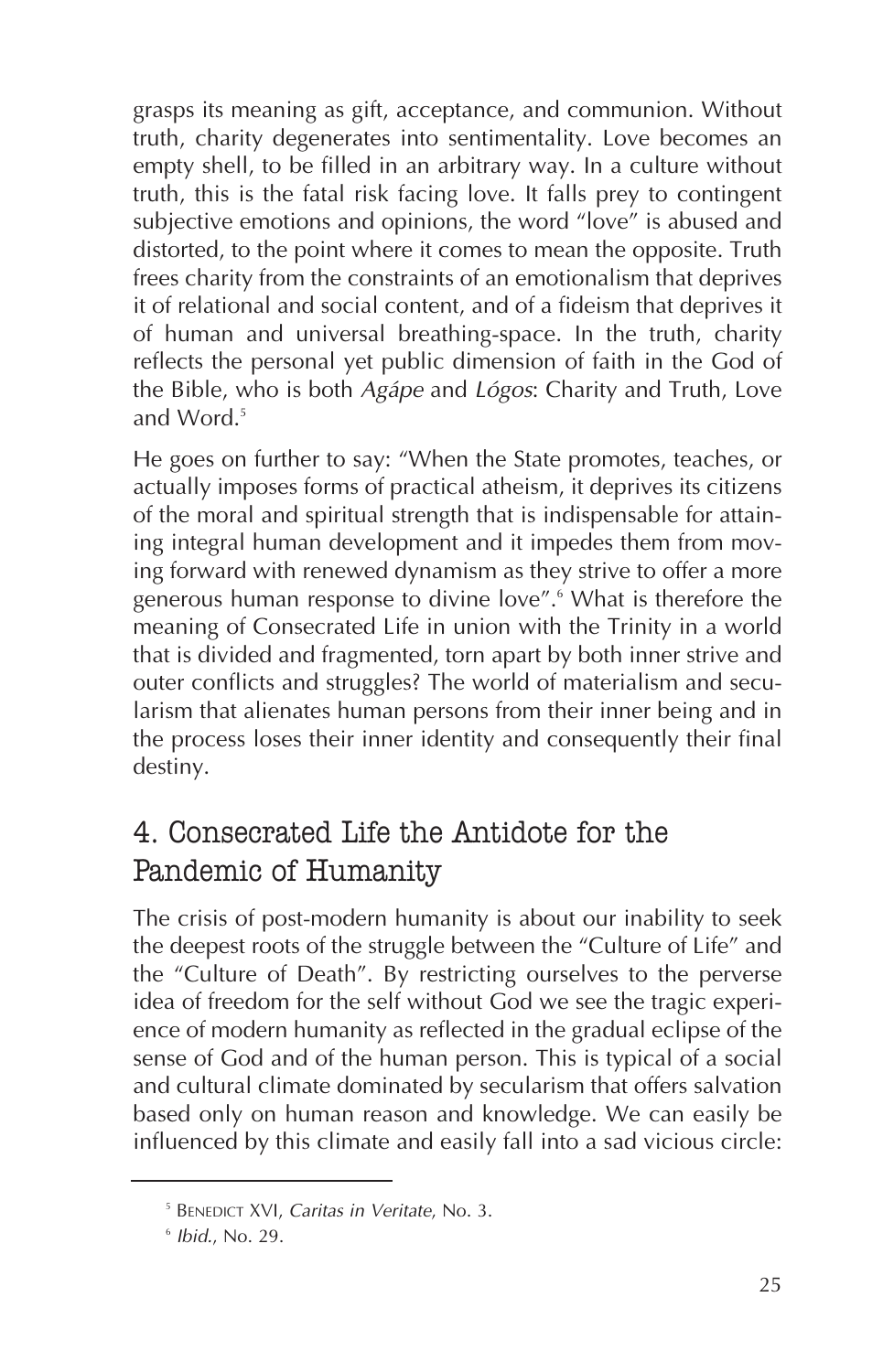"when the sense of God is lost, there is also a tendency to lose the sense of man, of his dignity and his life; in turn, the systematic violation of the moral law, especially in the serious matter of respect for human life and its dignity, produces a kind of progressive darkening of the capacity to discern God's living and saving presence"7 . It is the radicality of the Gospel lived anew in Consecrated Life that is the road to hope for the whole of humanity. Radicality is not about superiority but of the unicity of God and the universality of humanity in a globalised but fragmented world. Consecrated Life can bring back the sense of God and the sacred when we are ready to infuse into humanity a new transformative spirituality based on evangelical obedience, poverty and chastity.

### 5. Evangelical Obedience in and within Communion as Total Submission in Humility

Living in a world with governance structures that is not conducive for the promotion of truth and justice, we need to regain the meaning of obedience within the framework of the renewal of the personal, communitarian and institutional aspects of Consecrated Life. We are all aware that the task of the restoration of the greatest act of goodness of God at Creation set in place the way forward for humanity for the coming of the New Heaven in the here and now and the New Earth in God's time. The New Heaven and New Earth are two different entities but one reality. The common denominator is the process of total submission to the Will of the Father. This is not just obedience to the Law in the Books but the docility and submissiveness to the transcendental implanted in the deeper recesses of the divine-inspired human spirit. Obedience is thus the creation of conditions when one in utter humility is able to say "Not my will but yours be done". We cannot separate "Your Kingdom come on earth" from "As it is in heaven". Obedience to the Spirit of God is the diluting of pride and arrogance of the status quo and the reinstatement of humility. We cannot say yes to the minority conglomerates of power that are making status-seeking a way of life while indifferent to the majority deprived of life-giving necessities. Corporate and institutional power cannot supersede the inherent power of dignity

<sup>7</sup> JOHN PAUL II, *Evangelium Vitae*, No. 21.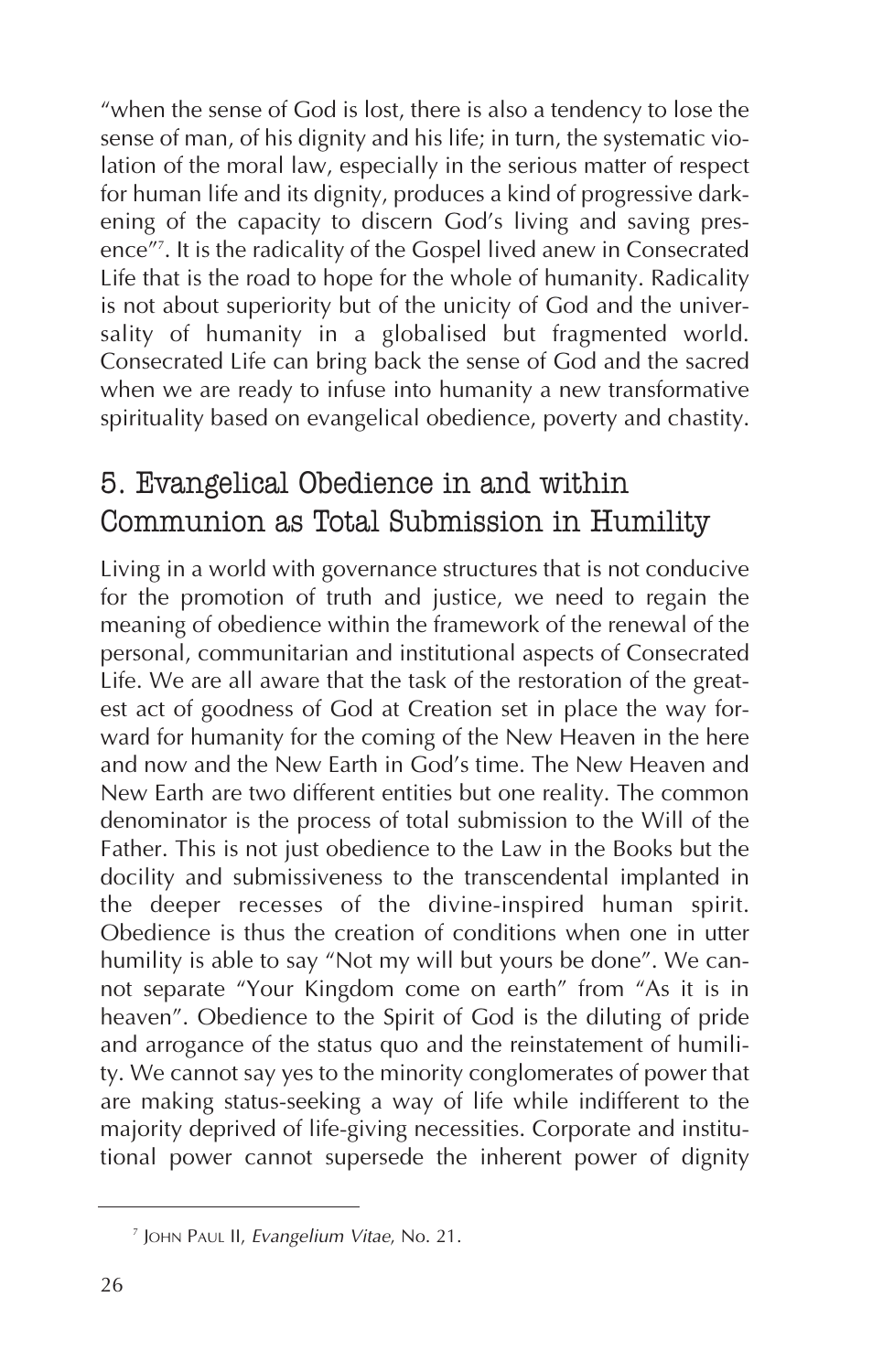incorporated into the very essence of the human soul. No one can take away this divine right of common men and women and replace it with the law of submission to the God of Mercy.

The radicality of evangelical obedience of Consecrated Persons flows from our conscious commitment to a life-transforming body, that seeks in communion to be totally, not partially incorporated in the memorial Body and Blood of Jesus and the contemporary Body and Blood of Jesus as evidenced by the counterpositioning of personal and common lives in private and public. It is this credibility of our oneness and unity that creates a new forum in the world to stand up to its glaring contradictions and blatant paradoxes. This global forum of Consecrated Persons and Communities is the network of "trans-local communities". They are more than the local because to bring the evangelizing power to the ends of our globalised world calls for a new networking of minds and mainstreaming of hearts. We create new Upper Rooms of dialogue, discernment and discovery leading us to deeds that convey the power of the Spirit of Jesus alive today. Our intense listening to the inspirations from hearts devoid of egoism and individualism are ready to become the other-respecting communities. We voluntarily set aside our ordinary will to live and survive to a new level of engagement: seeking together for the common will of the Father for the common good of the whole of humanity. We seek consciously to keep our eyes open to realities that secularise and dehumanise because we know that mission today is about the transmission of the universal Gospel of Jesus to all who have not heard of the story of the God of Love. Because we have learnt the art of listening to one another, as strangers who have become friends of Jesus we develop a new sensitivity to the voices of those unable to speak of God and too weak to raise their voices when deprived of their dignity and rights to allow them to stand on their feet.

The emergence of individualism as a way of life today has to resist the temptation of various subtle forms of institutional egoism bordering on even unethical competition. The ways of the world based on the Mechanical-Utilitarian paradigm gives prominence to material and numerical and statistical criteria for evaluating success and gains. We without shame think of both collegial and collective discernment of the needs within the Local Church and take to heart the most urgent needs of the people of our times. If the effectiveness of our mission is to be judged by the power of hidden dimensions of communion and visible unity, there should be less reluctance to make missionary ventures truly the commu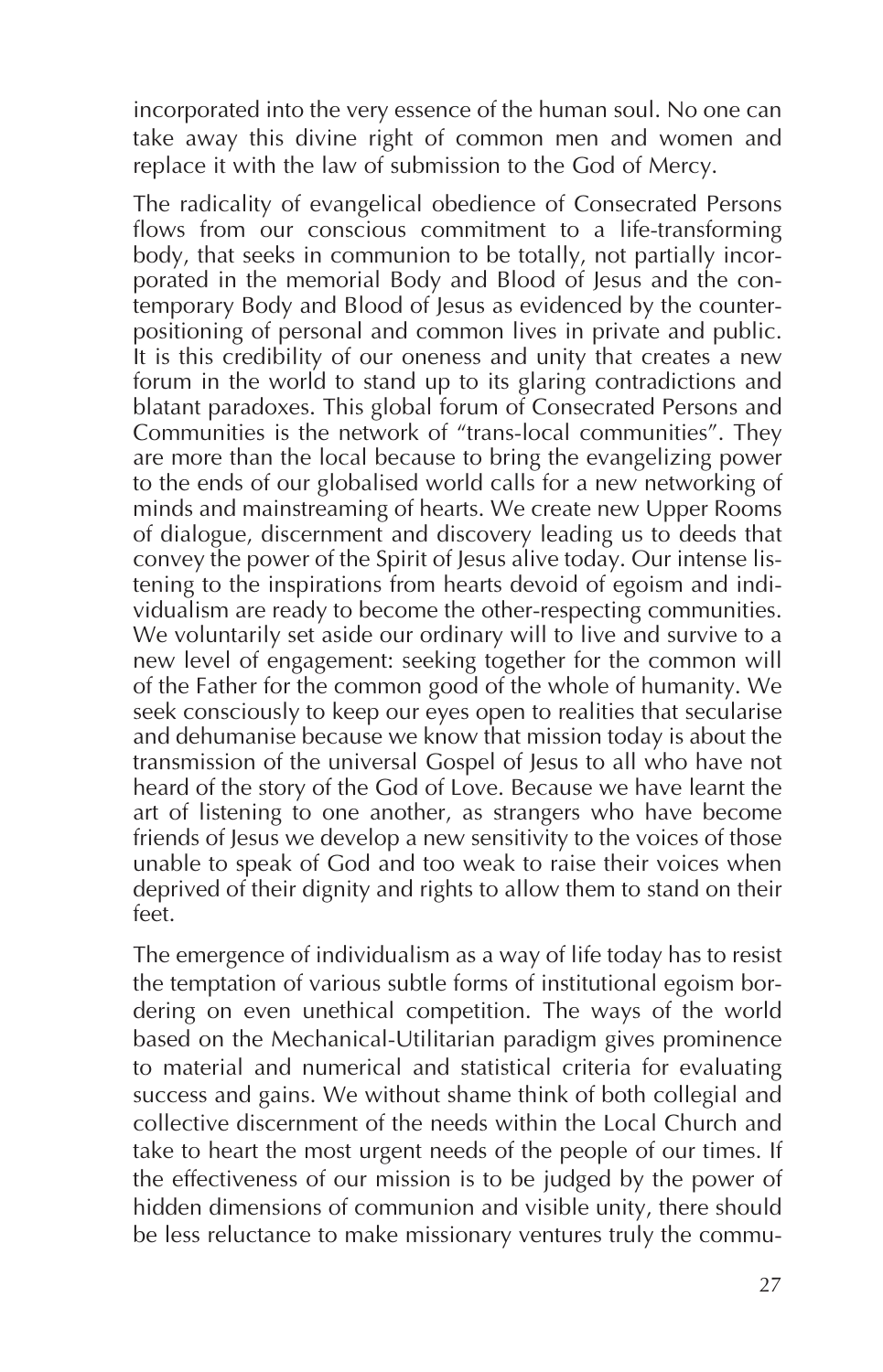nitarian endeavours of Consecrated Persons. We need to be vigilant of the growing lack of communication among members of Consecrated Life in issues that have global dimensions. Before the Church can reach out to the millions in need of our services we need new and creative channels for collaboration and networking among ourselves.

In the Acts of the Apostles<sup>8</sup>, when Peter and John are in the Temple, they encountered the lame beggar who was crippled since birth. The beggar had all the characteristics of disempowered poor people: they are without material things, self-effacing, dejected, humiliated, and have very low self-esteem. It is to these poor today that we are called to profess the power of Jesus that we have in us. Peter and John, therefore, found a new way for the restoration of the will of the Father in the human arena. Solidarity today is about accompaniment with the weak and the fragile. It has to be about empowerment of their dignity and the process through which we allow them to stand on their feet to proclaim aloud that God saves when we journey hand in hand with each other. The weak need the strong and the rich need the poor.

Obedience to God is to rediscover our complementarities as children desiring to seek first the Kingdom of God. We suppress our vocal voices to a sensitive listening to the Young amidst us because they possess deep within cultural gems and spiritual treasures, they can share with us as natives of the technological culture. Although we may be experts of the age of reason and the logical era we can learn from their culturally developed wisdom for the education of this generation. I believe that it is difficult listening to those who live close to us, especially children and young, who know immediately the glaring gap between our words and our lives. "Let the little children come to me" can be a threat and danger because we know that we can convince them with our words but not influence them with our lives. We thus unconsciously either put them in the periphery of our lives or keep them away from our "listening circles" and decision-making processes. We very discreetly send the message that "No prophet is accepted at home" because we don't want them to change the "home". We instead seduce them to accept the status quo or busy

<sup>8</sup> *Acts of the Apostles*, 3:1-10.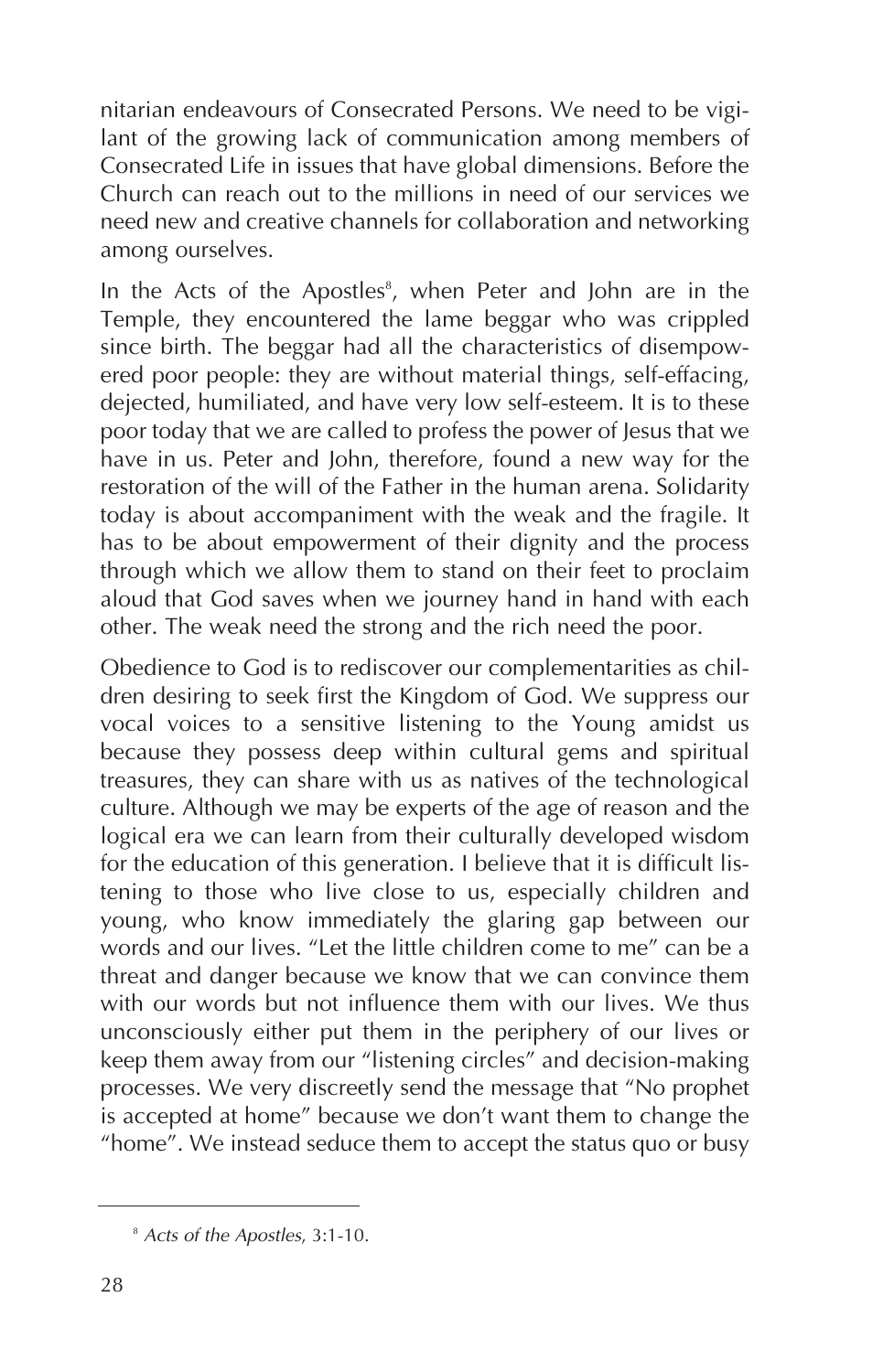themselves in the mean time to try to change the world through their works. The same would be with our associates in mission who not only need to be heard but to be participants in our discernment processes at all levels. Each generation and each culture has something new to offer, especially if we wish Consecrated Life to be still relevant today. Relevance is about restoration for the future and being Useful is about perpetuation of the present. Here lies our challenge in the  $21<sup>st</sup>$  century.

### 6. Evangelical Poverty as the Eviction of the Material through Simplicity

Consecrated Life as the spiritual dedication of the self to God and neighbour begins with the process of self-emptying of the material world within. How can we begin this self-emptying process when affluence is becoming a way of life and poverty as a permanent feature of the world that is here to stay? The epidemic of 'affluence' is sweeping many parts of the world as an obsessive, envious and keeping with the Joneses trend as a result of the demands of 21<sup>st</sup> century living, states Oliver James in his book Affluenza. He comes to the conclusion that issues like consumerism, property fever and the battle of the sexes vary across societies with different values, beliefs and traditions. This leads us to an unavoidable and potentially life changing conclusion that to ensure our mental health we can and must pursue our needs rather than our wants.

Our personal and institutional lives as Consecrated Persons are a part and parcel of the process of globalisation: where materialism − money and consumerism — institutional expansion is not just a way of life but something without which we will not survive in this world nor be able to ensure the growth of our mission to our people. The market-driven and profit oriented economies makes us believe that monetary and financial considerations and resources are the most important determinant in defining the future of our mission. This has been the tragedy of charity and travesty of justice of the era of the Development Aid Decades that attempted to bring to reality the Millennium Development Goals supported by Foreign Financial Assistance and Corporate Social Responsibility. Society has focused on the political and the economic and even the technological but forgetting the cultural.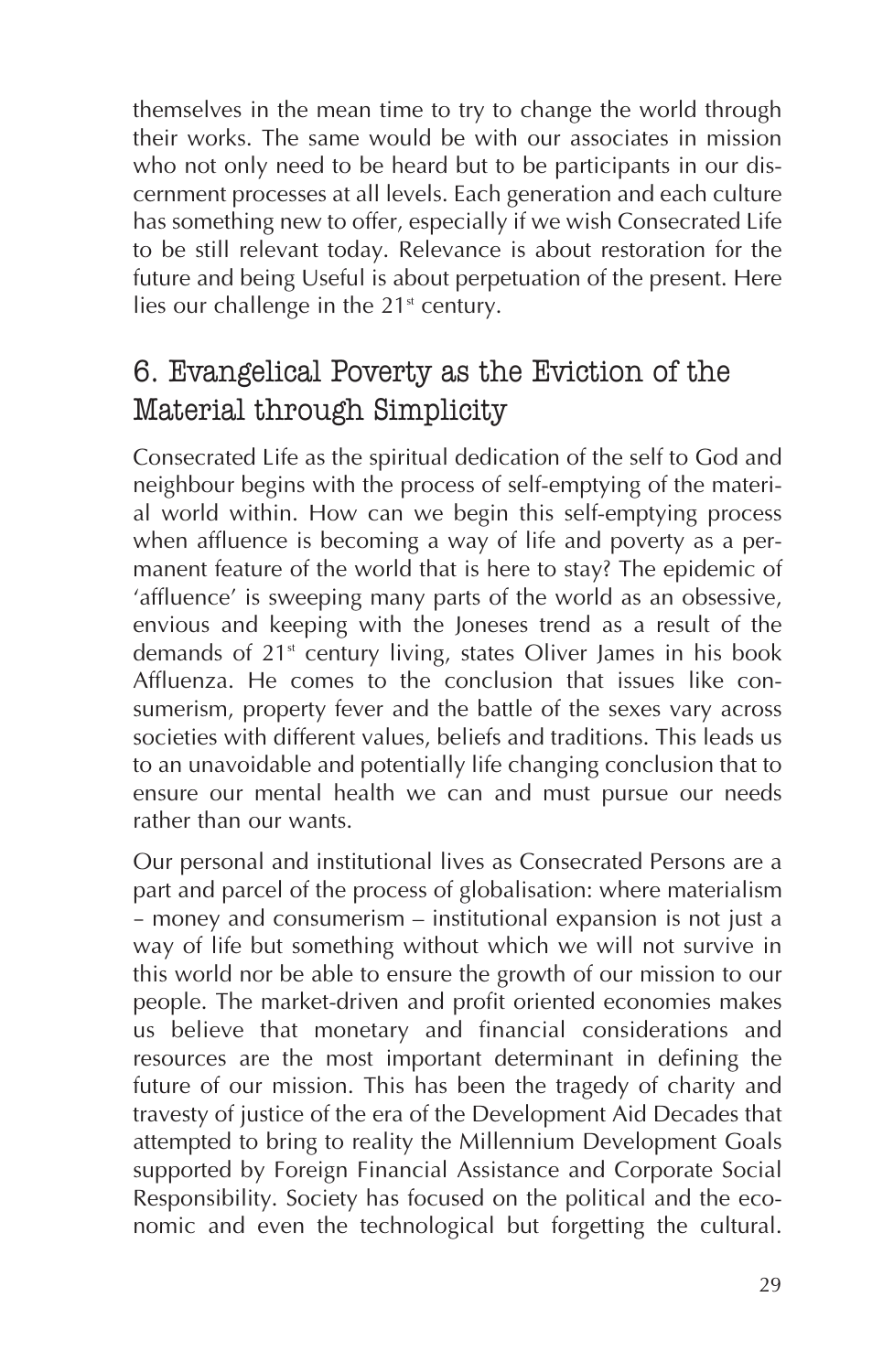Today after years of the Development Decades we have yet to bridge both the gap within nations and among nations and even continents. What is obvious is that we cannot eradicate material poverty without going to the root causes of moral poverty.

As Consecrated Persons, it is interesting to reread the story of the Rich Young Man who comes to Jesus enquiring about gaining eternal life. The invitation to give up all what he has and follow Jesus makes him go away sad. His notion of Eternal Life is about a reward after life by keeping the Law but Jesus offers him the experience of the Kingdom of God through voluntary renunciation and simplicity of life in service to others. He goes away sad because he did not realise that happiness can be gained by giving away the self and one's material possessions and one's time and energies. We don't need to talk about the hundred-fold that we have in this life as Consecrated Persons and assume this to be the Kingdom of God that Jesus promised in this life.

Contrasted with this is the Good News of the Beatitudes, where the option to be poor, simple, humble, pure, suffer for the sake of right is the source of happiness for the followers of Jesus. The Beatitudes are not about satisfaction as articulated by the world but happiness that flows from the satisfaction of the inner yearnings of goodness in the human heart and the resultant willingness to face suffering and persecution. The experience of goodness is the experience of a God in Jesus, who gets more joy from sharing than from accumulating, more peace from knowing that he will be put to shame for standing up for what is right. Many Consecrated Persons today are struggling to not just pack their bags and walk out to the wilderness of poverty but learning to live comfortably in simplicity and to generously share their God inspired gifts with others. Their small experience of the "Beatitudes inspired Kingdom of God" within is the little pearl that they want to share with others so that others in their own lives and in their relational lives with people will exchange them for the Big Pearl in God's time. Evangelical poverty is not only to share our material goods but more importantly to walk in humility and simplicity with those unable to experience fully the love of God. To walk with is our path of mutual healing and a experience of the Kingdom of God in togetherness and friendship resulting in happiness and joy.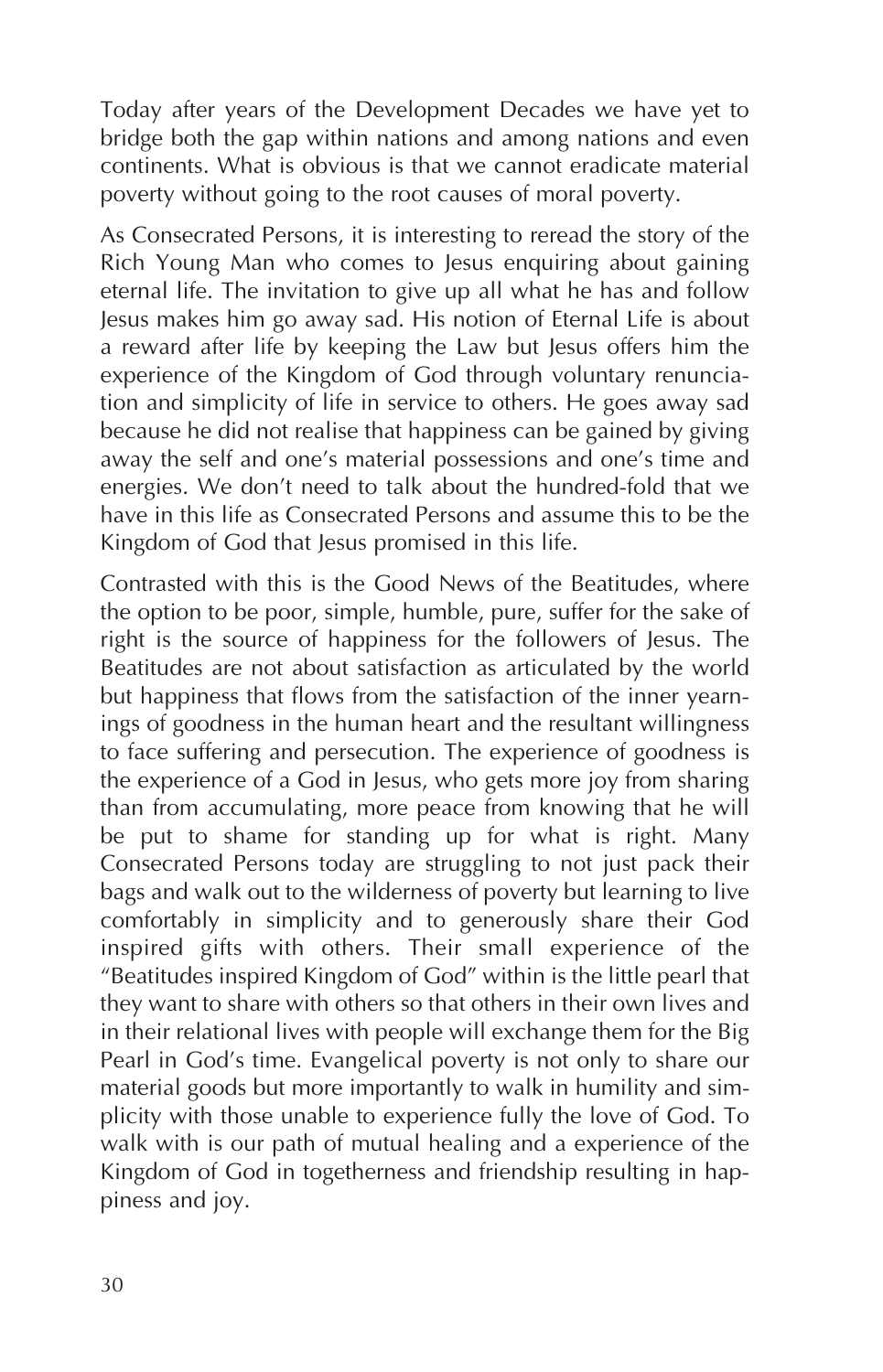It is with this fundamental perspective in mind that we can better understand the issues related to global poverty and injustices. Our lives of simplicity are not about deprivation alone but it is in this culture of non-obsessive possessiveness, in which we foster generosity of persons and institutions. Living in the growing culture of materialism and consumerism does not allow one to see that the need for evangelical poverty and the sharing of possessions in common can be the source of happiness and fulfilment. Evangelical Poverty that is accompanied by obsession with possessions of an institutional nature has been one of the obstacles to the moving into the margins of society, where the Gospel of Good News to the poor needs to be announced.

With the now evident increase of numbers of elderly in our societies and also within Religious Congregations there is the dilemma of looking after Health and Retirement needs and the commitment to investing in mission, especially those involving our associates. It is public knowledge that hundreds of Congregations have been left numberless with millions left as patrimony for the dead. Evangelical Poverty is not about saving money or investing money but ensuring the holistic development of the Young to carry on the mission entrusted to us. The axiom "Love for money stops the eyes from seeing poverty and the heart from sharing this with them". This has to be a conscious commitment not just to charity but also an education to truth and justice.

### 7. Evangelical Chastity as Total Inclusivity and Availability to God's Universality

In the  $19<sup>th</sup>$  century, most people have grown up in mono-cultural, mono-ethnic and mono-religious environments. Today in the beginning of the 21<sup>st</sup> century because of the borderless world and the migratory process and inter-ethnic families and inter-faith marriages, people are beginning to see different facets of humanity and especially our common spiritual heritage.

Consecrated Life coming into dialogue with both the world of diversity and universality has begun to be more in touch with the core human concerns of our epoch. The real drama of our times involves the mandate to bring about a new consciousness and the transformation of our consciences. To be inclusive is not to bring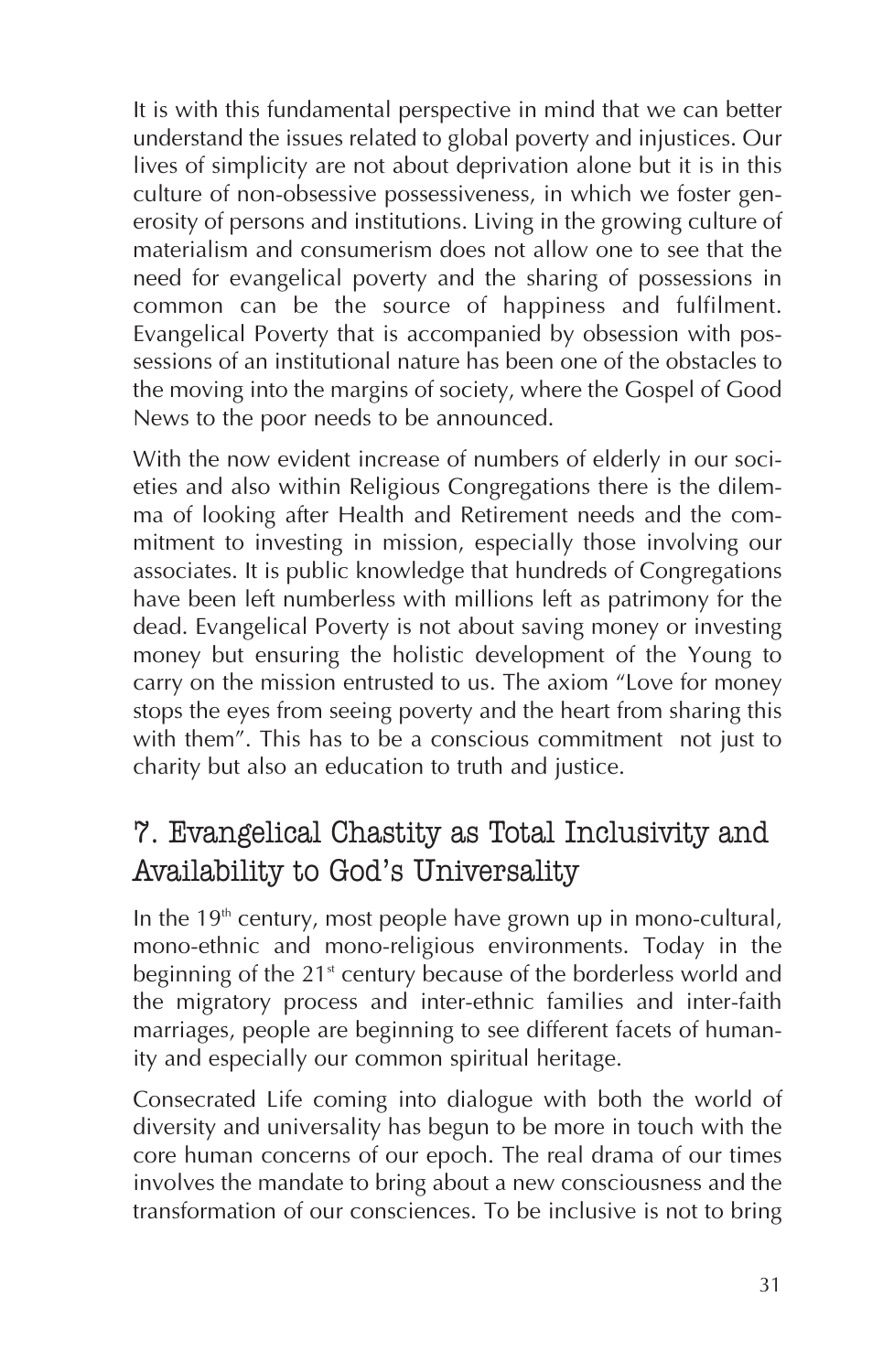people into our theological and philosophical constructs but to be ready to move to new epicentres that will lean on the side of the right and the good in the creation of alternatives. We will thus be able to whisper with confidence to those around us that we need no longer to follow naively the massive evils that menace the world today.

Our sensitivity and our receptivity to the God of Goodness is about our courage to resist the temptation to being seduced by immediate interests and satisfactions that are shaped by individualistic and subjective demands of our post-modern world. Today our availability is restricted by undue importance given to the trivial aspects of our lives that are urgent and important to continue what we have done in the past. We can begin to be more open and available to new and emerging needs that may not be right at our door steps but will entail a stepping out to new terrain and undiscovered territories. The early missionaries of the past two centuries moved away from home, we now need to look for people in need of our unique evangelical assistance in the areas of human promotion and integral human development. Our availability is not our power of control but our power of influence in their lives and of their milieu.

How can we therefore give a new meaning of our total availability as Consecrated persons to continue our founding inspirations, in communion and union for the advancement of the evangelizing mission of Jesus? How do we therefore move away from this narrow world-view of Consecrated Life when juxtaposed with potential realm of cooperating with all God's people driven by the desire to seek the restoration of our divinely inspired made that encompasses the whole of humanity. Mission Ad Gentes was often identified as the numerical and geographical expansion of the Church within the machinery and ethos of the Empire Builders of the  $17<sup>th</sup>$  and  $18<sup>th</sup>$  century. Mission Inter-Gentes opens the doors to the mission of the reconstruction of the Kingdom of God without in any way drawing us away from both Jesus Christ, the "corner stone of a new humanity" and the original inspirations of our Founders who made Consecrated Life the on-going intervention of the Spirit of Jesus in their time and place. We need to walk to the other side of humanity and the underside of the strata of human society. It has to be based not just on what we have but what people need today. It is their needs that define our avail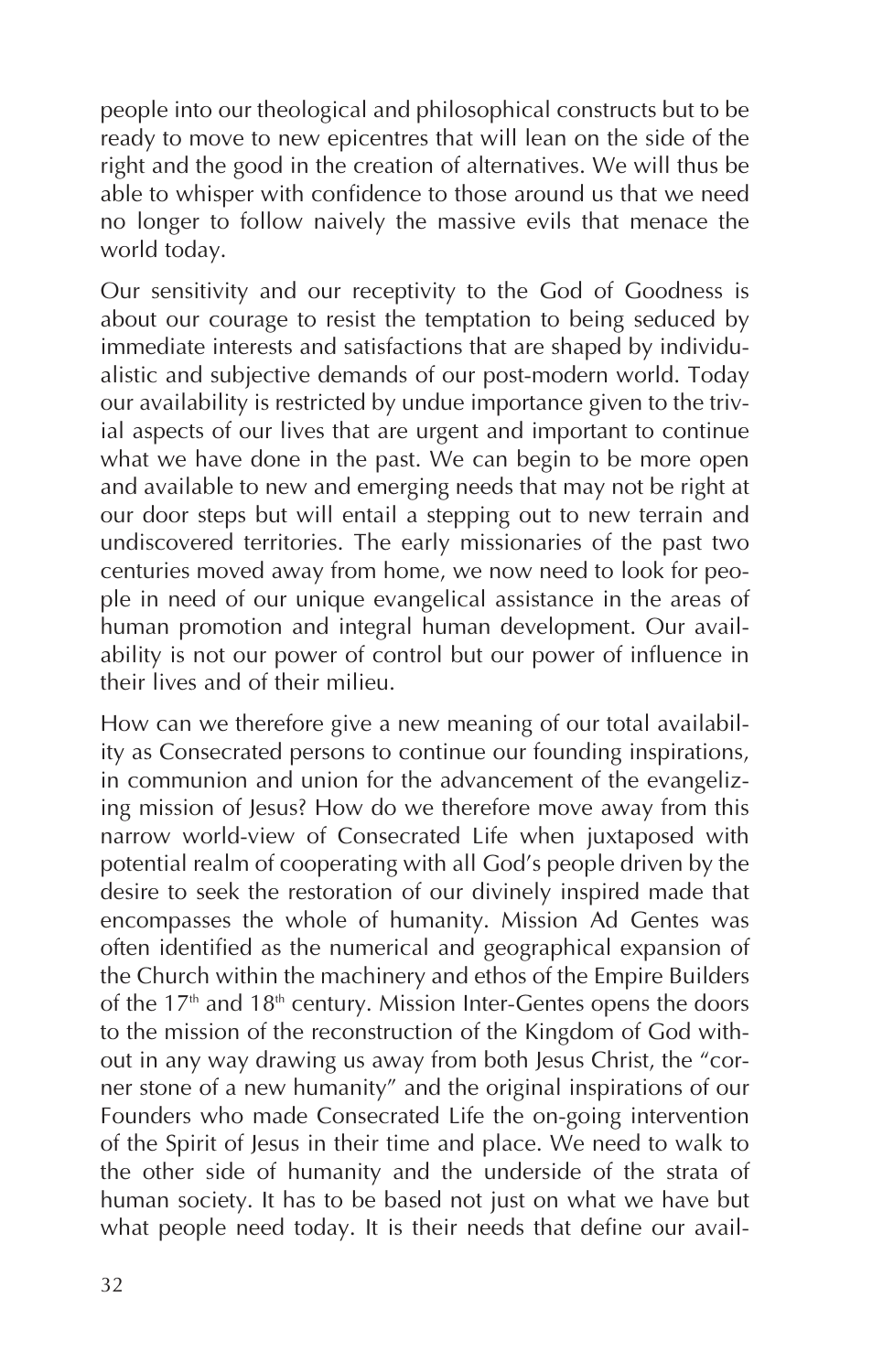ability. This indeed seems to be the essence of the relevance of Consecrated Life today: to be the living presence of God when often despair, violence, poverty make God seem absent. This moving away from where we are to where God is calling us is the prophetic leadership for a people in the wilderness in search of new paths to salvation.

Without our affiliation to any particular family, we can truly be representatives of the family of God, not just in the Church but for all peoples. This indeed has been the specific contribution of Consecrated Life in the context of Asia where that value of the family is still held in high regard. Consecrated Persons, both men and women, have indeed a very unique contribution to make to the natural family and the domestic Church by giving a very special preference for the education of children and youth. As specialists in formation, education, and communications Consecrated Persons as networks of families can pave the way forward in the nurturing of a culture of life in and through the family. We are a family truly at the service of each family and the whole human family. The growing multi-cultural and multi-ethnic composition of the members of Consecrated Life in all the continents is indeed the new medium through which we can witness to the universality of the message of the Gospel in a globalised world.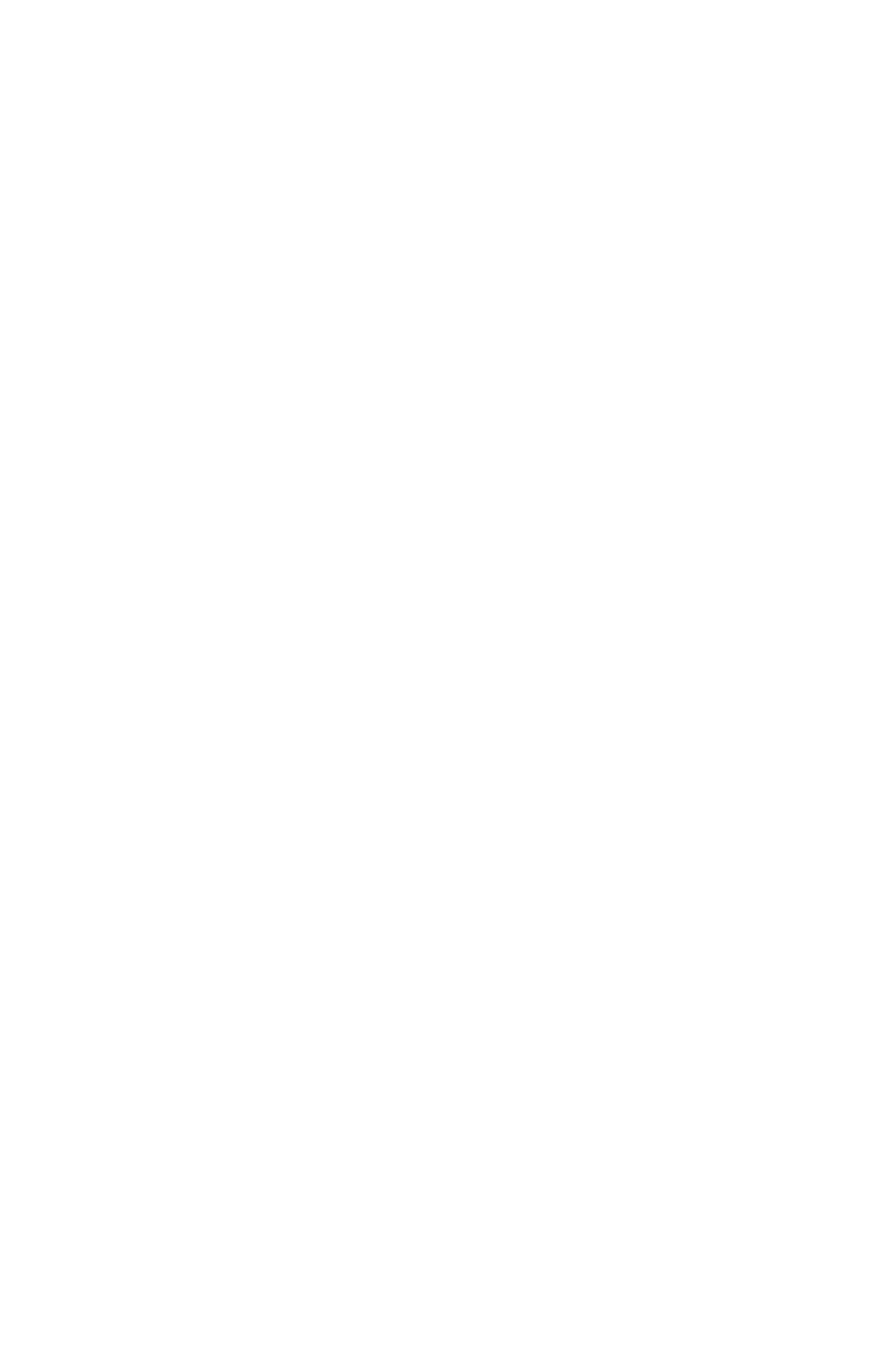### III.Re-creation of the way forward to the Kingdom of God

### Introduction

The changed world and a renewed understanding of Consecrated Life in the  $21<sup>st</sup>$  century also calls us to rethink and redefine the meaning and approaches to our evangelizing mission.

We know today that the aim of our evangelizing mission in the Post-Modern World is to bring into focus in a vibrant way our inner realization that we must transmit the Gospel by living it. This is the central axis of evangelization since our baptism in Christ and the experience of the love of Jesus in our lives becomes the hidden power and energy of the Good News and the power of His Spirit to renew the face of the earth°. We are called to heal the world and make it a better place!

Our conviction as Church invited to renewal at the Second Vatican Council is to the mission of Jesus. We therefore have to ask ourselves: Are we better prepared and equipped to proclaim the Gospel by putting Him and His values in the minds and hearts of humanity today? Since Jesus Himself, the Good News of God was the very first and the greatest evangelizer, to evangelize is to begin to express in a complete synthesis the meaning, the content and the modes of life as Jesus conceived it and put it into practice. He proclaims the Kingdom of God as the very heart of His Mission and His life lived close to the ways of the Father was His Evangelizing Mission.

His message about the Kingdom is about a new experience of love of God in our hearts that needs to be shared in community so that is shared. Being part of the Kingdom and thus a participant in the eternal designs of the Father is juxtaposed with the happiness the world has to offer us.

Since the Church is born of the evangelizing activity of Jesus and the apostles and disciples, it has to continue to be the permanent

<sup>9</sup> PAUL VI, *Evangelii Nuntiandi*, No. 4.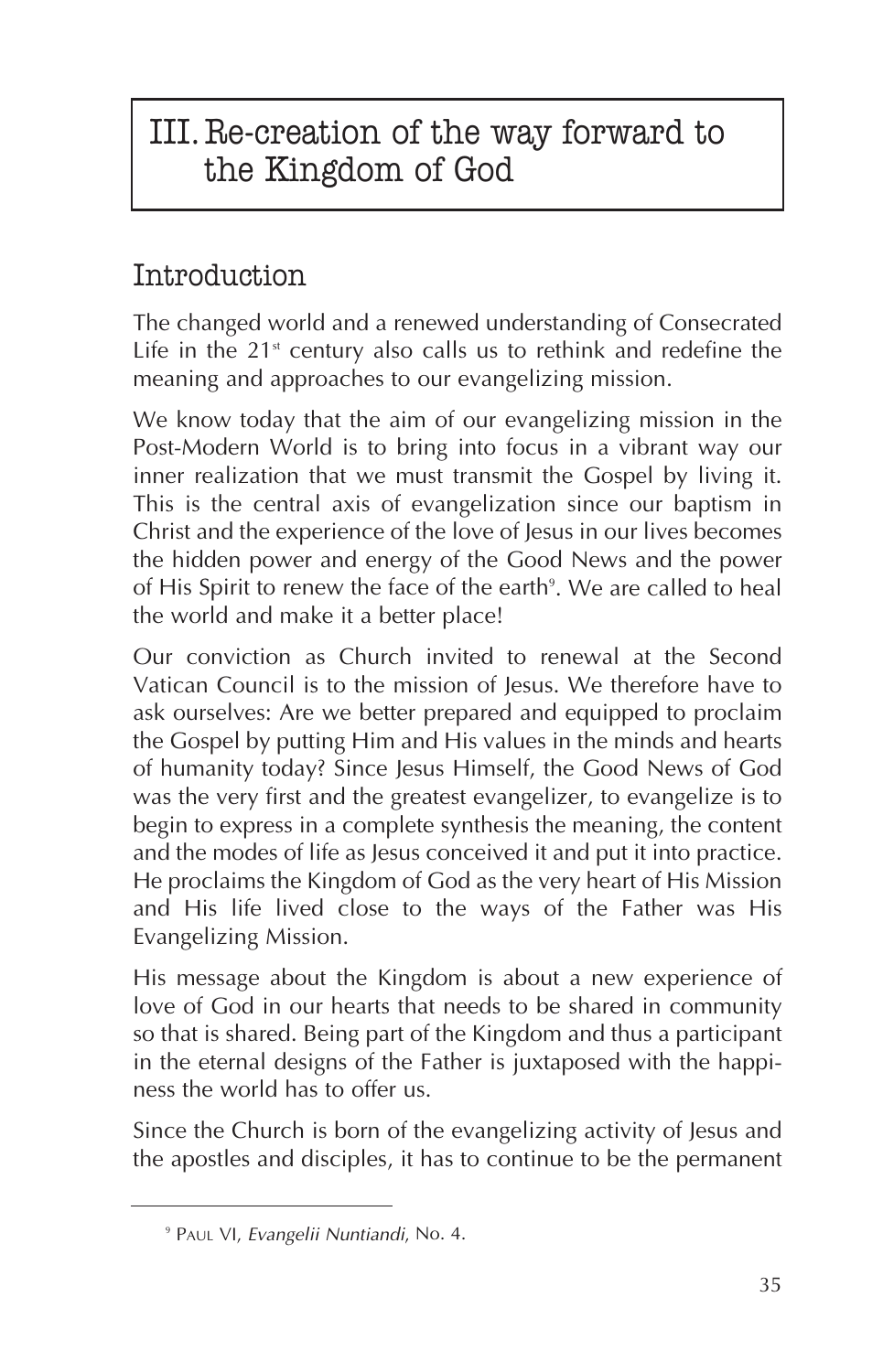and living presence of Jesus. It is clear that the Church is an evangelizer, but she begins by being evangelized herself and it is for this reason that the Second Vatican Council and the Synod of Bishops on Evangelization in the Modern World invited all the People of God to be converted and renewed by the Gospel of Jesus so that we can communicate the Good News to world with credibility.

To being evangelized is not to remain complacent with our personal ideas or even our dominant cultural constructs but to seek a total fidelity to the Gospel of the Incarnated Jesus in the here and now. It is for this reason that the Synod on Evangelization in the Modern World states so emphatically that *"For the Church, evangelizing means bringing the Good News into all the strata of humanity, and through its influence transforming humanity from within and making it new: Now I am making the whole of cre*ation new<sup>"10</sup>. Evangelization is the conversion solely through the divine power of the message she proclaims, both the personal and collective consciences of people, the activities in which they engage, and the lives and concrete milieu which are theirs. Thus the *"Strata of humanity which are transformed: for the Church is a question not only of preaching the Gospel in ever wider geographic areas or to ever greater numbers of people, but also of affecting and as it were upsetting, through the power of the Gospel, mankind's criteria of judgment, determining values, points of interest, lines of thought, sources of inspiration and models of life, which are in contrast with the Word of God and the plan of salvation"* 11.

Evangelization is about the restoration of the original designs of the Father, manifested to us through the life of Jesus so that the Spirit of Jesus is the governing and guiding Spirit for the recreation of a New Heaven and New Earth. Evangelizing Mission is not a set of organized activities and well structured plans but the constant and complete openness to the Spirit of Jesus alive in the world today. It is not strange therefore when St. John Crysostom claims that "Those who are in Heaven are those who have learnt to listen to the Spirit while on Earth".

<sup>10</sup> *Ibid.*, No. 18.

<sup>11</sup> *Ibid.*, No. 19.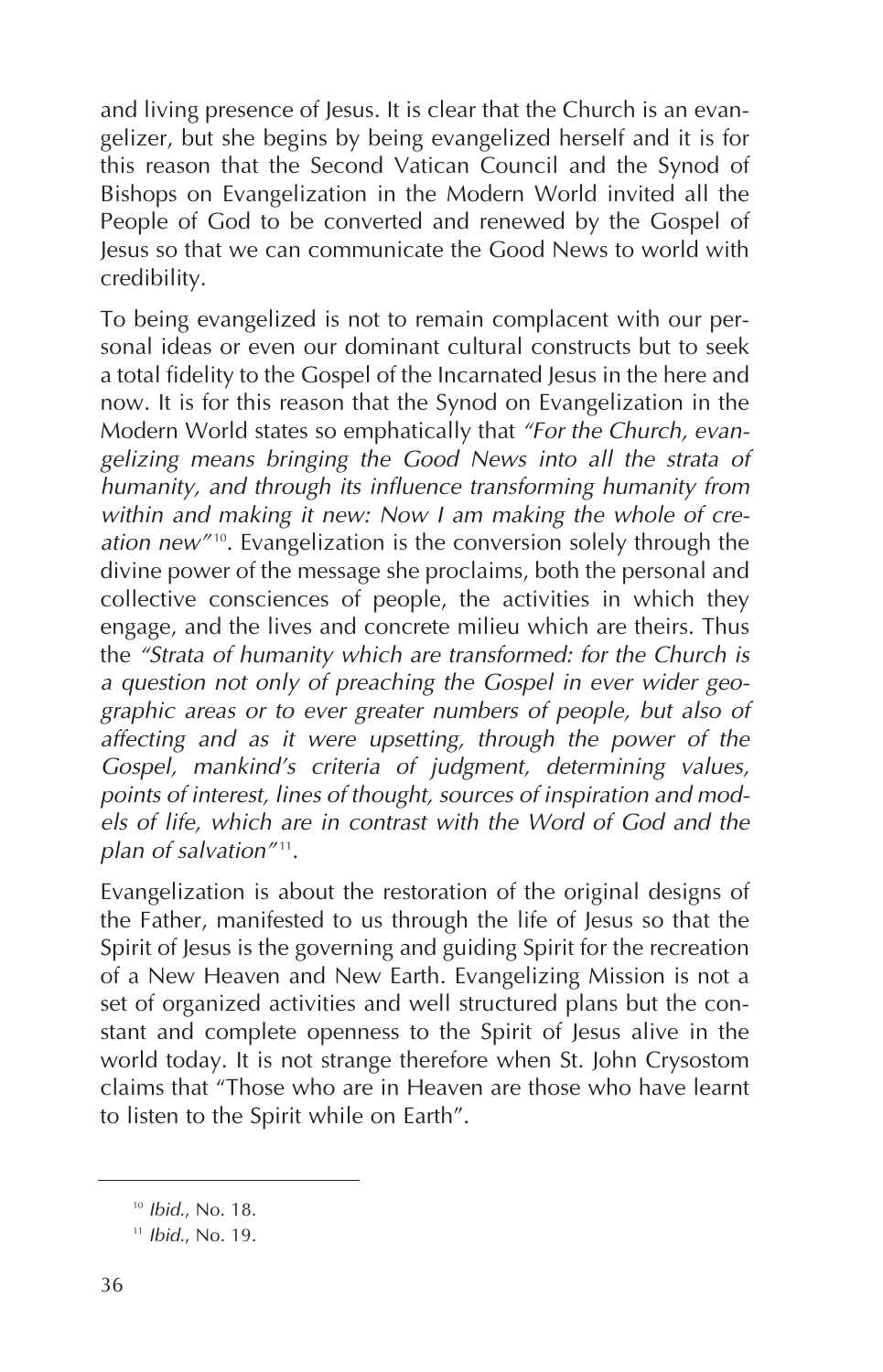### 1. Evangelizing Mission as Restoration of Confidence in the Power of the Spirit as path to Inner and Outer Transformation

Today, we are tangled within and this shows itself in our attitudes and behavior, competitiveness, self-interest, ego, self-image, family image, congregational interests, and national pride. The individual is thus unable to make a distinction between various forms of conflicts in the inner world and the outer realities. We are not sure when we are governed by the ways of the Gospel and designs of the World. Situations are often irreconcilable and too divisive that it needs more than reason, it needs faith. The ongoing wars and violence in so many parts of the world, especially in the Middle East, shows our inability to mix the ways of peace of God and the desires and designs of humanity to continue supremacy and the imposition of hegemony by a minority. Over time, we gradually imbibe views and opinions that are all stored in our memory and absorbed into our system. They just flow into words and find expressions in our behavior and ways of life. It takes time for a more critical appraisal of our thoughts to scrape away these embedded judgments that have been cultivated over the years. It is not surprising that we lose our confidence and withdraw into our little ghettoes of ethnic and religious confines amidst impending dangers and threats.

It is in the context of this dangerous world outside that we need to be evangelized firstly with confidence in the Good News and courage to follow Jesus on the way to the Kingdom of Truth and Justice. This seems to involve both the process of draining away the poison and toxics that flow from the tangled and fragmented perspective of life and restoring our confidence in putting faith in God back into our lives and our being. It is for this reason that *Gaudium et Spes* reminds us that "The gravest error today is the artificial dichotomy between faith and life and between word and witness". We are truly in need of a new compass for humanity. It is therefore not surprising that Pope John Paul II reminded us in the beginning of the new millennium thus: "What a treasure there is, dear brothers and sisters, in the guidelines offered to us by the Second Vatican Council! For this reason I asked the Church, as a way of preparing for the Great Jubilee, to *examine herself on the reception given to the Council*. Has this been done? The Council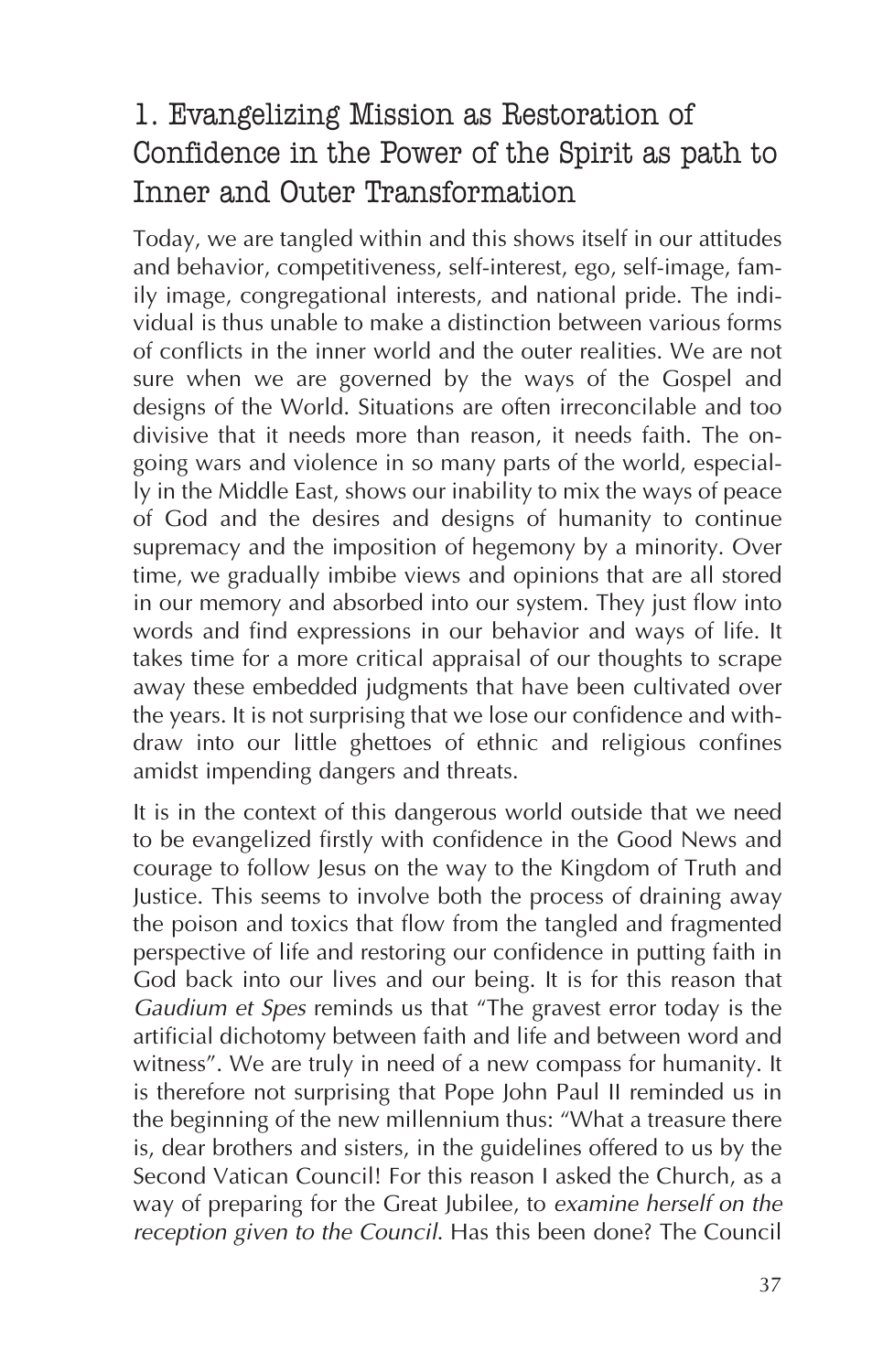held here in the Vatican was such a moment of reflection, and I hope that similar efforts have been made in various ways in all the particular Churches. With the passing of the years, the Council documents have lost nothing of their value or brilliance. They need to be read correctly, to be widely known and taken to heart as important and normative texts of the Magisterium, within the Church's Tradition. Now that the Jubilee has ended, I feel more than ever in duty bound to point to the Council as *the great grace bestowed on the Church in the twentieth century*: there we find a sure compass by which to take our bearings in the century now beginning"12.

It is our growing conviction that the Council, "the greatest blessing of this century" gives the Church confidence that the Gospel of Jesus that the Church has inherited will truly be the legacy for the next generations. We can truly be agents for the transformation of culture of today. We have become more and more conscious that the cultural conditioning of the past has to be re-examined in order to allow the original seeds of the Gospel to take new roots in new and diverse soils and human ecologies. We need to regain our confidence in the power of the Gospel to bring transformation to humanity.

We are also reminded that the essence of the Gospel of Jesus is about the restoration of the Kingdom of God, which is about the revival, and revitalization of the new heaven and the new earth, in the human persons, in the human communities and in society. This triple integration of the self, community and society has to be part of this process.

We have the inner confidence that we have something to offer to the world. Our confidence is not arrogance or superiority but a willingness to listen to the voice of the others. This is our openness to the constant and gradual revelation of the voice of God in the human community.

### 2. Evangelizing Mission as the Integration of Life

The world today is in need of integrity and the integration of life. In a fragmented and divided world, the social fabric is being torn

<sup>12</sup> JOHN PAUL II, *Novo Millennio Ineunte*, No. 57.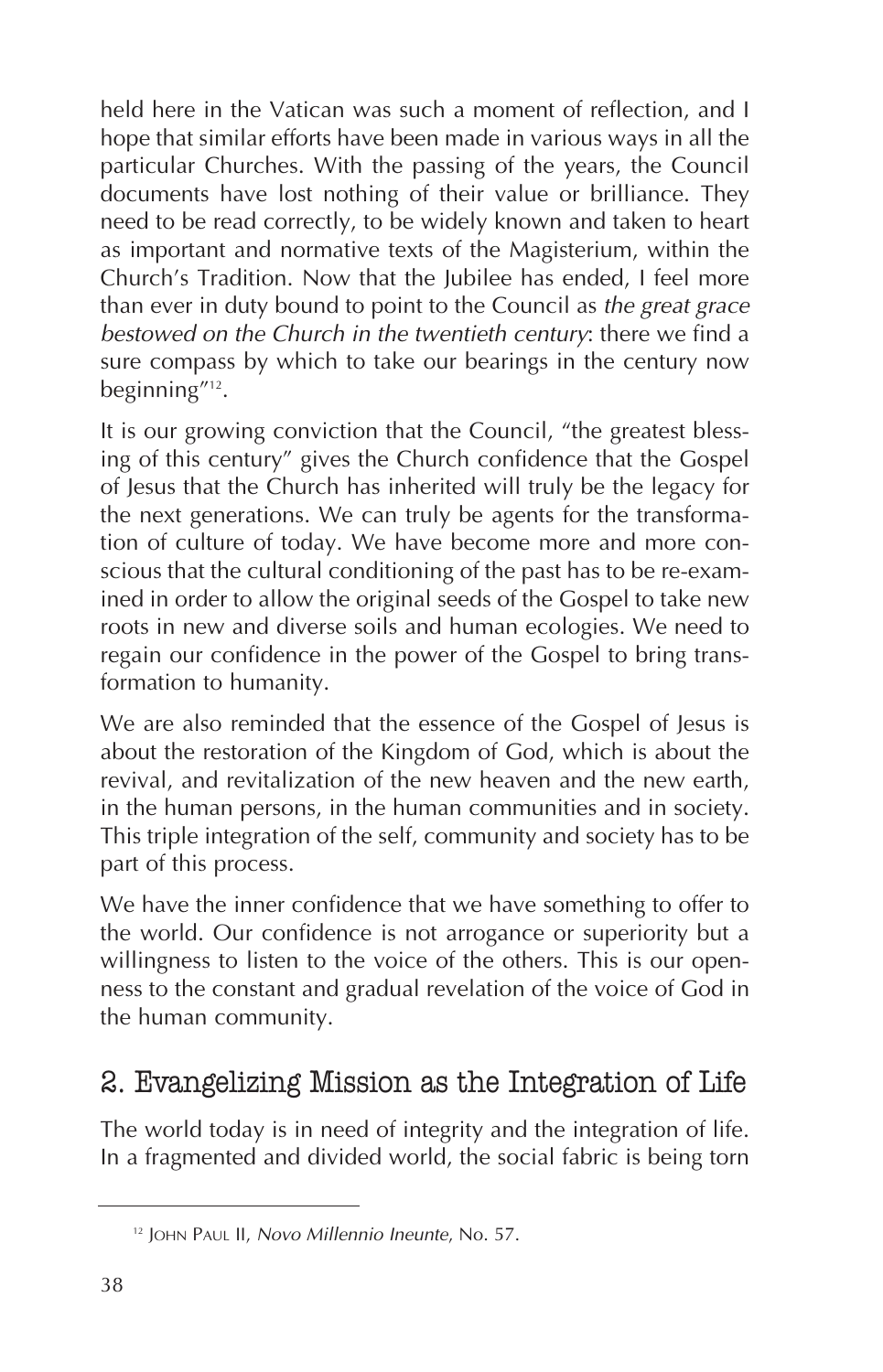apart and the inner fibre of lives is being replaced by the artificial and the synthetic. Life is no longer organically linked and joined together. Life has to be reconstituted so that there will be an organic unity of the entire constituent parts. The entirety has to reflect its wholeness and be complete in its essence and essential elements. There can be no gap between the inner voice and its outer manifestations. This process of interiority is dealt with the innermost being and the sense of direction that one draws from the a renewed sense of direction based on one's scale of values and priorities as opposed to external norms and workings of the institutions of society. This interiority is essential to completeness and wholeness. No one will deny the fact that one of the main reasons for the declining numbers of vocations is because the entire Catholic living is declining. We see the glaring gap between our Word and our Witness and cultures and structures. The Church seems often to be comfortable in little islands of affluence amidst the ocean of poverty.

Disintegration and fragmentation has to do with one of the greatest challenges in our infatuation with modernity and with Satan as the principle of evil and Mammon as symbol of greed. This is a mark of a limited understanding of the inner cultural forces in our society that makes us unable to distinguish the ephemeral from the permanent. To be infatuated is to be inspired with a foolish and extravagant love or desire to such an extent that we would agree with anyone on anything. We come to believe what we believe even if it seems foolish regardless of what anyone would say to us. It is a strong unreasoning attachment to something unworthy of attachment.

Life has thus to become a process of the restoration of the Kingdom of Truth and Love and thus harmony within the human person. This results in altering both our micro-relation with friends, even enemies, with family and community. It is this personal and micro-communion that will lead to renewed macrorelationships at the level of the social, economic and the political. Consecrated life in its radical conception is not a state of existence but a process of being totally and constantly evolving to live the memorial life of Jesus.

The change in our pedagogical approaches requires a balance in the communication of Information, the Formation in values and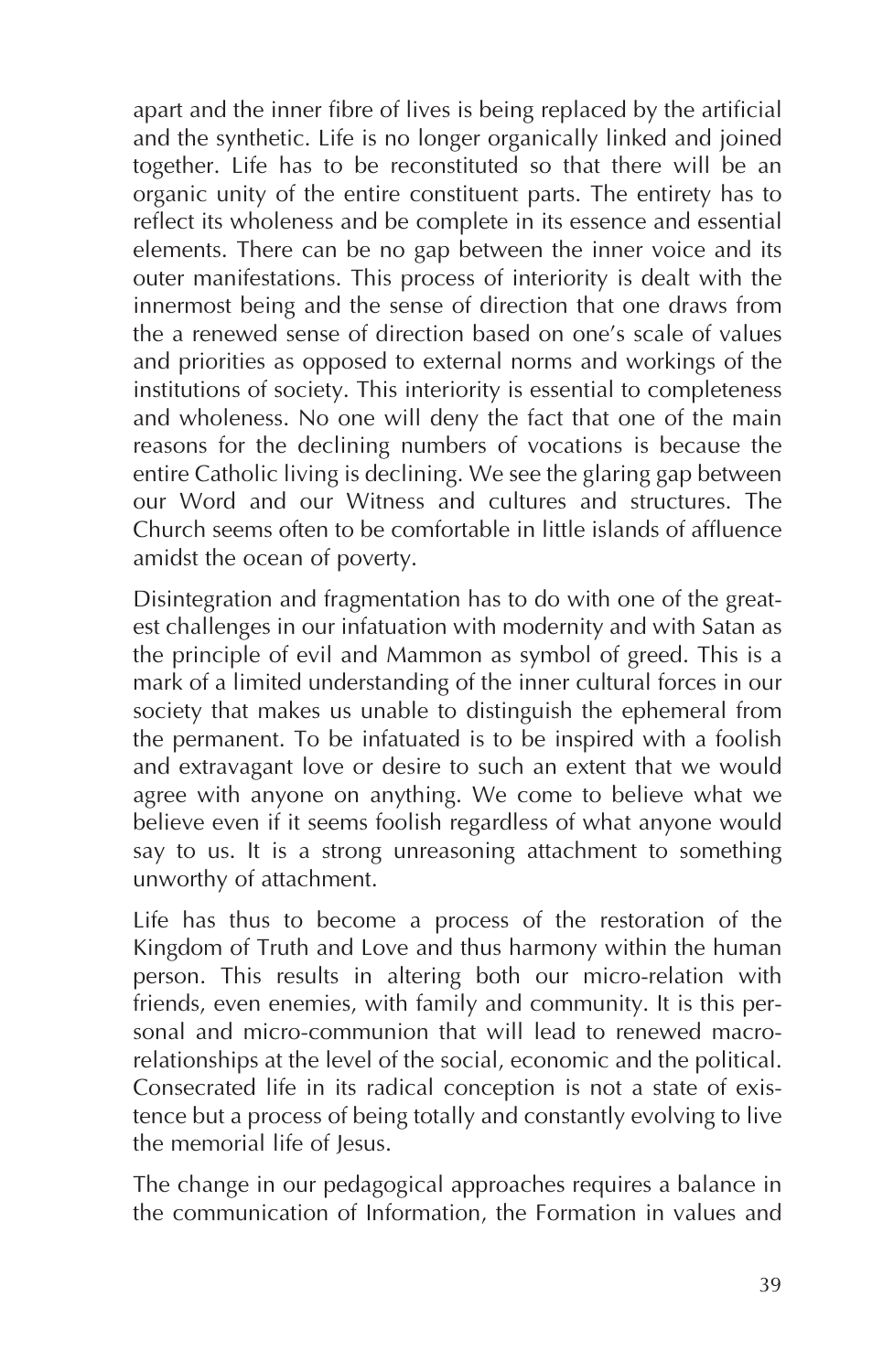the creation of an alternative culture that will be able to sustain on-going holistic Transformation

### 3. Evangelizing Mission as Transformative Encounters for Truth and Justice

Transformative Education is about the formation of conscience which helps individuals to be ever more human, leads them ever more fully to the truth, instills in them growing respect for life, and trains them in right interpersonal relationships. There is thus the need for education about the value of life from its very origins. It is an illusion to think that we can build a true culture of human life if we do not help the young to accept and experience sexuality and love and the whole of life according to their true meaning and in their close interconnection. Sexuality, which enriches the whole person, "manifests its inmost meaning in leading the person to the gift of self in love".<sup>13</sup>

Education has to be the process for awakening the inmost stirring moving the world in its depths. The formation to a new consciousness is to prevent people from being either subjects of fatalistic resignation to their present condition or a fanatical recourse to violence as the avenue to seek revenge and thus retaliation as the answer to injustices. The Gospel of Jesus has a unique contribution to offer to the new movements among people to build a better world.

This education for transformation has to begin with a new sensitivity to the Poor. Listening to the cry of those who experience grief and anguish as a result of the insensitive external world that does not allow them to experience the God-bestowed and innate dignity is the very vocation of the Church. The proclamation of Jesus of the Good News to the poor, freedom to the oppressed, and joy to the afflicted begins in and through the power of the Holy Spirit who frees people from personal sin and from its consequences in social life.

It is for this reason the Synod of Bishops on Justice in the World links the preaching of the Gospel with the Evangelizing Mission

<sup>13</sup> JOHN PAUL II, *Evangelium Vitae*, No. 97.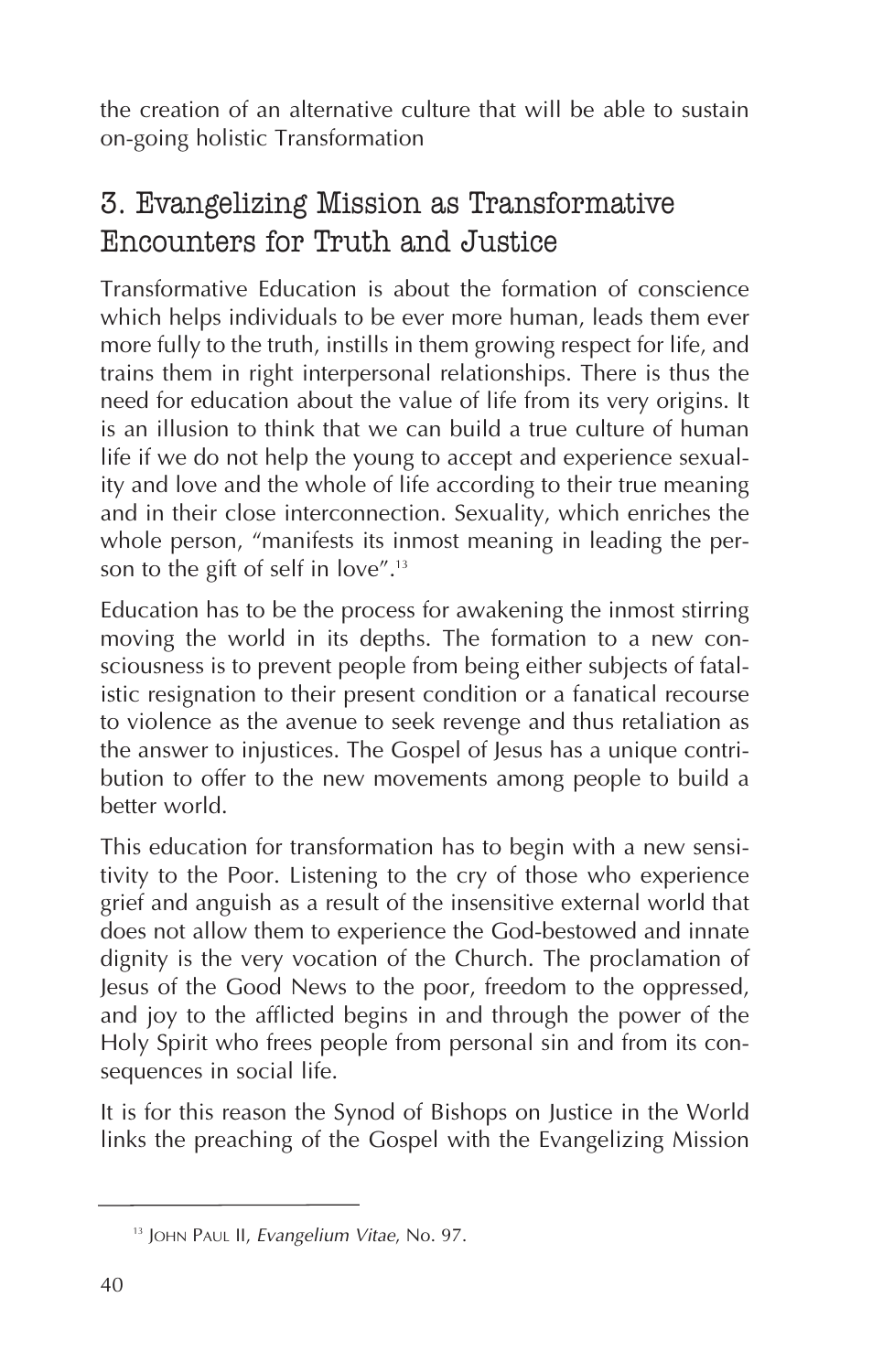*"Action on behalf of justice and participation in the transformation of the world fully appear to us as a constitutive dimension of the preaching of the Gospel, or, in other words, of the Church's mission for the redemption of the human race and its liberation from every oppressive situation"* 14. It is our sensitivity to the human condition that gives us the opportunity to be agents of divine intervention.

#### **3.1. The Path to a New Consciousness and Renewed Consciences**

We must therefore be prepared to take on new functions and new duties in every sector of human activity and especially in the sector of world society, if justice is really to be put into practice. Our action is to be directed above all at those people and nations that are silent, indeed voiceless, victims of injustice. The task of our evangelizing mission is to awaken consciences of those in the power centres of the "affluent world" (both in the First and Third Worlds) and to offer hope to those who live in inhuman conditions and suffer many forms of persecution on various grounds.

#### **3.2. Reaching Out to the New Poor to offer Truth and Justice**

We will only know who they are when we encounter the New Poor in new territories. We need to go to the margins, to the migrants and refugees, our indigenous peoples and street children, the homeless and the single parents, the elderly and persons with HIV/AIDS. If we claim to be the followers of Jesus the Good Shepherd it is not today about looking after the one Lost Sheep that the Founders of our Congregation brought back home to give pastoral care but about the ninety-nine that are have now gone astray in the wilderness. Pastoral Care for them has also to be a path to seek permanent cures through social advocacy.

We have to discard the fear of the other so that we can proclaim together the saving actions of the God of Mercy and Love. Dialogue today is an essential characteristic of our living and proclaiming. We need together to listen to what the Spirit is saying to the Churches (cf. *Rev* 2:11). We need to become more aware of the growing need for people of all faith traditions to work together for a new world, our religions cannot any longer be addressing the basic and per-

<sup>14 1971</sup> The World Synod of Bishops, *Justice in the World*, No. 6.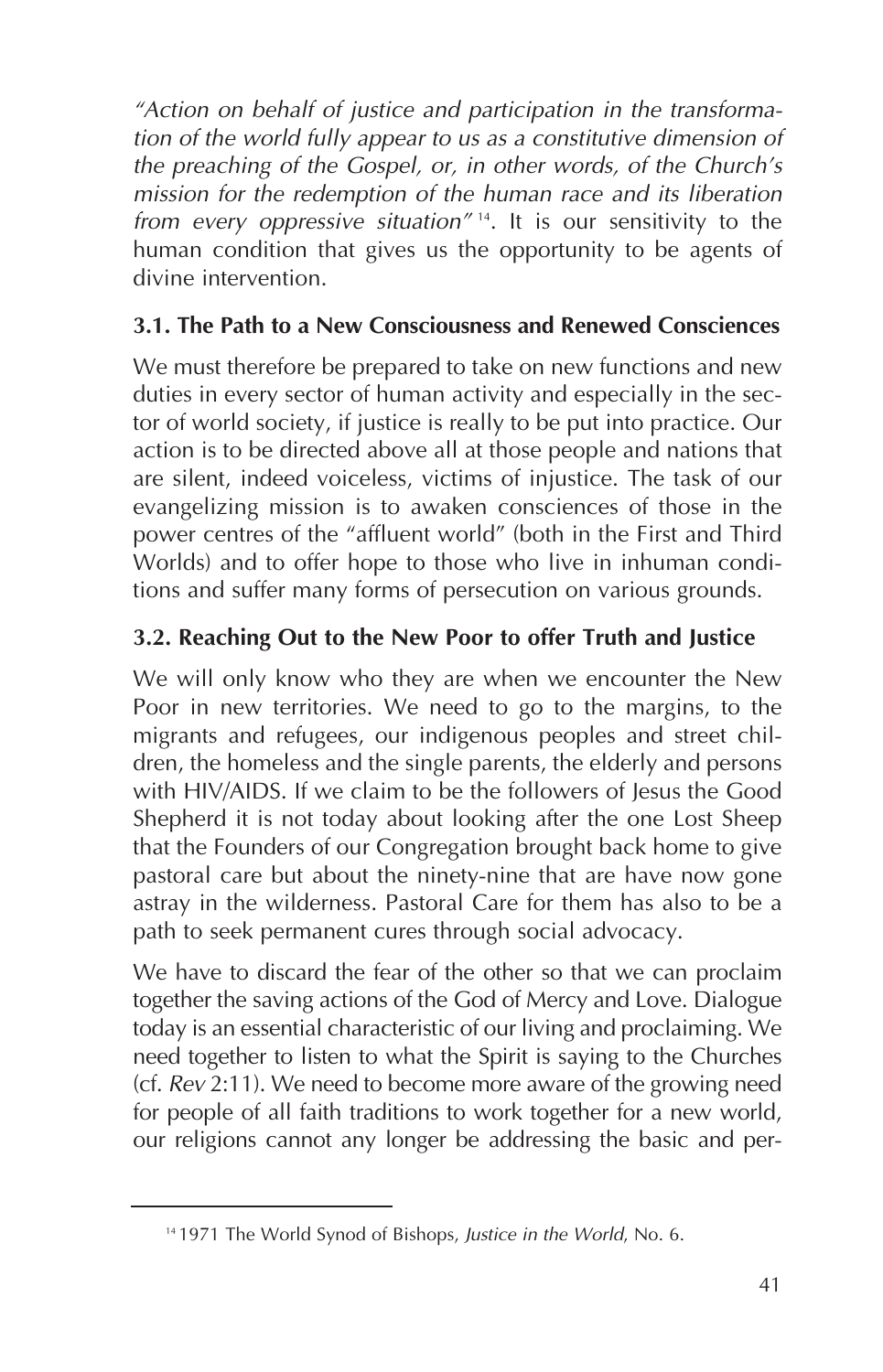sonal question as to "How should I live and prepare myself for the next life?" but How can our religions in mutuality learn to live in harmony"? The path of the People of God is to encounter the joy of all God's People as a result of living in harmony.

In the culture of narrow individualism and excessive competition that exalts possessions we need to give people an inner identity that can only come from the renewal of heart. This renewal inculcates a truly and entirely human way of life in justice, love and simplicity. Since this education makes people decidedly more human, it will help them to be no longer the object of manipulation by communications media or political forces. It will instead enable them to take in hand their own destinies and bring about communities which are truly human.

We cannot remain small isolated, ineffectual, Christian ghettos scattered across the world if they reinforce arrogance, aggression and communal conflict.

#### **3.3. Our Journeying together with all God's People as Faith Encounters**

We are ready to walk into the lives of people of other faiths around us so that we will have more opportunities to listen to a diversity of voices. We want to believe that they can also be a part of the fabric that God wants to weave for the human family today. Their unique contributions to the followers of Christ is to make the Gospel more alive to us since the people of other cultures and religions have something to offer us in the forms of prayer, their lives of simplicity, the acts of compassion, their respect for nature and their readiness to be fully submissive to the will of God. The deep religiosity of the people of Asia has given us this confidence as the followers of Jesus in Asia that His Gospel is for the whole of humanity.

#### **3.4. In Solidarity with the New Emerging Concerns of the Modern World**

The education to Truth and Justice is about our common faith commitment to ecological concerns, global interdependence, human rights of the marginalized, the abhorrent situation of women and children. It is clear today that human dignity and human rights cannot be separated and segregated. Neither can we separate the hunger for Truth of God from the hunger for the Bread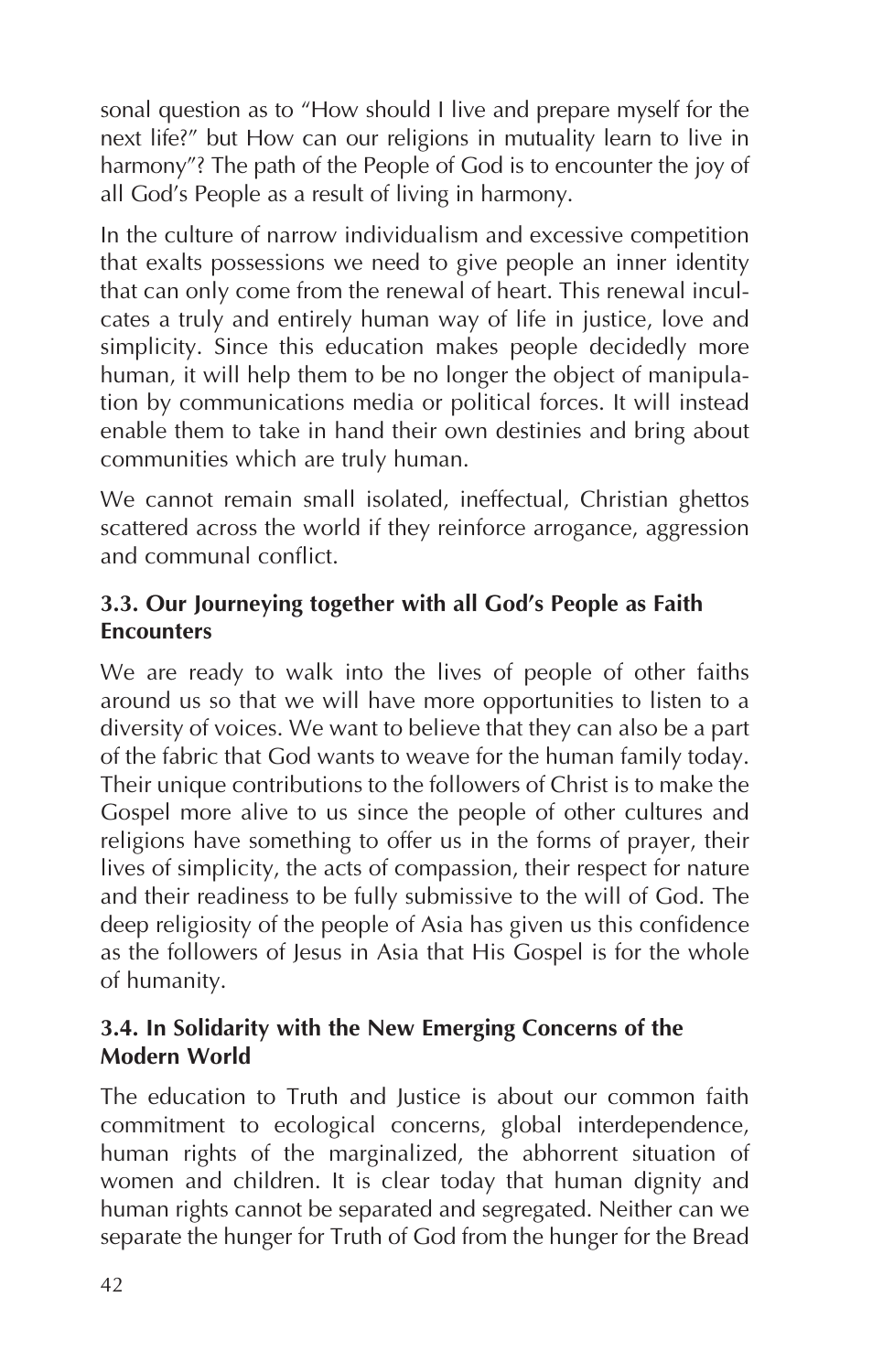of Justice. Thus, the education of the conscience has to go hand in hand with the promotion of compassion. Our evangelizing mission has to bring these two elements of salvation in and through the one Body of Christ offered to the whole human family.

Today, education to Truth and Justice is thus the fostering of the transcendent relationship with God as the driving impetus and an imperative to change social institutions and public policy. This begins a movement where under the burden of poverty and deprivation, the human spirit strives to claim its radical right to be human, to be free to hope and live in dignity. Thus, a truly humane education today removes gradually the darker side of human history. It acknowledges that our remarkable advances in knowledge and communication, in science and technology move us to help solve illiteracy and hunger, oppression and the digital divide. We create little Light Houses that offer direction to those wanting a new direction in life. We have to take up the challenges of creative alternative models of life in contrast to those in our dominant world and own institutions and structures that are important useful but may be in need of a new Spirit that will bring to the consciousness of all of the power of the Gospel to influence the inner workings of humanity. We have to ask ourselves if we are ready and willing through our mutuality to being evangelized people of other faiths and cultures?

### 4. Evangelizing Mission as the Birth of a Transformative Ecology

The Word that we believe, the Worship that we celebrate, the Witness that we bear prepares the new culture of life to become the new Womb for rebirth in our lives rooted in the divine and the sacred. The need of a new formative service, dedicating themselves in a particular way to the inculturation of the Christian message has to link the Gospel and the various branches of knowledge. It is the Church's Social Doctrine that makes Christian education an efficacious means towards love, justice and peace, as well as for a conscious maturation of moral and social duties in the various cultural and professional fields. Incarnation is inculturation of the divine in the human. The transformative process is about the engendering of a new ecology as the melting point and melting pot of human transformation.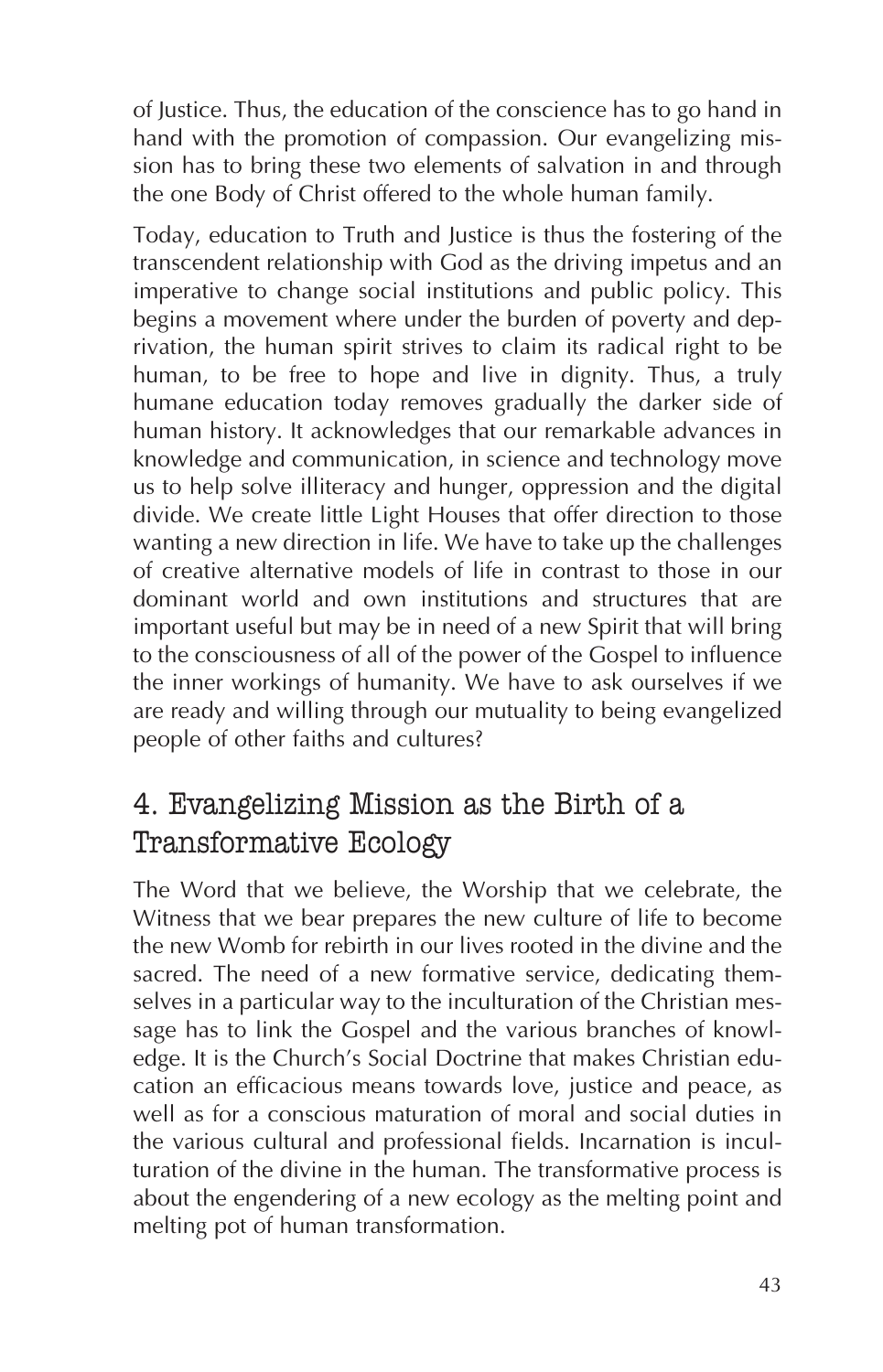We are becoming more and more aware that the work of transformation of humanity has to begin with a return to the spirituality of transformed persons, as the new building blocks of the new global architecture and as the new seeds for the germination of the new Garden of Eden. It is founded on a deeper understanding of both the seeds of the Word and the roots of our cultures. It is this return to the transcendental WORD rooted in our divinity that paves the way for the emergence of a new paradigm that is God centred, people oriented and life promoting. The central role of people, with their aspirations, attitudes, beliefs and spirituality, is gradually recognised as a pre-requisite for the successful transformation of persons and communities.

A new spiritual-cultural nursery generates self-respect, resists exploitation and domination and offers meaning to what people produce and consume, to life and death, to pain and to joy. In the final analysis, culture is about an environment for nurturing growth. This requires a spirituality that organically links the imminent and the transcendental dimension of human existence. We have to foster a spirituality that will have left behind both individualism (the fragmentation of the inner being and consciousness) and social disorder and inequalities (the outer manifestations of the inner disorder). A cultural revitalization is necessary to enhance development by generating self-confidence and mutual trust. This will lead to more participative democracy, to creative technological change and more sustainable poverty reduction. These new nurseries of people gathered in the presence of God to build Civil Society that will bring through democratic participation and commitment to the Common God the emergence of a Civilisation of Love.

Evangelization becomes a reality when the Church creates an ecology necessary to promote a culture of life. The culture that we promote is contrasted with the tomb that does not offer the necessary conditions for life. The culture and structures that we need today have to be the new womb of life. The new womb of life that allows us to return to the words of life as discovered in our dialogue of life in all the people of all faiths and cultures. This is the result of new encounters of movements of people engaged in the holistic transformation of life. These are two pre-conditions of mission in Asia: our return to the words of life and new unity among those who work for life among all people who believe in one God.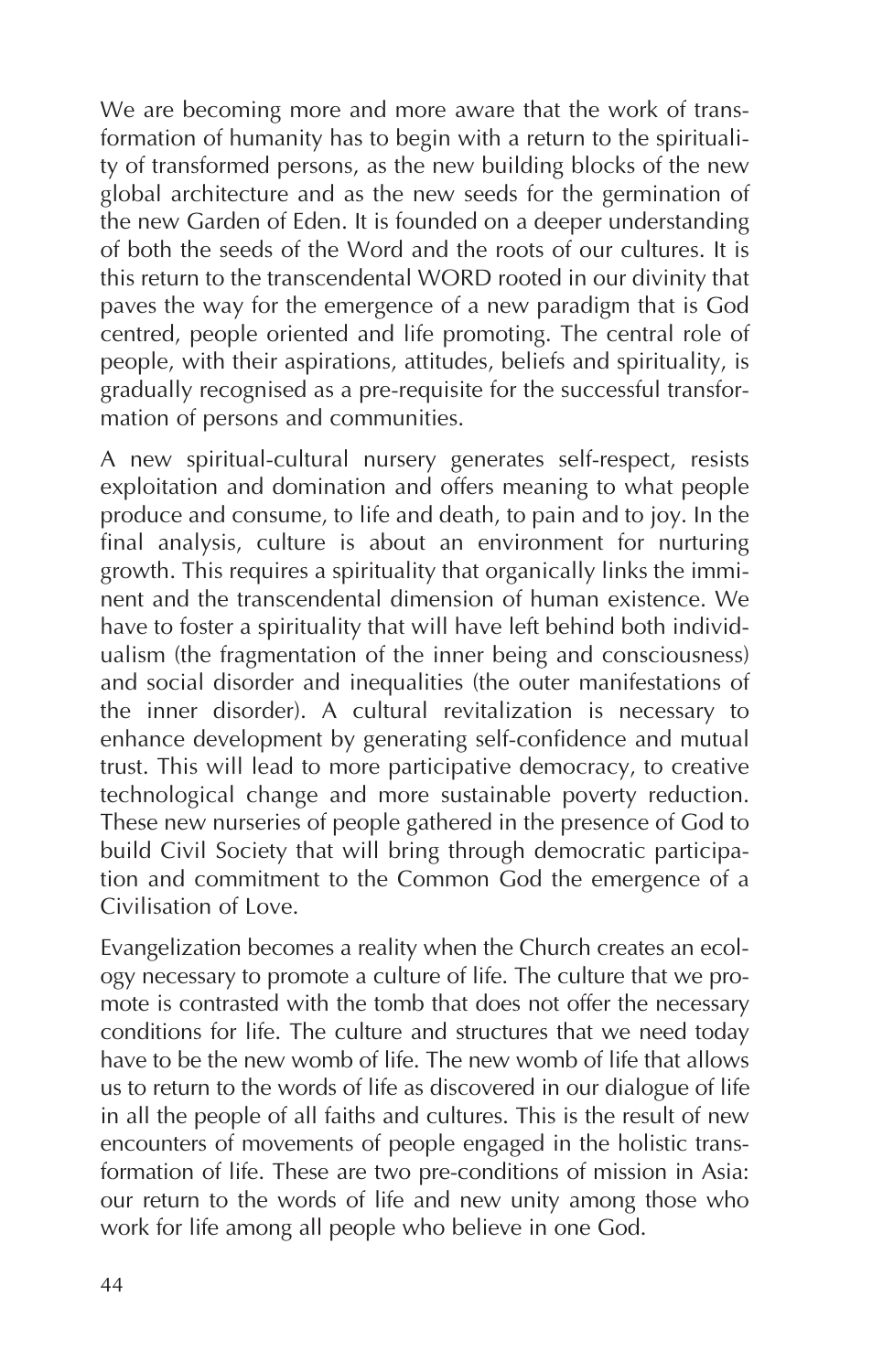#### **4.1. Evangelizing Mission as the promotion of a Culture of Life in the Church**

According to Pope Benedict XVI, without the guidance of charity in truth, the global force today is causing unprecedented damage and creates new divisions within the human family. Hence, charity and truth confront us with an altogether new and creative challenge, one that is certainly vast and complex. It is about *broadening the scope of reason and making it capable of knowing and directing these powerful new forces*, animating them within the perspective of that "civilization of love" whose seed God has planted in every people, in every culture<sup>15</sup>.

What is urgently called for is a general mobilization of consciences and a united ethical effort to foster a serious and courageous cultural dialogue among all parties. While the urgent need for such a cultural transformation is linked to the present historical situation, it is also rooted in the Church's mission of evangelization.

We need to begin with the renewal of a culture of life within Christian communities themselves. Too often, it happens that believers, even those who take an active part in the life of the Church, end up by separating their Christian faith from its ethical requirements concerning life, and thus fall into moral subjectivism and certain objectionable ways of acting. With great openness and courage, we need to question how widespread is the culture of life today among individual Christians, families, groups and communities in our Dioceses. With equal clarity and determination, we must identify the steps we are called to take in order to serve life in all its truth. At the same time, we need to promote a serious and in-depth exchange about basic issues of human life with everyone, including non-believers, in intellectual circles, in the various professional spheres and at the level of people's everyday life<sup>16</sup>. The all-important question is: How can Consecrated Persons and Consecrated Life bring about a more critical review of both the intra-ecclesial renewal that is urgently required and our priority for our evangelizing mission?

<sup>15</sup> BENEDICT XVI, *Caritatis in Veritate*, No. 33.

<sup>16</sup> JOHN PAUL II, *Evangelium Vitae*, No. 95.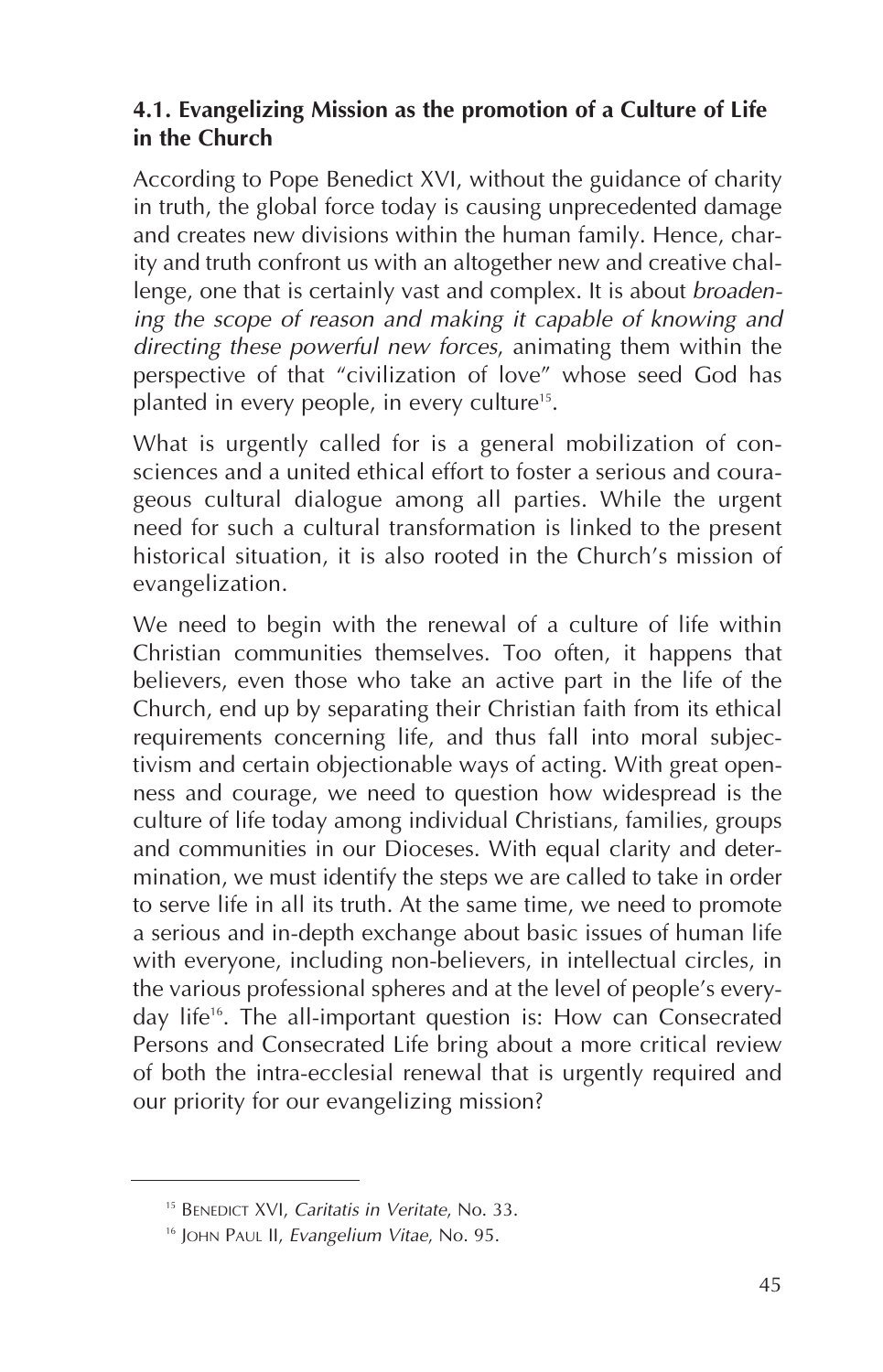### 5. Evangelizing Mission as Prophetic Witnessing to the God of Love in the  $21^{st}$  Century

The Way Forward in mission as Consecrated Persons as we have seen is to being witnesses to Transformative Love in the world. We would therefore like to recall with joy and pride persons, who have been living witnesses to the true meaning of evangelizing mission in the post-modern world. The lives of two great persons who have touched the lives of the people of today throughout their lives and with their whole lives, for many of us in Asia are Mother Theresa of Calcutta and Pope John Paul II. The millions who witnessed their funerals knew that they reflected the face of a loving God, whom they have already experienced in their hearts. They had healed the world of two of its greatest ills, the lack of compassion for their neighbours in need and to stand up and speak to the world of the need for peace. People were able to see the faces of contemplation and compassion: For people of many faiths in Asia these are the two faces of God: the God who listens and the God who cares. People thus begin to contrast these special sons and daughters of God with their own lives and being. It is interesting to note that a person generally acclaimed as the Pope who changed the world and the spiritual leader of the world, is looked upon as the traditionalist with "conservative values" on abortion, contraception and homosexuality, especially by those within the Catholic Church. How does this make sense when the views and perspectives of people of other faiths, including Muslims, Hindus, Buddhists and Jews have such a great respect for this person and for the positions that he had taken. They seem to stand with him on these issues and recognise the force of his personality and convictions and the intensity of his spirituality. He and Mother Theresa are the new icons of the contrast to the growing secularism that is also related to liberalism, relativism and of course materialism and individualism.

It is incredible that the death of John Paul as the Shepherd of Rome and Mother Theresa as the Angel of the Poor of Kolkata (Calcutta), was a sacred moment for hundreds of world leaders together with millions of people to reassure through their tears of sadness that they are missing them but that God must be smiling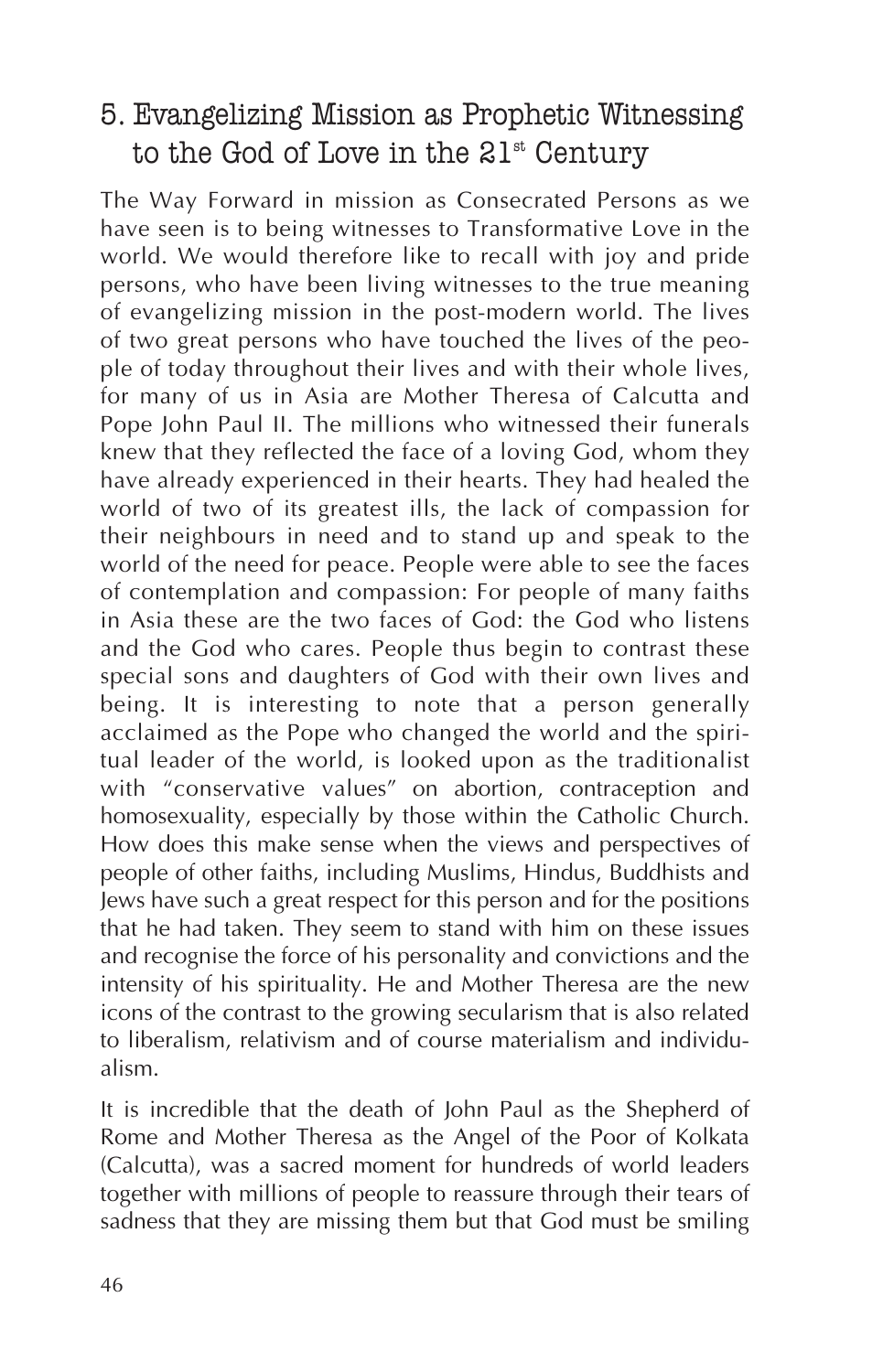to accept them into the heart of God's presence. They shared their truths with a passion from their heart but also lived their lives of compassion with courage and joy. Through their lives, especially Pope John Paul, proclaimed, that we must oppose "God-lessness" be it the dialectical materialism of communism and was equally vehement in the condemnation of secularism and "soulless materialism" of Western style capitalism. People got the same message when he took dictators to task for the injustices and preached a gospel of compassion and peace throughout the World. There was a certain inconsistency when people are able to see at once that there is no contradiction in a man who has equally strong views on the death penalty, as well as the war in Iraq. He showed that our credibility rests on the truths we uphold and lives them out in authenticity and this makes others recognise one's integrity. This is what seems to have made John Paul II different and admirable. He had made a home in so many nations of the world and showed that Rome is not about the Catholic Church but a home for Peoples of the World who still believe that God has still a place in our lives.

It is also interesting to note that people of all faiths in Asia not only regarded John Paul as the Bishop of Rome and the Leader of the Catholic Church today but as a great spiritual leader and an advocate to holiness through justice and peace for all peoples today. Mother Theresa was not just a Catholic nun but also a true Indian in total love for the poorest among the people of India. Her Sisters today have become the face and loving hands of Jesus in so many parts of the world of the new poor. The names of Mother Theresa and John Paul II, and their works and lives have come to represent the highest human values of compassion and justice. Is this not the new face of the God of Love in the world?

Many people, especially the multi-religious people of Asia have seen the face of Jesus in and through the lives of not just Mother Theresa and Pope John Paul II but hundreds of others who have been silent witnesses to Jesus and the power of the Gospel of Jesus. They have all, I want to believe, been truly influenced by the deep and profound insights of the Second Vatican Council that literally dragged the Church from its excessive Intra-Ecclesial concerns to be more missionary in its outlook in dialogue among nations and peoples. Pope John Paul's visits to 129 countries were not to bring the leader of the Church to the Nations but for the Church to be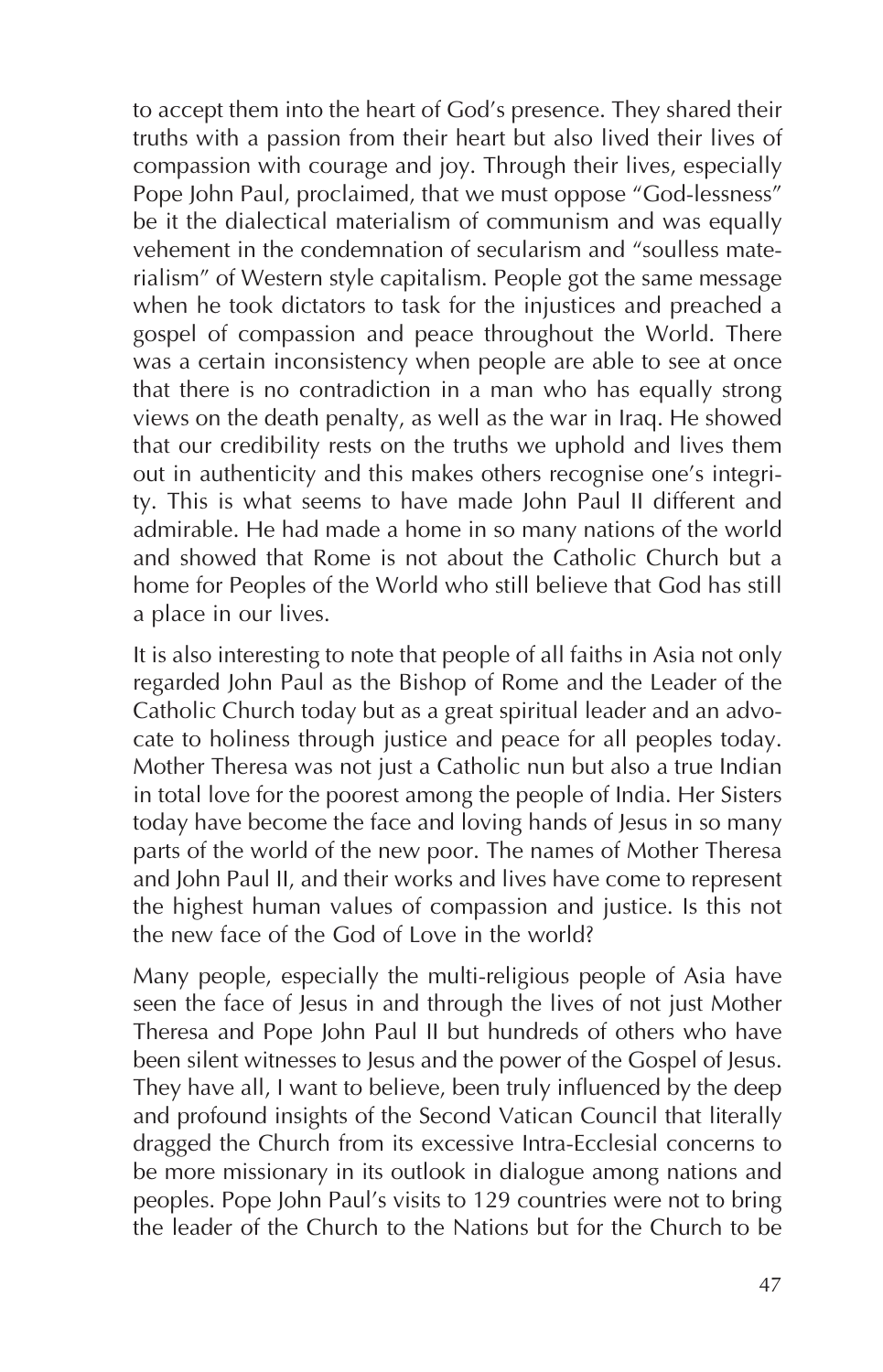the New Dialogue among Nations for the emergence of the Kingdom of God. It was the prophetic journeys of John Paul that revealed to the people of today that he was not just the Pope from Poland and she the Nun from Albania but a simple reflection of the Jesus of Galilee who offered a new way of life for humanity.

It is this understanding of mission as transmission that brings about a new life-giving culture. It is this life-giving culture that develops as a humane ecology. When we begin to understand that our pre-Vatican II theology often emphasised or was promoted in the context of Empire Building. Today the world has been transformed into a world where globalization has brought the effect of homogenization and marginalization. The preaching of the Gospel to the people of today has thus to be a process of allowing them to have an insight into their world so that this inner reflection will find new forms of outer expression to the world.

Mission for a consecrated person is about the renewal of the heart. The word of God that we believe has to be in consonance with the words that we speak. The worship that we celebrate has to be reflected in the way the community lives this worship. And the witness that flows from worship is our way of life in the world. We need today an evangelization that will provide a new transformative ethos. The Gospel will be relevant when people of today begin to reincarnate their total image of Jesus to a relevant ethics and moral vision so that they can see the world in new light and thus listen more intensely to the cries of the people of this generation. They thus live more fully as persons ultimately invited to bring about a new world, a new earth and a new heaven.

#### 6. Mission Inter Gentes in the Third Millennium

Our understanding of Evangelizing Mission thus moves us from *Missio Ad Gentes* to *Missio Inter-Gentes*. From Mission to the Nations to Mission Among the Nations. We move away from preaching the Gospel to incarnating the Gospel in the very lives of persons and the whole of humanity. Our new mission territory is the world of globalization.

The sacred Scriptures of peoples of all religions are an invitation to re-order creation at its genesis to ensure that human persons, human communities and human societies are always in the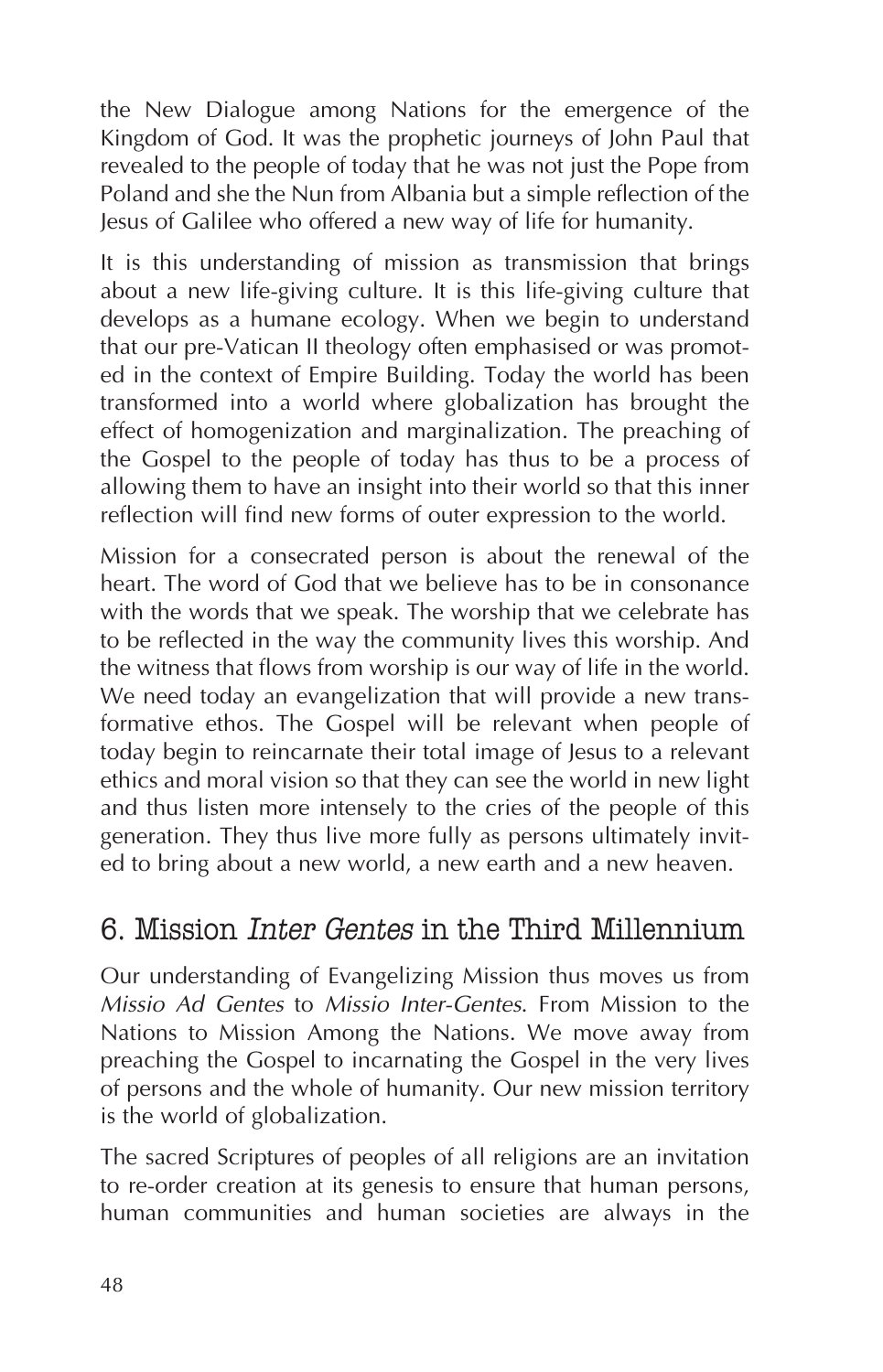process of the re-creation of the world. The heightened pluralism that globalization creates through interconnection will force us into new insights about pluralism itself, something which should aid our articulation of an adequate and faithful theology of religions. We see the need to be connected to people of all faiths for peace and human solidarity as the eternal plan of God. Glory to God in the Highest and Peace to all people of Goodwill is our prayer of the heart.

The Church in Asia over the years has developed its own vision of A New Way of Being Church in Asia. Our process of Triple Dialogue with the poor of Asia, their cultures and their religions has been one of our core concerns in the past. Our return to make the wealth of our religio-cultural heritage of the people of Asia has to be the foundation for the dialogue-discernment and deeds that the Church in Asia needs to rediscover. Right from its early years, Church members in Asia have understood the need for a newness in focusing on this fundamental dimension of our mission of evangelization in the context of Asia. It is this return to the Council and its teachings that gives us strength and confidence in the New Ways of Truth and Justice that lies before us in the years to come.

Something that appeals to the people of today is our common responsibility towards creation and we must assert this responsibility in the public arena. We must defend not only earth, water and air as gifts of creation that belong to everyone but protect humanity from self-destruction. The deterioration of nature is in fact closely connected to the culture that shapes human coexistence: *when "human ecology" is respected within society, environmental ecology also benefits*. Just as human virtues are interrelated, such that the weakening of one places others at risk, so the ecological system is based on respect for a plan that affects both the health of society and its good relationship with nature<sup>17</sup>. We need to reflect more seriously on our common responsibilities as Consecrated Persons.

#### 7. Evangelizing Mission as Social Evangelization

An overview of the history of the Social Doctrine of the Church

<sup>17</sup> BENEDICT XVI, *Caritatis in Veritate*, No. 51.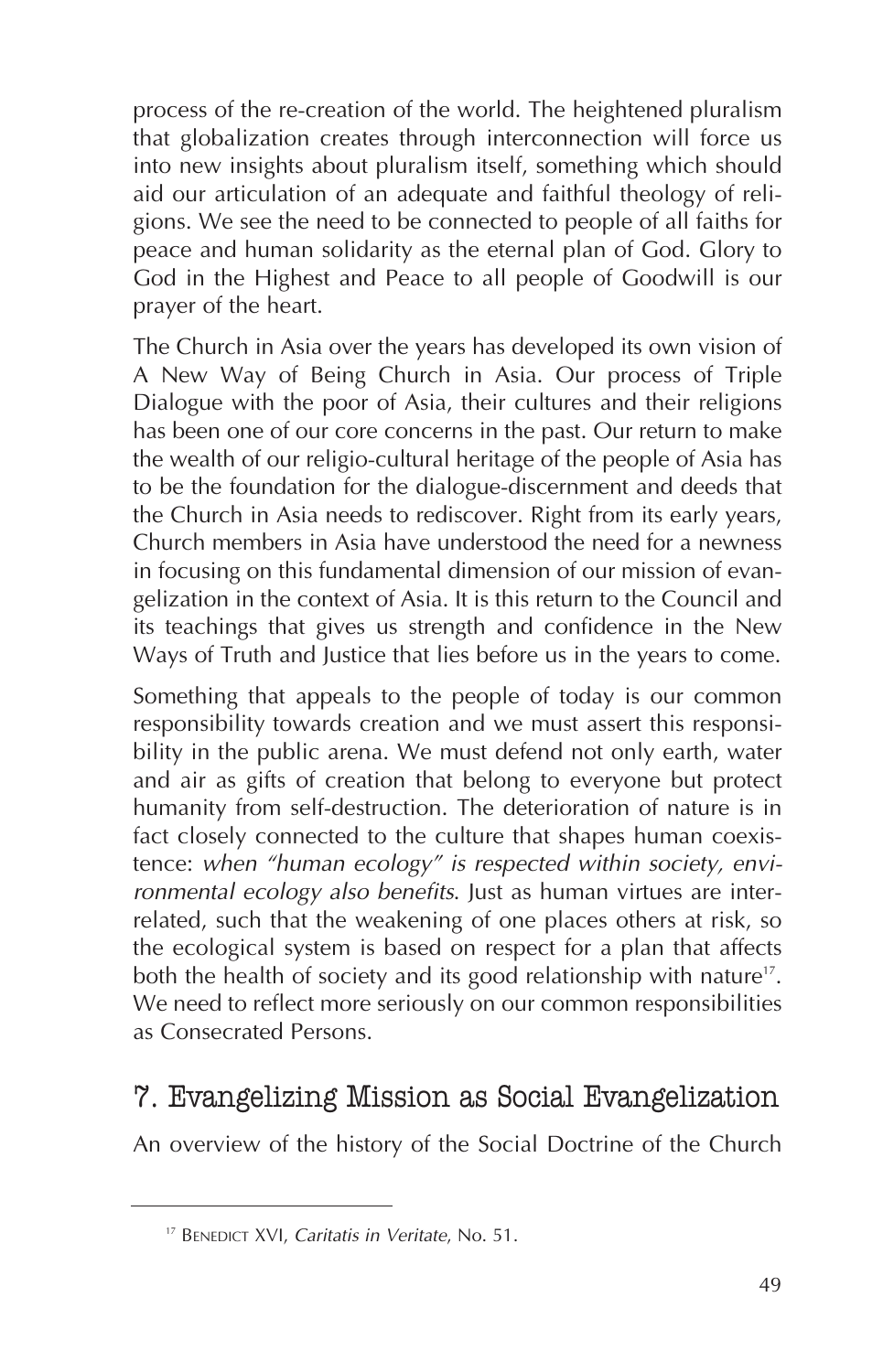and the *Compendium of the Social Doctrine of the Church* by the Pontifical Council for Justice and Peace outlines clearly that our evangelizing mission in the world must be guided by the social message of the Gospel. This is our way of being engaged in the all important twofold pastoral activity: that of helping men and women to discover the truth and to choose the path that they will follow, and that of encouraging Christians to bear witness with a spirit of service to the Gospel in the field of social activity.

We have to make the fundamental link between understanding the truths and a commitment to fundamental beliefs and the attempts to interpret and incarnate them in our common task of bringing renewal to these social realities as they exist at the global, regional and local levels. This is possible if we allow *all to bear witness to the truth of the human person and growth of the* values that govern every well-ordered and productive human society: namely truth, justice, love and freedom.

The *Compendium* states, *"The Church's social doctrine is an indispensable reference point for a totally integrated Christian formation*. This has to be the source of inspiration for the apostolate and for social action that comes from the conviction that it constitutes an extraordinary resource for formation in exercising our responsibilities in various fields of social and public life. It is obvious that it is this lack of knowledge that has contributed to the failure of the laity to be suitably prepared to reflect this in concrete behaviour in society today".

Without this formation in the values of holiness and generous service to one's neighbour and as an eloquent and prophetic sign of the Church's social doctrine, we will not be able to carry on the mission of the whole Christian people in the Church and in the world. Being nourished by the *sacraments of* Baptism, Confirmation and the Eucharist and being rooted in Christ all of us have the responsibility, but especially the laity, to proclaim the Gospel in the *temporal realities*: family; professional commitment in the world of work, culture, science and research; the exercise of social, economic and political responsibilities; the Good News of the Gospel.

Many of us believe that it is the Social Doctrine of the Church that will make the Gospel become more meaningful for the people of today, As *Evangelium Vitae* reminds us: "The eclipse of the sense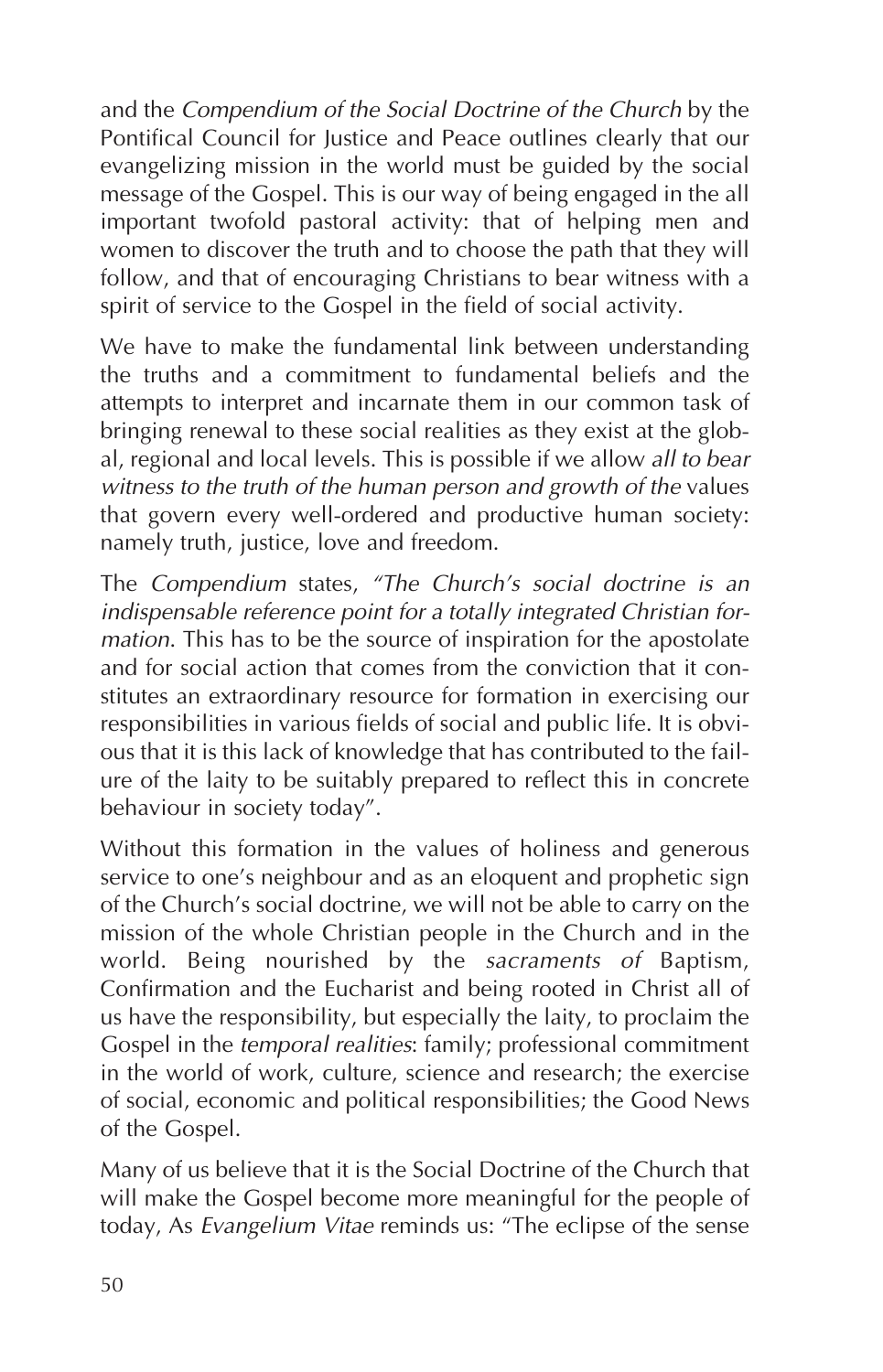of God and of man inevitably leads to a practical materialism, which breeds individualism, utilitarianism and hedonism"18. The Social Doctrine is the new light for our steps in the  $21<sup>st</sup>$  century. Without this, we risk being lost in the world today and even risk the future of humanity. It is in this context that Pope John Paul II in *"At the Beginning of the New Millennium"* invited all the People of God to Stake everything on Charity. "Beginning with intra-ecclesial communion, charity opens us to a service that is universal — it inspired us to a commitment to a practical and concrete love for human beings. Millions living on the margins of society, dying of hunger, condemned to illiteracy, without basic medical care, without a root over their heads call for a "New creativity in charity". "Without this form of evangelization through charity, and without the witness of Christian poverty, the proclamation of the Gospel, which is itself the prime form of charity, risks being misunderstood or submerged by the ocean of words which daily engulfs us in today's society of mass communications. The charity of works ensures an unmistakable efficacy to the charity of words<sup>19</sup>.

#### Conclusion

This attempt to identify the way forward in mission for Consecrated Life in the  $21<sup>st</sup>$  century is obviously a work-inprogress of all people of goodwill. It is based on the journey of the little flock in Asia to make the Gospel relevant to two-thirds of humanity, especially after the Second Vatican Council. A new generation of Catholics and Consecrated Persons has been nurtured in these renewed theological and pastoral orientations but more importantly are striving with difficulties to also nurture culture and ecology both in the Church and in the world. The stories that we have shared are about our experiences of the grief and anguish of our people and through this process of immersion in their lives, we have also seen the emergence of joy and hope in the world of Asia.

This we believe has been the result of the encounter of the evangelizing power of the Gospel of Jesus and the profound respect for

<sup>18</sup> JOHN PAUL II, *Evangelium Vitae*, No. 23.

<sup>19</sup> JOHN PAUL II, *Novo Millennio Ineunte*, No. 50.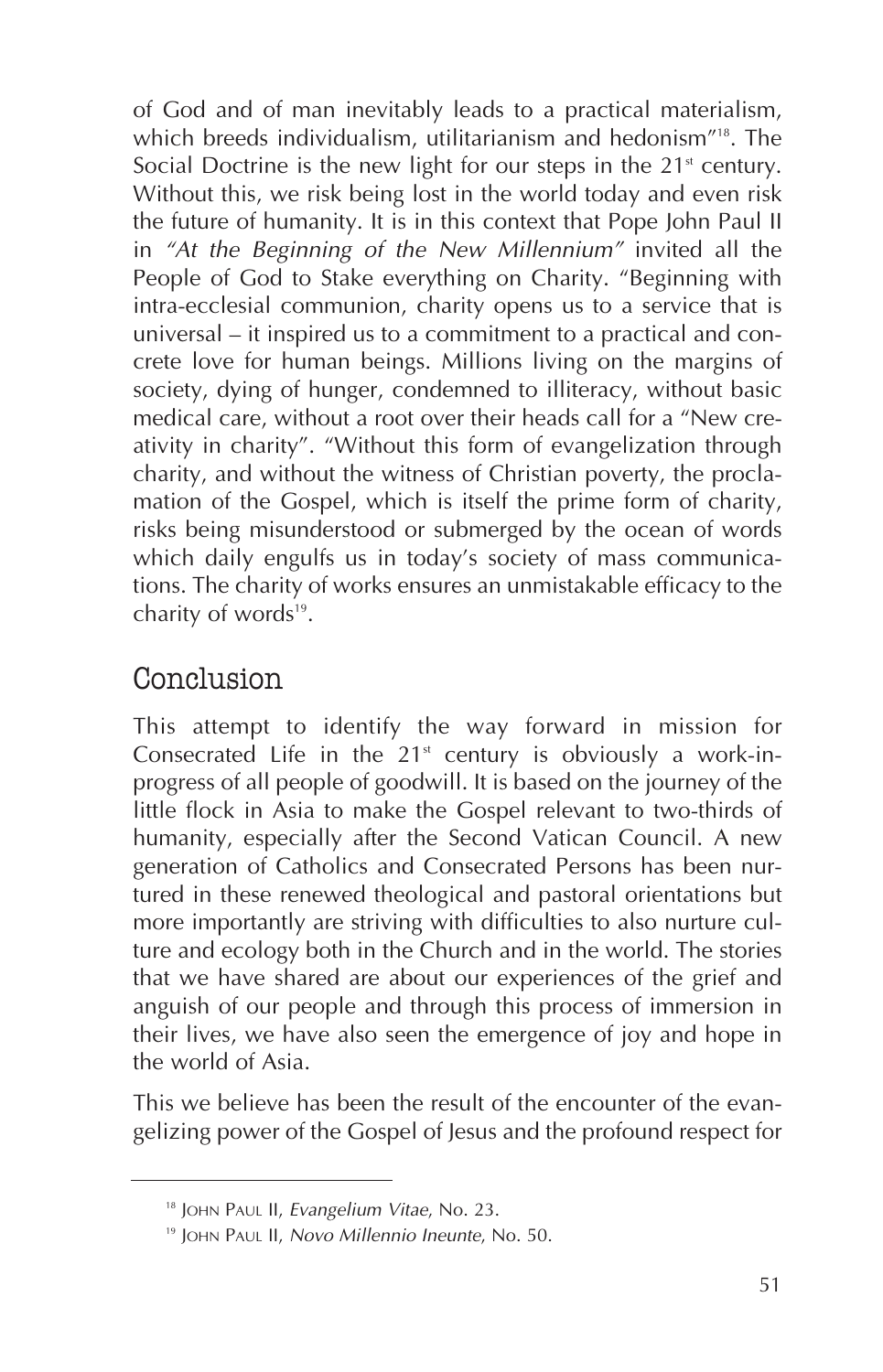the religio-cultural heritage of all the peoples of Asia. We pray that this narrative of the Asian pilgrimage is also our contribution to the on-going journey with the universal Church to the Promised Land. Consecrated Life for many peoples in Asia is also the Road to Hope because we are capable of incarnating the Asian face of Jesus to all the Peoples of Asia and to the rest of the world.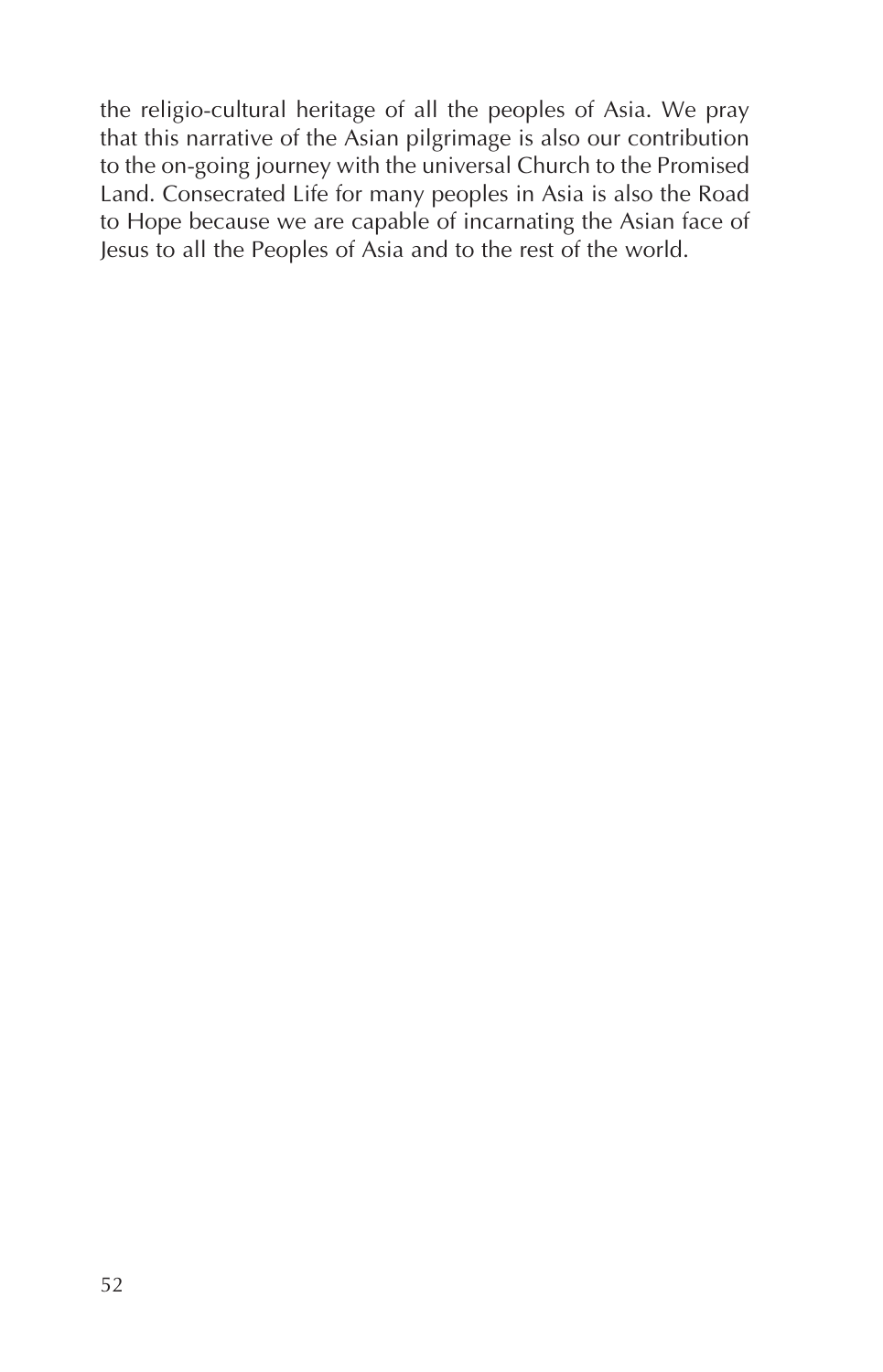### References

- Fr. MICHAEL AMALADOSS, SJ. *Towards a New Heaven and a New Earth.*
- Fr. SEBASTIAN PAINADATH, SJ
	- *1. The Asian Heritage.*
	- *2. The Inward Journey.*
- BROTHER ANTHONY ROGERS, FSC (unpublished papers)
	- 1. The Ethos For A Culture Of Peace In The 21<sup>st</sup> Century.
	- *2. A New Way of Being Followers of Jesus in the Post-Modern World.*
	- *3. Evangelisation and Human Promotion.*
	- *4. From Church in Asia to Church of Asia.*
	- *5. Social Justice And Integral Development As The Path To A New Evangelisation In Asia.*
	- 6. The Portrait Of Asian Church In The 21<sup>st</sup> Century.
	- *7. Communicating Love and Service in Asia.*
- Fr. FELIX WILFRED
	- *1. Asian Christianity and Modernity: Forty Years after Gaudium et Spes.*
	- *2. Asia and the Social Teachings of the Church: Some Reflections*.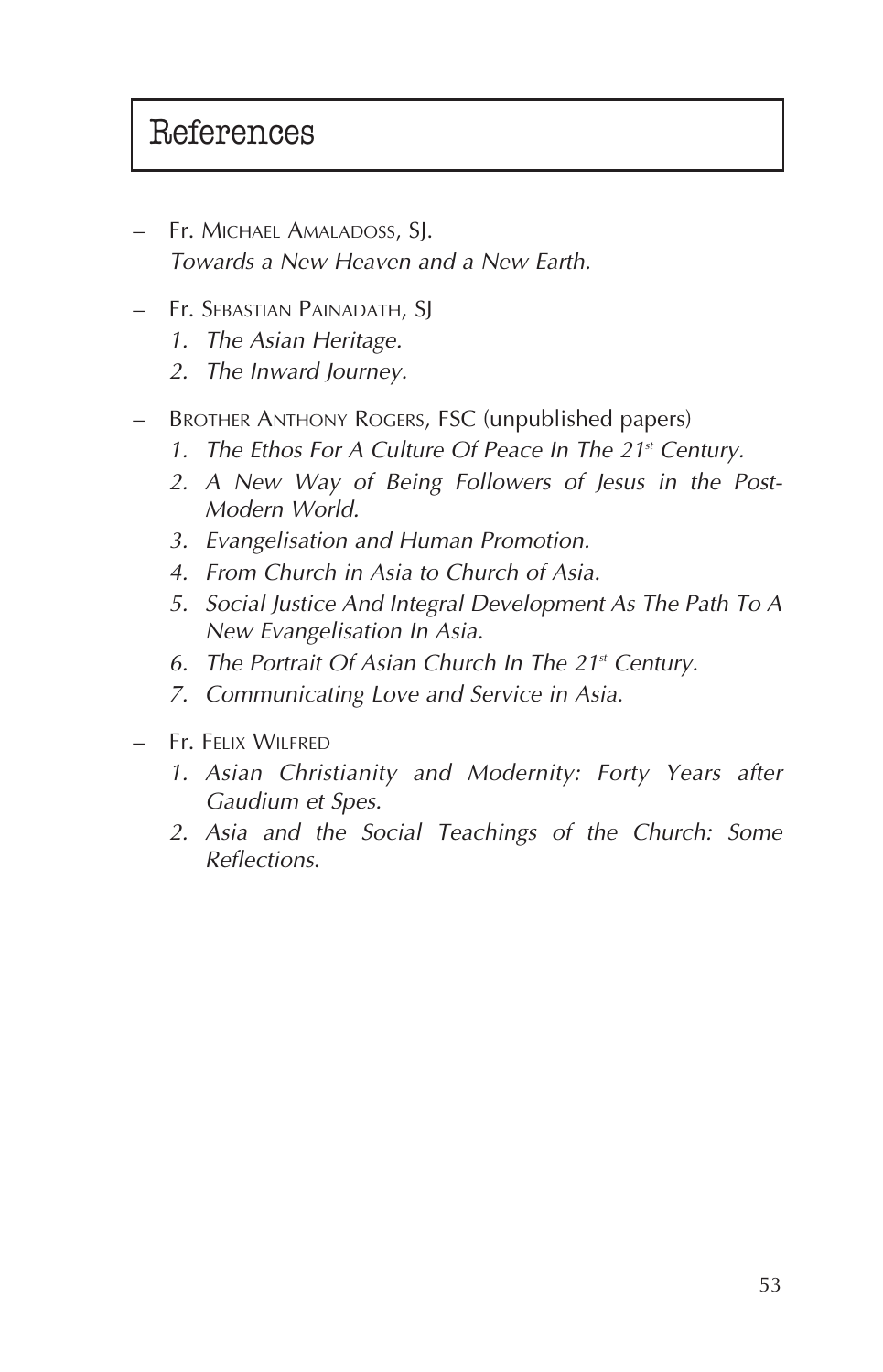## Index

|  |                     | <b>Presentation</b>                                                                                                           | 3  |
|--|---------------------|-------------------------------------------------------------------------------------------------------------------------------|----|
|  | <b>Introduction</b> |                                                                                                                               |    |
|  |                     | 1. Conversion to Truth and Justice.                                                                                           | 6  |
|  | 2.                  | A new way of Being Consecrated persons in the<br>21 <sup>st</sup> Century.                                                    | 8  |
|  | 3.                  | Evangelizing Mission in the 21 <sup>st</sup> Century.                                                                         | 9  |
|  |                     | I. The inner turmoil in culture a outer manifestations<br>of injustices                                                       | 11 |
|  |                     | II. Refocusing consecrated life in the $21st$ Century                                                                         | 19 |
|  | Introduction        |                                                                                                                               |    |
|  |                     | 1. Conversion to Founding Vision, Communion and<br>Mission through a reflective mode of life.                                 | 20 |
|  | 2.                  | The inner voice of the Father as Commitment.                                                                                  | 22 |
|  | 3.                  | Consecration is sustained by the relational<br>encounters in life.                                                            | 24 |
|  | 4.                  | Consecrated life: the antidote for the pandemic of<br>humanity.                                                               | 25 |
|  | 5.                  | Evangelical obedience in and within communion<br>as total submission in humility.                                             | 26 |
|  | 6.                  | Evangelical poverty as the eviction of the material<br>through simplicity.                                                    | 29 |
|  | 7.                  | Evangelical chastity as total inclusivity and<br>availability to God's universality.                                          | 31 |
|  | God                 | III. Re-creation of the way forward to the Kingdom of                                                                         | 35 |
|  |                     | Introduction                                                                                                                  | 35 |
|  | 1.                  | Evangelizing Mission as restoration of confidence<br>in the power of the Spirit as path to Inner and<br>Outer Transformation. | 37 |
|  | 2.                  | Evangelizing mission as the integration of life.                                                                              | 38 |